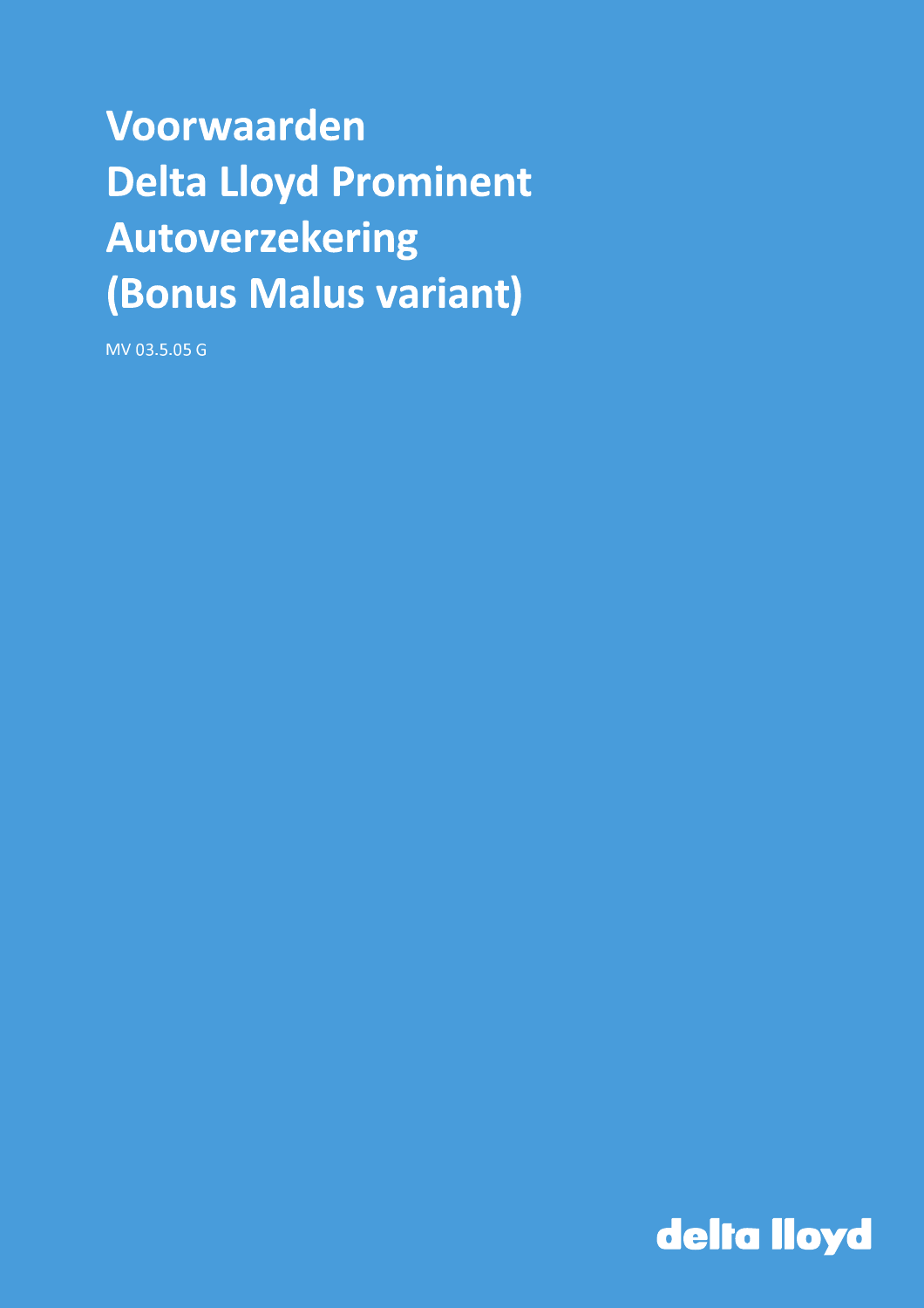## **Inleiding**

Deze voorwaarden beschrijven uw verzekering. Volgens de Wet aansprakelijkheidsverzekering motorrijtuigen bent u verplicht een verzekering voor wettelijke aansprakelijkheid (WA) af te sluiten voor uw auto. Met de module Wettelijke Aansprakelijkheid van de Delta Lloyd Xclusief Autoverzekering voldoet u hieraan. Bent u aansprakelijk voor schade aan personen of schade gan zaken die veroorzaakt is met of door uw auto? Dan bent u met deze module verzekerd.

Met de dekking Volledig Casco bent u verzekerd voor de module Brand, Storm en Natuur, de module Diefstal, de module Ruit en de module Aanrijding en, als u die hebt meeverzekerd, de module Accessoires. U kunt de verzekering nog uitbreiden met de modules Ongevallen Inzittenden, Schade Inzittenden en Rechtsbijstand. Op uw polisblad staat hoe u bent verzekerd.

#### Hebt u vragen of wilt u een wijziging doorgeven?

Hebt u nog vragen over uw verzekering? Wilt u een wijziging doorgeven? Dat kan op een van deze manieren:

- 1 Hebt u uw verzekering afgesloten via een adviseur? Neem dan contact op met uw adviseur.
- $\mathcal{L}$ Hebt u geen adviseur? Dan kunt u contact met ons opnemen op de volgende manieren:
	- $-$  Telefonisch op (020) 594 9111
	- Per post naar Delta Lloyd Prominent, Postbus 1000, 1000 BA Amsterdam

#### **Belangrijk om vooraf te weten**

In deze voorwaarden zijn woorden schuin gedrukt. Deze woorden hebben een speciale betekenis. De uitleg daarvan staat in de begrippenlijst achterin deze voorwaarden.



### Welke veranderingen moet u altijd doorgeven?

De volgende veranderingen moet u meteen aan ons melden nadat deze zich voordoen:

- $\mathbf{1}$ U of uw nabestaande heeft geen belang meer bij uw auto. Bijvoorbeeld omdat u uw auto hebt verkocht, omdat uw auto total loss is of omdat uw auto gestolen is.
- 2 U gaat uw auto langer dan drie maanden aaneengesloten in het buitenland gebruiken.

De volgende veranderingen moet u binnen dertig dagen aan ons melden nadat deze zich voordoen:

- $U$  of de regelmatige bestuurder verhuist.  $\overline{3}$
- lemand anders wordt de regelmatige bestuurder van uw auto.  $\Delta$

Geeft u de veranderingen niet of niet binnen de termijn aan ons door? Dan vervalt na deze termijn uw recht op schadevergoeding. In deze gevallen hebt u wel recht op schadevergoeding:

- 1 Wij zouden uw verzekering tegen dezelfde voorwaarden voortzetten, als u de wijziging op tijd had doorgegeven.
- 2 Wij zouden uw verzekering voortzetten tegen een hogere premie. In dat geval vergoeden wij uw schade in dezelfde verhouding als de premie die u hebt betaald staat tegenover de hogere premie die u moest betalen, als u de wijziging op tijd had doorgegeven.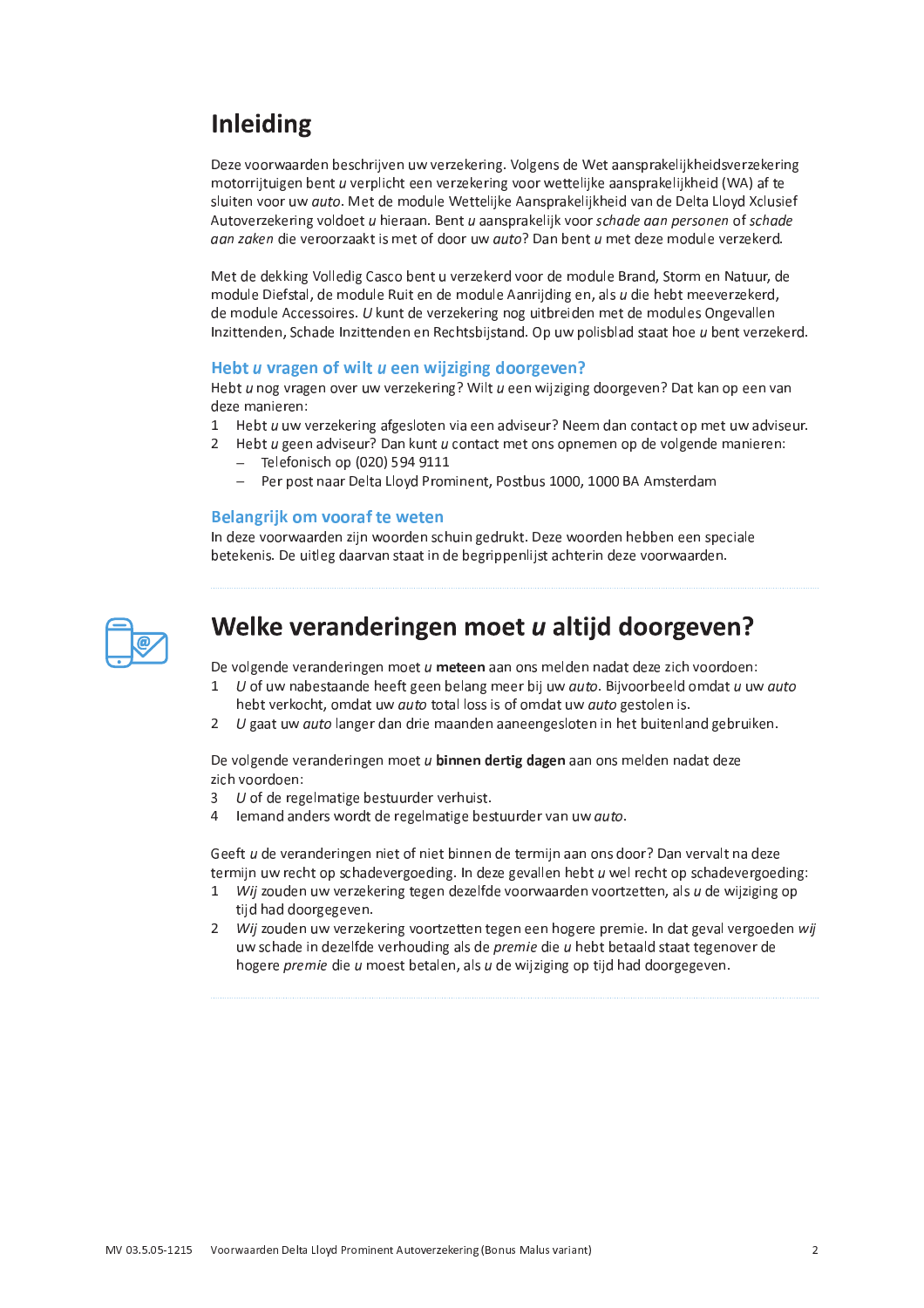## Wat staat er in deze voorwaarden?

| Inleiding                                                                     | $\overline{\mathbf{2}}$ |
|-------------------------------------------------------------------------------|-------------------------|
| Welke veranderingen moet u altijd doorgeven?                                  | 2                       |
| Wat moet u doen bij schade?                                                   | 4                       |
| Welke service bieden wij u bij schade?                                        | 4                       |
| Wat moet u doen u als u hulp nodig hebt?                                      | 5                       |
| Wat moet u doen als u rechtsbijstand nodig hebt?                              | 6                       |
| Wat dekt uw autoverzekering?                                                  | 7                       |
| Module Wettelijke Aansprakelijkheid                                           | 7                       |
| Beperkt casco                                                                 | 8                       |
| Volledig casco                                                                | 9                       |
| Module Ongevallen Inzittenden                                                 | 10                      |
| Module Schade Inzittenden                                                     | 10                      |
| Module Rechtsbijstand                                                         | 11                      |
|                                                                               |                         |
| Wat dekt uw autoverzekering nooit?                                            | 17                      |
| Algemeen                                                                      | 17                      |
|                                                                               |                         |
| Module Wettelijke Aansprakelijkheid                                           | 17                      |
| Module Ruit                                                                   | 18                      |
| Module Accessoires                                                            | 18                      |
| Module Ongevallen Inzittenden                                                 | 18                      |
| Module Rechtsbijstand                                                         | 18                      |
| Wat gebeurt er bij schade en wat keren wij uit?                               | 19                      |
| Stap 1. Wat doen wij als u een schade aan ons doorgeeft?                      | 19                      |
| Stap 2. Wanneer vergoeden wij een schade?                                     | 19                      |
| Stap 3. Hoe bepalen wij de omvang van een schade?                             | 20                      |
| Stap 4. Hoe berekenen wij welk bedrag u krijgt uitgekeerd?                    | 23                      |
|                                                                               |                         |
| No-claimkorting en schadevrije jaren                                          | 26                      |
| Welke verplichtingen hebt u?                                                  | 30                      |
| Welke verplichtingen hebt u als u schade hebt?                                | 30                      |
| Module Wettelijke Aansprakelijkheid                                           | 31                      |
| Module Ongevallen Inzittenden                                                 | 31                      |
| Module Rechtsbijstand                                                         | 31                      |
|                                                                               |                         |
| Wanneer begint en stopt uw verzekering?                                       | 32                      |
| Welke andere afspraken zijn er?                                               | 33                      |
| Wat als ook andere verzekeringen, wetten of voorzieningen dekking bieden?     | 33                      |
| Hoe gaan wij om met terrorismeschade en (inter)nationale wet- en regelgeving? | 33                      |
| Wanneer kunnen wij de premie of de voorwaarden aanpassen?                     | 34                      |
| Wanneer verjaren of vervallen uw rechten uit de verzekering?                  | 34                      |
| Wat gebeurt er als <i>u</i> de <i>premie</i> niet betaalt?                    | 35                      |
| Klachten                                                                      | 36                      |
| Wat doen wij met uw gegevens?                                                 | 36                      |
|                                                                               |                         |
| Wat doen wij bij fraude?                                                      | 37                      |
| Waarom is het belangrijk dat <i>u</i> juiste informatie aan ons verstrekt?    | 37                      |
| <b>Begrippenlijst</b>                                                         | 39                      |
|                                                                               |                         |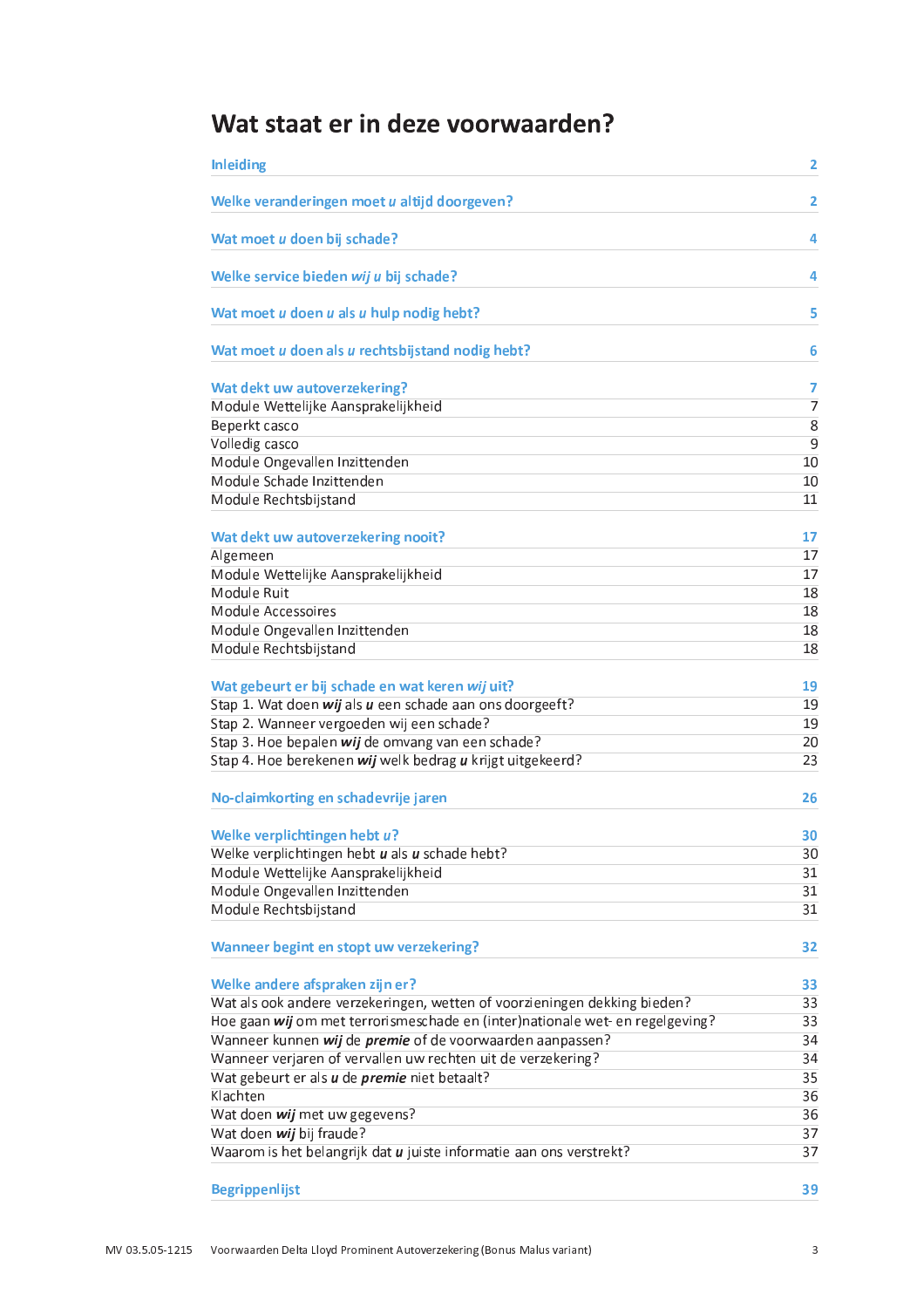### Wat moet u doen bij schade?

Probeer de schade zo veel mogelijk te beperken. Geef de schade vervolgens zo snel mogelijk door. Dat kan op een van deze manieren:

#### Hebt u uw verzekering afgesloten via een adviseur?

- Bel altiid uw adviseur.
- Vul een Europees schadeformulier in en stuur dat naar uw adviseur.

#### Hebt u geen adviseur?

- Bel ons eerst via telefoonnummer (020) 594 5017
- Vul een Europees schadeformulier in en stuur dat naar Delta Lloyd Prominent, Postbus 1000, 1000 BA Amsterdam

Is er sprake van een strafbaar feit, zoals diefstal, jovriding, inbraak of vandalisme? Of is uw auto aangereden door een onbekende dader? Doe dan meteen aangifte bij de plaatselijke politie.

### Welke service bieden wij u bij schade?

Met uw Delta Lloyd Xclusief Autoverzekering kunt u gebruikmaken van een schadeherstelbedrijf dat is aangesloten bij Schadegarant of Glasgarant. U laat uw *quto* dan repareren bij speciaal geselecteerde schadeherstelbedrijven. Dat levert u extra voordeel op. Wilt u meer informatie hierover? Neem dan contact op met uw adviseur of kijk op uw groene kaart.

#### Welke voordelen heeft Schadegarant voor u?

Bent u voor de schade verzekerd? Dan heeft de Schadegarantprocedure de volgende voordelen voor u:

- $-$  U krijgt een vervangende *auto* tijdens de reparatie.
- $-$  U krijgt  $\epsilon$  250,- korting op uw eigen risico. Tenzij op uw polisblad een eigen risico staat dat lager is dan € 250,-. Dan vervalt dit lagere eigen risico.
- Wij betalen de schade rechtstreeks aan de reparateur. U betaalt zelf alleen uw eventuele eigen risico aan de reparateur.

#### Welke voordelen heeft Glasgarant voor u?

Bent u voor de schade verzekerd? Dan heeft de Glasgarantprocedure de volgende voordelen voor  $u$ :

- $-$  U hebt geen eigen risico bij een ruitreparatie;
- Wij halveren het eigen risico als de ruit moet worden vervangen;
- Wij betalen de schade rechtstreeks aan de reparateur. U betaalt zelf alleen uw eventuele eigen risico aan de reparateur.
- De ruitschadeherstelbedrijven staan 24 uur per dag voor u klaar.

Kijk op www.schadegarant.nl of www.glasgarant.nl voor een reparateur bij u in de buurt. Of belt u ons op (020) 594 5017.

Let op: maakt u geen gebruik van een schadeherstelbedrijf dat is aangesloten bij Schadegarant of Glasgarant? Dan hebt u deze voordelen niet.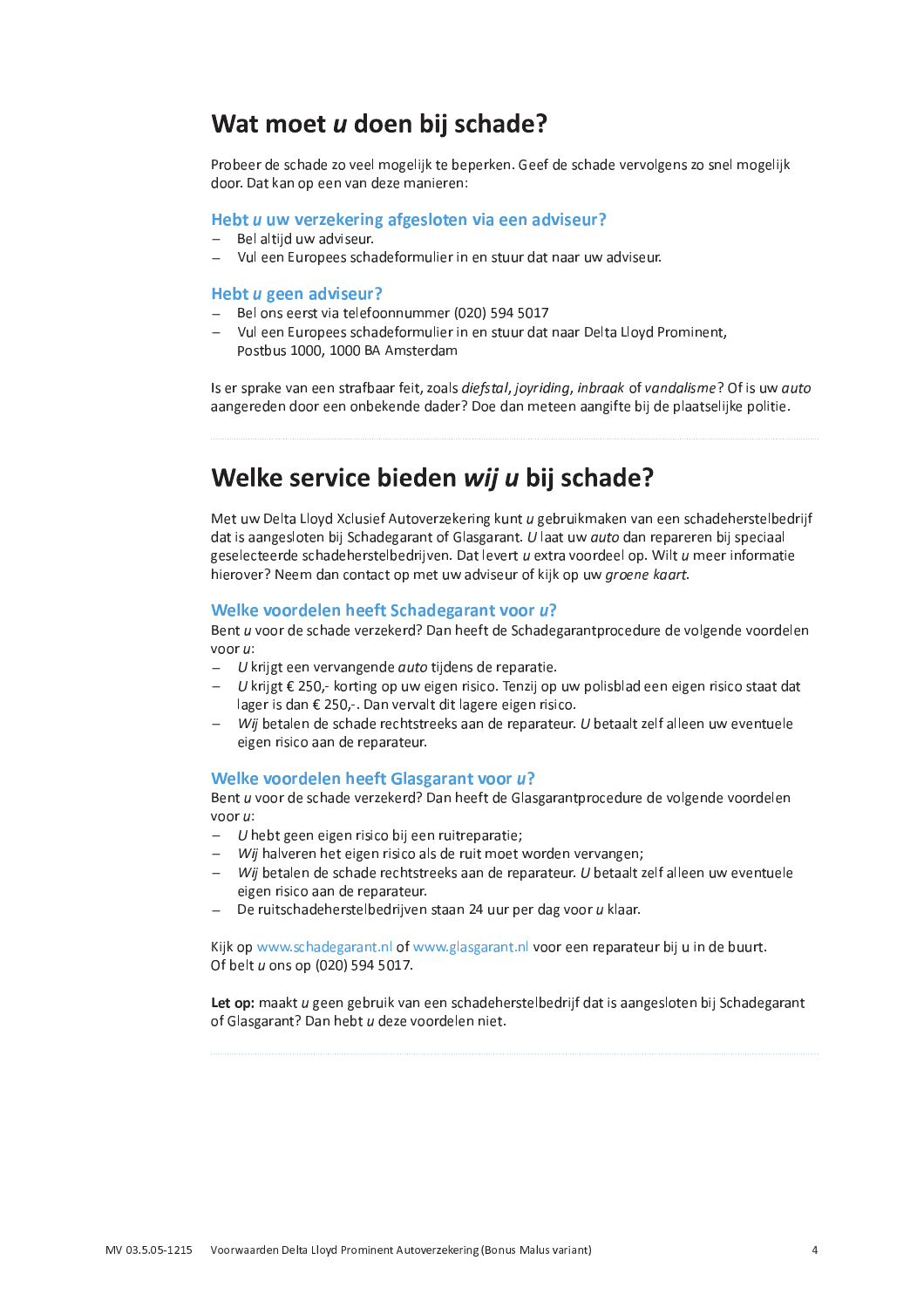### Wat moet u doen u als u hulp nodig hebt?

Neem zo snel mogelijk contact op met de Delta Lloyd Hulpdienst via telefoonnummer (026) 400 23 90. Of vanuit het buitenland +31 26 400 23 90. De Hulpdienst staat 24 uur per dag voor u klaar.

U bent verplicht om volledig mee te werken aan de hulpverlening. Volgt u de aanwijzingen op van de Delta Lloyd Hulpdienst en de hulpverleners op de plaats waar u bent. De Delta Lloyd Hulpdienst bepaalt welke hulp u krijgt, en welke kosten vergoed worden. U mag dus niet zelf hulp inschakelen.

Let op: komt u deze verplichtingen niet na? Dan kan het gevolg zijn dat de Delta Lloyd Hulpdienst u geen hulp (meer) geeft en geen kosten (meer) vergoedt.

De Delta Lloyd Hulpdienst moet de hulp in redelijkheid kunnen uitvoeren. Hulp mag dus niet onmogelijk zijn door bijvoorbeeld oorlogsomstandigheden, onlusten, oproer of een natuur- of kernramp. Dat is bijvoorbeeld het geval als hulpverleners door overstromingen het gebied niet kunnen bereiken waar u bent. De Delta Lloyd Hulpdienst houdt bij het verlenen van de hulp rekening met uw gezondheidstoestand als dat nodig is. Het medisch team van de Delta Lloyd Hulpdienst kan bindend advies uitbrengen over welke hulp noodzakelijk is.

Bespaart u kosten, of ontvangt u bedragen terug? Dan brengt de Delta Lloyd Hulpdienst die bedragen in mindering op de vergoeding. Heeft de Delta Lloyd Hulpdienst u hulp gegeven of kosten vergoed waarop u geen recht heeft? Dan moet u de rekening van de Delta Lloyd Hulpdienst daarvoor betalen binnen dertig dagen na de datum die op de rekening staat.

#### Wanneer hebt u recht op hulp?

#### Hulp bij schade in Nederland en in het buitenland

U hebt recht op hulp en vergoeding van kosten als u door een schade niet meer met uw auto en/of de daaraan gekoppelde (kampeer)aanhanger of caravan kunt rijden. Wij verstaan onder 'schade' niet alleen een verkeersongeval, maar ook brand, diefstal of een ander plotseling van buiten komend onheil.

#### Hulp bij ernstige ziekte of ongeval in het buitenland

In het buitenland hebt u daarnaast ook recht op hulp als de bestuurder van uw auto uitvalt door een ernstige ziekte of een ongeval. Daarbij gelden wel de volgende voorwaarden:

- 1 het is medisch niet langer verantwoord voor de bestuurder om uw *quto* te besturen, en:
- 2 de bestuurder zal niet binnen redelijke termijn genezen, en:
- 3 er is in het reisgezelschap niemand anders die uw auto kan besturen.

#### Hulp bij een mechanische of elektronische storing in het buitenland

Hebt u uw auto Volledig casco verzekerd? Dan hebt u ook recht op hulp wanneer u niet meer met uw auto kunt rijden door een mechanische of elektronische storing.

#### Welke hulp krijgt u?

#### Welke hulp krijgt u in Nederland?

- 1 De Delta Lloyd Hulpdienst zorgt ervoor dat uw auto, inclusief de (kampeer)aanhanger of caravan als u die had meegenomen, naar een adres in Nederland wordt gebracht dat u opgeeft. De Delta Lloyd Hulpdienst vergoedt ook de noodzakelijke stallingsen bergingskosten.
- 2 De Delta Lloyd Hulpdienst zorgt ervoor dat u en uw passagiers met bagage naar een adres in Nederland worden vervoerd dat u opgeeft. De Delta Lloyd Hulpdienst bepaalt op welke manier.

#### Welke hulp krijgt u buiten Nederland?

De Delta Lloyd Hulpdienst helpt u ook buiten Nederland, maar alleen binnen het gebied waarin u volgens de groene kaart verzekerd bent.

1 De Delta Lloyd Hulpdienst zorgt ervoor dat uw auto naar de dichtstbijzijnde garage wordt gebracht, waar de schade kan worden beoordeeld en/of hersteld. De Delta Lloyd Hulpdienst vergoedt de noodzakelijke sleep- en bergingskosten.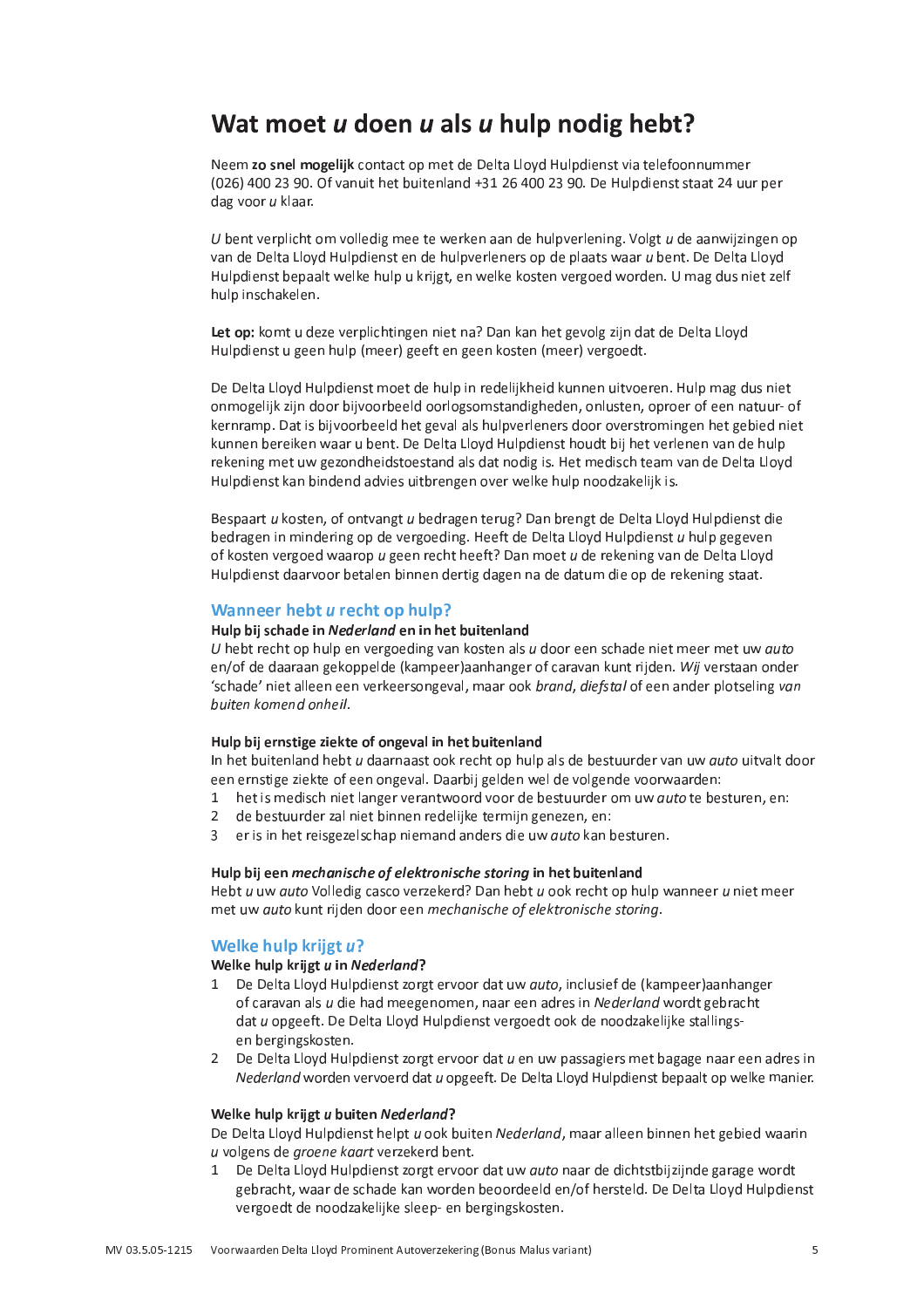- 2 De Delta Lloyd Hulpdienst vergoedt de noodzakelijke kosten van arbeidsloon om een (nood) reparatie aan uw auto langs de weg uit te voeren. Dus geen reparatie bij een garage.
- 3 De Delta Lloyd Hulpdienst zorgt ervoor dat onderdelen worden toegestuurd om uw auto weer rijklaar te maken. De Delta Lloyd Hulpdienst doet dat als deze onderdelen niet of niet op korte termijn te krijgen zijn op de plaats waar u bent. De kosten van de onderdelen betaalt u zelf, net als douaneheffingen en kosten voor retourvracht.
- 4 De Delta Lloyd Hulpdienst vergoedt de extra verblijfskosten voor maximaal tien dagen tot maximaal € 150 per persoon per dag.
- 5 Kan uw auto niet binnen twee werkdagen zo gerepareerd worden, dat het technisch verantwoord is om met uw auto terug te reizen? Dan zorgt de Delta Lloyd Hulpdienst ervoor dat uw beschadigde *auto*, inclusief de (kampeer)aanhanger of caravan als u die had meegenomen, naar een plek in Nederland wordt gebracht die u bepaalt. Ook vervoeren wij u en uw passagiers inclusief bagage dan naar een plek in Nederland die u bepaalt. De Delta Lloyd Hulpdienst bepaalt op welke manier u en uw passagiers naar Nederland vervoerd worden. Zijn de kosten van het vervoer van uw *guto* hoger dan de *restwagrde*? Dan vergoedt de Delta Lloyd Hulpdienst de kosten die nodig zijn om uw auto in te voeren en te vernietigen in het buitenland. De Delta Lloyd Hulpdienst vergoedt dan ook de noodzakelijke stallingkosten.

### Wat moet u doen als u rechtsbijstand nodig hebt?

Hebt u de module Rechtsbijstand verzekerd? Wij hebben met DAS afgesproken dat DAS de rechtsbijstand verleent voor de module Rechtsbijstand. Als u een conflict hebt, is het belangrijk dat u zo snel mogelijk met DAS contact opneemt. Dit kan op verschillende manieren.

#### Wilt u alleen advies?

Als u alleen advies nodig hebt, kunt u bellen met DAS. Dat kan van maandag tot en met vrijdag tussen 8.30 en 17.30 uur via telefoonnummer (020) 651 88 15.

#### Wilt u een conflict aanmelden?

Hebt u juridische hulp nodig en wilt u uw zaak direct aanmelden? Dan kan dat op de volgende manieren:

#### Voor aanrijdingschade zonder letsel:

- online via www.das.nl/zaakaanmelden.
- telefonisch via (020) 651 75 17 (van maandag tot en met vrijdag tussen 8.30 en 17.30 uur);
- per post naar: DAS, Team Intake Verhaal Postbus 23000 1100 DM Amsterdam

#### Voor alle andere conflicten:

- online via www.das.nl/zaakaanmelden:
- per post naar: DAS, Team Intake Juridisch Postbus 23000 1100 DM Amsterdam

Let op: stuurt u alstublieft direct de documenten mee die over het conflict gaan. Meldt u uw zaak via de website van DAS aan? Dan kunt u de documenten scannen en als bijlage meesturen. Vermeld altijd uw polisnummer op de documenten. Als u een kopie van uw polisblad meestuurt bespoedigt dat de afhandeling.

#### Is er sprake van spoed?

Neem bij spoed altijd eerst telefonisch contact op met de Juridische Adviesdesk van DAS. Dat kan van maandag tot en met vrijdag tussen 8.30 en 17.30 uur via telefoonnummer (020) 651 88 15.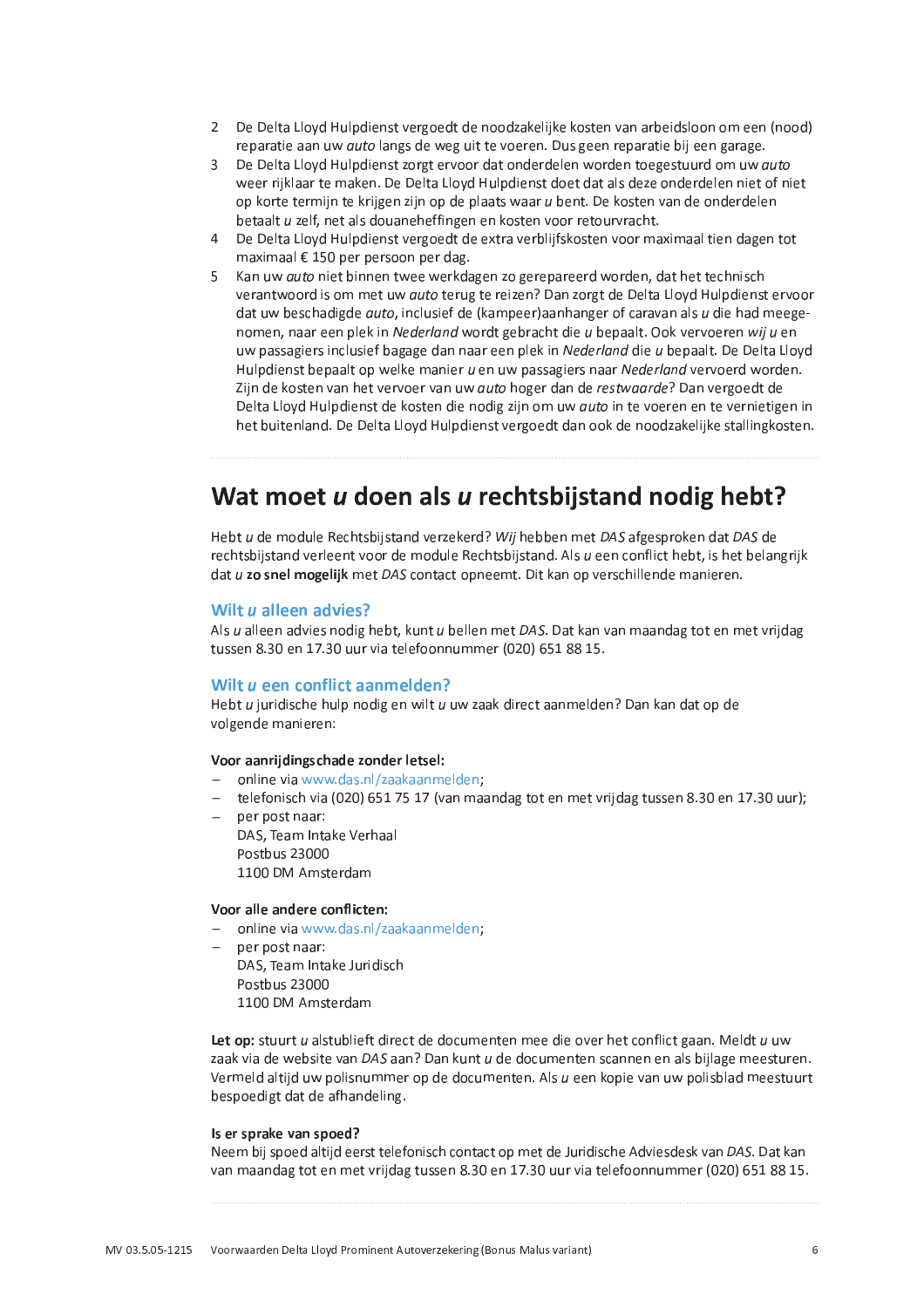

### Wat dekt uw autoverzekering?

In dit hoofdstuk leest u per module precies voor welke gebeurtenissen u verzekerd bent. De schade moet plotseling en onvoorzien zijn veroorzaakt of ontstaan door een *gebeurtenis*:

- die zich voordoet tijdens de looptijd van deze verzekering, en:
- die u niet kon voorzien toen u deze verzekering afsloot of wijzigde. Hebt u deze verzekering  $\equiv$ op een later tijdstip uitgebreid? Dan geldt het tijdstip van die uitgebreidere verzekering als het moment waarop u de verzekering afsloot.

#### Waar bent u verzekerd?

U bent verzekerd in de landen die op uw groene kaart staan. Is een land doorgestreept op de groene kaart? Dan bent u niet verzekerd in dat land. Let op: voor de module Rechtsbijstand bent u voor sommige conflicten alleen verzekerd in Nederland. Leest u daarvoor het Verzekeringsoverzicht van de module Rechtsbijstand in dit hoofdstuk.

#### Een gelijkwaardige vervangende auto is ook verzekerd

Is uw auto in reparatie, revisie of onderhoud bij een daarvoor ingericht en erkend bedrijf? Dan verzekeren wij ook een gelijkwaardige vervangende auto die u tijdens die periode van reparatie, revisie of onderhoud gebruikt. Deze auto is dan tijdens deze periode verzekerd voor dezelfde modules als waarvoor u uw eigen auto hebt verzekerd. De regeling 'Wat als ook andere verzekeringen, wetten of voorzieningen dekking bieden?' is gewoon van toepassing. U vindt deze regeling in het hoofdstuk 'Welke andere afspraken zijn er?'.

### Module Wettelijke Aansprakelijkheid

U bent verzekerd voor de module Wettelijke Aansprakelijkheid.

#### Waarvoor bent u verzekerd met de module Wettelijke Aansprakelijkheid?

U bent verzekerd als u aansprakelijk bent voor schade aan personen of schade aan zaken die veroorzaakt is met of door:

- 1 uw auto:
- 2 een aanhanger, caravan of vouwwagen die aan uw auto is gekoppeld;
- een aanhanger, caravan of vouwwagen die aan uw *auto* was gekoppeld, maar nog niet veilig  $\overline{3}$ buiten het verkeer tot stilstand is gekomen nadat u deze hebt losgekoppeld:
- 4 zaken die zich op uw auto bevinden, daarvan afvallen of afgevallen zijn.

Per gebeurtenis vergoeden wij maximaal het verzekerde bedrag dat op het polisblad staat. Bent u in een land waarin u ook verzekerd bent volgens de groene kaart, en geldt daar volgens de wet een hoger bedrag? Dan geldt dit hogere bedrag. Ook bent u verzekerd voor de schade die u met uw auto veroorzaakt aan een ander motorrijtuig van uzelf. Wij vergoeden dan geen gevolgschade en bedrijfsschade.

#### Welke kosten vergoeden wij?

#### Waarborgsom

Is uw *auto* betrokken bij een verkeersongeval? Dan vergoeden wij de waarborgsom die een overheid van u eist om de rechten van een benadeelde veilig te stellen. Wij doen dat tot maximaal € 75.000,- per gebeurtenis voor alle verzekerden samen. Wij doen dat alleen om het beslag op uw *quto* op te heffen of om *u* vrij te krijgen. Geeft de overheid de waarborgsom vrij? Dan moet u ervoor zorgen dat het bedrag direct bij ons terugkomt.

#### Proceskosten

Wij vergoeden de proceskosten en de wettelijke rente over het deel van de schade (de hoofdsom) dat wij vergoeden. Wij vergoeden die kosten boven op het verzekerde bedrag als dat nodig is.

#### Schade door vervoer van gewonden

Wij vergoeden de kosten om het interieur van uw auto te reinigen of te herstellen. Maar alleen als dat nodig is omdat u een gewonde hebt vervoerd en u daarvoor geen vergoeding hebt gekregen.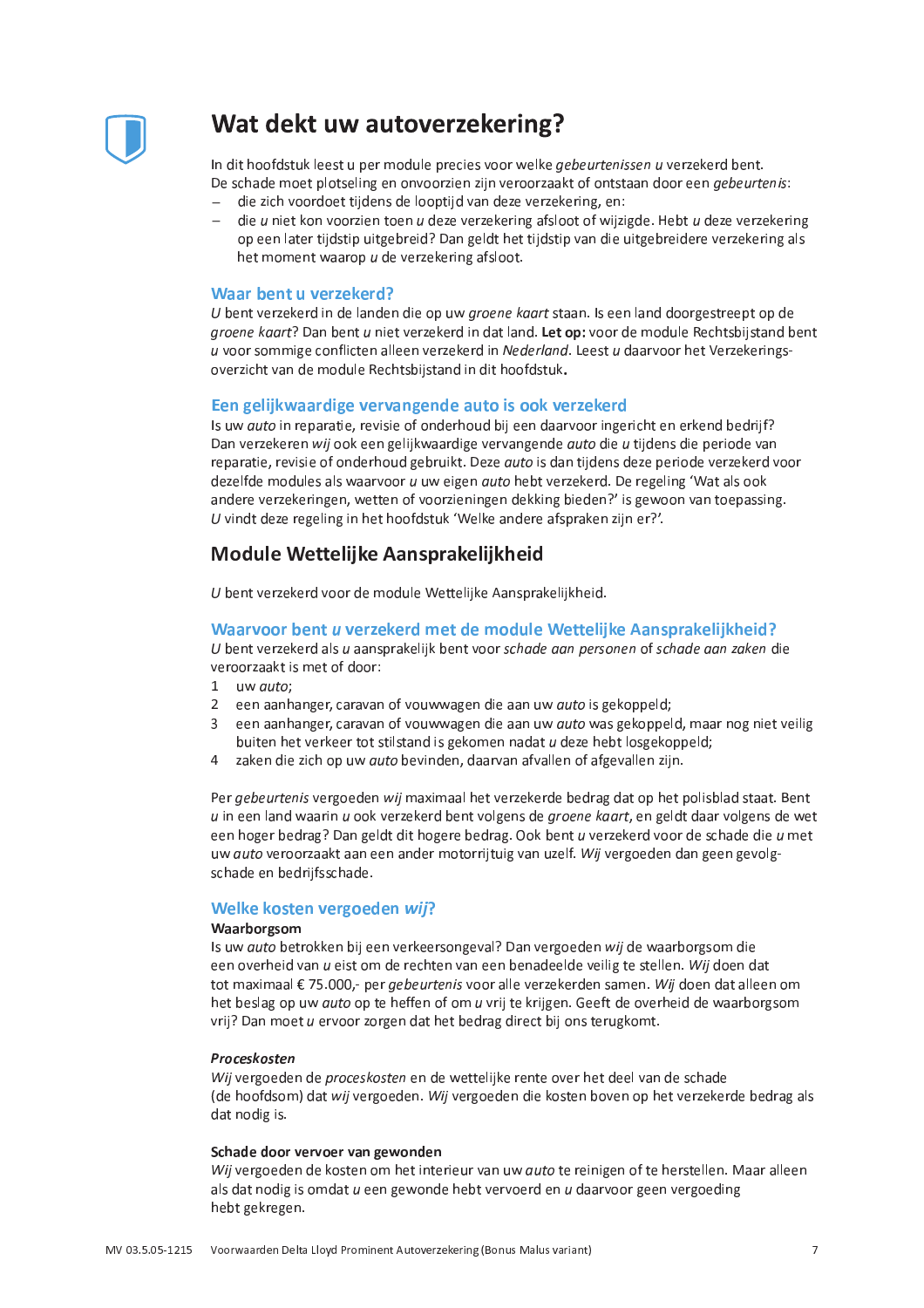### **Beperkt casco**

U bent verzekerd voor Beperkt Casco. Beperkt casco bestaat uit de module Brand, Storm en Natuur, de module Diefstal en de module Ruit.

#### Waarvoor bent u verzekerd met de module Brand, Storm en Natuur?

U bent verzekerd voor schade aan uw auto als deze is veroorzaakt door:

- 1 brand, ook als uw auto uit zichzelf vlam vat:
- 2 explosie:
- 3 blikseminslag; Wij vergoeden alleen schade die rechtstreeks door de inslag van bliksem is veroorzaakt of door inductie na bliksem;
- 4 kortsluiting.

Er mag bij deze *gebeurtenissen* geen andere schade aan uw *guto* zijn ontstaan. *U* bent voor deze gebeurtenissen ook verzekerd als de schade het gevolg is van:

- a slijtage;
- b reparatie-, constructie- of materiaalfouten;
- c een eigen gebrek.

De herstelkosten van deze oorzaken zelf vergoeden wij niet.

Verder bent u verzekerd voor schade aan uw auto, als deze is veroorzaakt door:

- 5 een aanriiding met wild, vogels of loslopende dieren. Wij vergoeden ook de vervolgschade hiervan;
- 6 inslag van hagel op uw auto;
- 7 een luchtvaartuig dat neerstort (of onderdelen daarvan), of voorwerpen die uit het luchtvaartuig vallen;
- 8 natuurrampen zoals overstroming, aardbeving, vulkanische uitbarsting en lawine;
- 9 storm, maar alleen in de volgende gevallen:
	- a uw auto waait in stilstand omver, of:
	- b er komen voorwerpen op of tegen uw auto, of:
	- c het portier van uw auto waait open tegen een ander voorwerp, of tegen uw auto zelf;
- 10 een van buiten komend onheil tijdens de periode waarin een transportonderneming uw auto vervoert. Wij vergoeden geen lakschade en schade als schrammen en krassen.

#### Averij grosse

Werd uw auto vervoerd op een vaartuig? En kwam dit vaartuig in een noodsituatie waarbij kosten werden gemaakt om dit vaartuig, de lading en de opvarenden te redden? Dan vergoeden wij de kosten hiervan die aan u worden doorbelast. Dit staat in artikel 8:610 van het Burgerlijk Wetboek.

#### Waarvoor bent u verzekerd met de module Diefstal?

U bent verzekerd als u uw auto kwijt bent door, of als er schade aan uw auto is veroorzaakt door:

- 1 diefstal (of poging daartoe);
- 2 *inbraak* (of poging daartoe);
- 3 joyriding;
- 4 verduistering van de hele auto:
- 5 oplichting door iemand anders dan een verzekerde.

U bent alleen verzekerd als u voldoende voorzichtig bent geweest. U bent in ieder geval niet voldoende voorzichtig geweest in de volgende gevallen:

- 1 Uw sleutels zijn gestolen of vermist. En u hebt geen maatregelen genomen die in uw situatie passend zijn om te voorkomen dat u uw auto kwijtraakt doordat deze sleutels gebruikt worden.
- 2 U hebt uw auto onbeheerd achtergelaten, terwijl u:
	- uw auto niet of onvoldoende hebt afgesloten;
	- de sleutels in uw auto hebt achtergelaten;
	- de sleutels niet in een goed afgesloten ruimte hebt achtergelaten.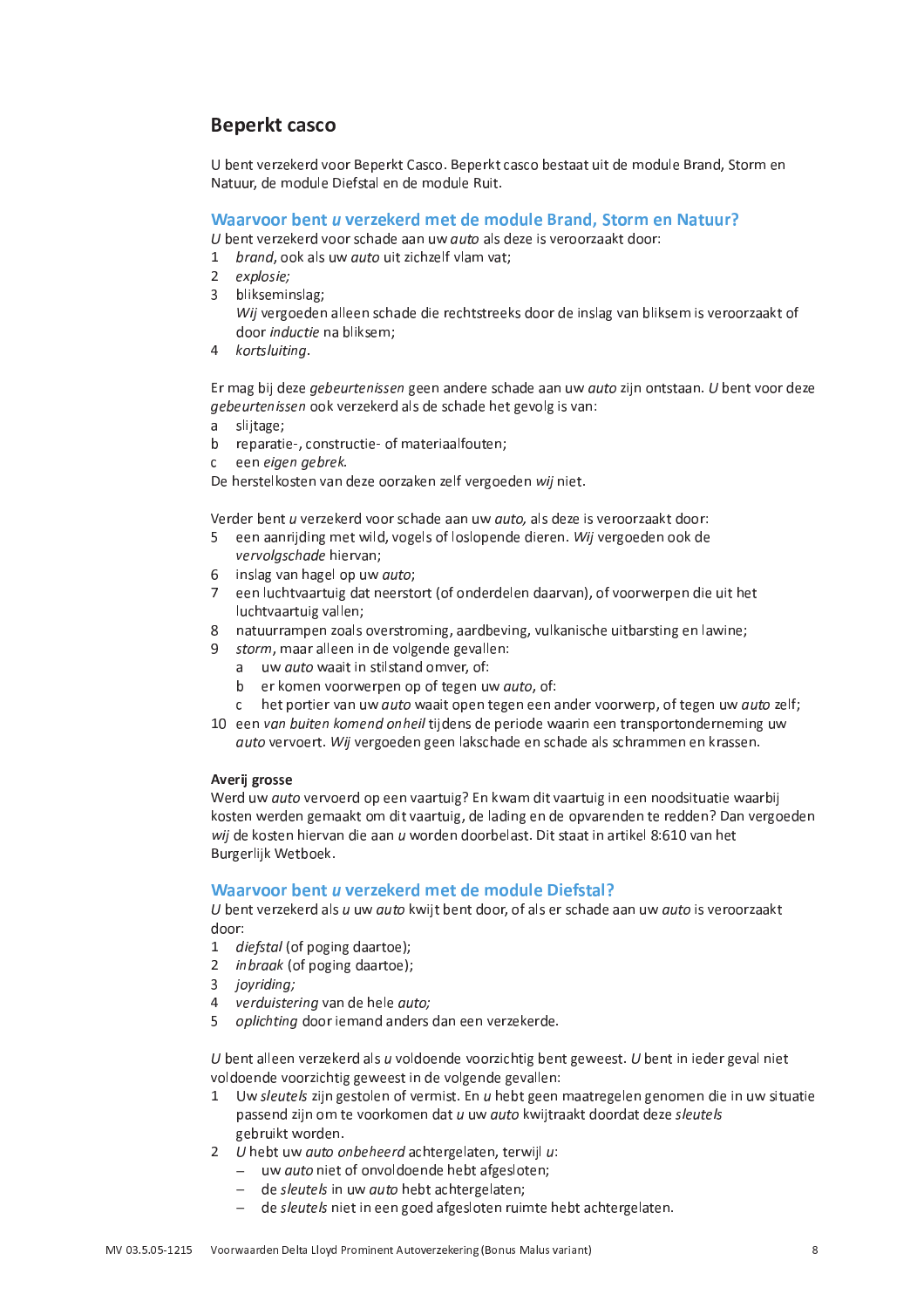#### Welke kosten vergoeden wij als uw sleutels gestolen zijn?

Bent u met geweld beroofd van de sleutels van uw auto? Of zijn de sleutels van uw auto gestolen en is daarbij braakschade ontstaan aan een goed afgesloten ruimte? Dan vergoeden wij de kosten om de sloten van uw *guto* te wijzigen. Of als dat niet mogelijk is, de kosten om de sloten van uw *auto* te vervangen. *U* bent verplicht om aangifte te doen van deze *diefstal* of beroving. Daarbij moet u de sleutels van uw auto afzonderlijk laten vermelden in het proces-verbaal. Wij vergoeden maximaal  $\epsilon$  500,- per *gebeurtenis*. In dit geval hebt u geen eigen risico.

#### Wachttiid

Bent u uw auto kwijt door een gebeurtenis die onder deze module is verzekerd? Dan hebben wij dertig dagen de tijd om uw auto op te (laten) sporen. Deze wachttijd gaat in, nadat u aangifte hebt gedaan bij de politie én dit bij ons hebt gemeld. Tijdens de wachttijd vergoeden  $wii \in 100$ .- per dag zolang uw *quto* niet in uw bezit is.

 $U$  hebt recht op schadevergoeding:

- 1 dertig dagen nadat u de schade bij ons hebt gemeld, en u en wij niet wisten of konden weten dat uw auto in deze periode is teruggevonden, én:
- 2 als wij alle gegevens van u hebben ontvangen die wij nodig hebben om de schade en uw recht op schadevergoeding vast te stellen.

#### Wat is de rol van de Stichting Verzekeringsbureau Voertuigcriminaliteit?

Wij leveren de gegevens van uw auto aan bij de Stichting Verzekeringsbureau Voertuigcriminaliteit (VbV). Wij kunnen hiermee door de overheid erkende organisaties inschakelen om uw auto terug te vinden en terug te bezorgen. U kunt zelf ook rechtstreeks de vermissing van uw auto doorgeven aan de Stichting VbV. Het telefoonnummer is (071) 364 17 77, of kijk op www.stichtingvbv.nl.

#### Waarvoor bent u verzekerd met de module Ruit?

U bent verzekerd voor schade:

- door breken of barsten van de voor-, achter- of zijruit en van glas van zonnedaken en  $\mathbf{1}$ panoramische daken van uw auto;
- 2 aan uw auto door scherven van de gebroken ruit.

#### **Volledig casco**

U bent verzekerd voor Volledig casco. Volledig casco bestaat uit Beperkt casco en de module Aanrijding, en, als u deze hebt meeverzekerd, de module Accessoires.

#### Waarvoor bent u verzekerd met de module Aanrijding?

U bent verzekerd voor verlies van en schade aan uw auto als dat verlies of die schade is veroorzaakt of ontstaan door:

- 1 botsen, stoten, omslaan, van de weg raken of in het water raken;
- 2 vandalisme:
- 3 jeder ander van buiten komend onheil. Maar niet een gebeurtenis die onder de module Brand. Storm en Natuur. de module Diefstal of de module Ruit verzekerd is.

U bent voor deze gebeurtenissen ook verzekerd als de schade het gevolg is van:

- a sliitage:
- b reparatie-, constructie- of materiaalfouten;
- c technische gebreken;
- d defect raken van onderdelen;
- e een eigen gebrek.

Maar de herstelkosten van deze oorzaken zelf vergoeden wij niet.

#### Waarvoor bent u verzekerd met de module Accessoires?

De module Accessoires kunt u samen met de module Aanriiding verzekeren. Op uw polisblad ziet u of u deze module hebt verzekerd en tot welk bedrag per gebeurtenis de accessoires zijn verzekerd.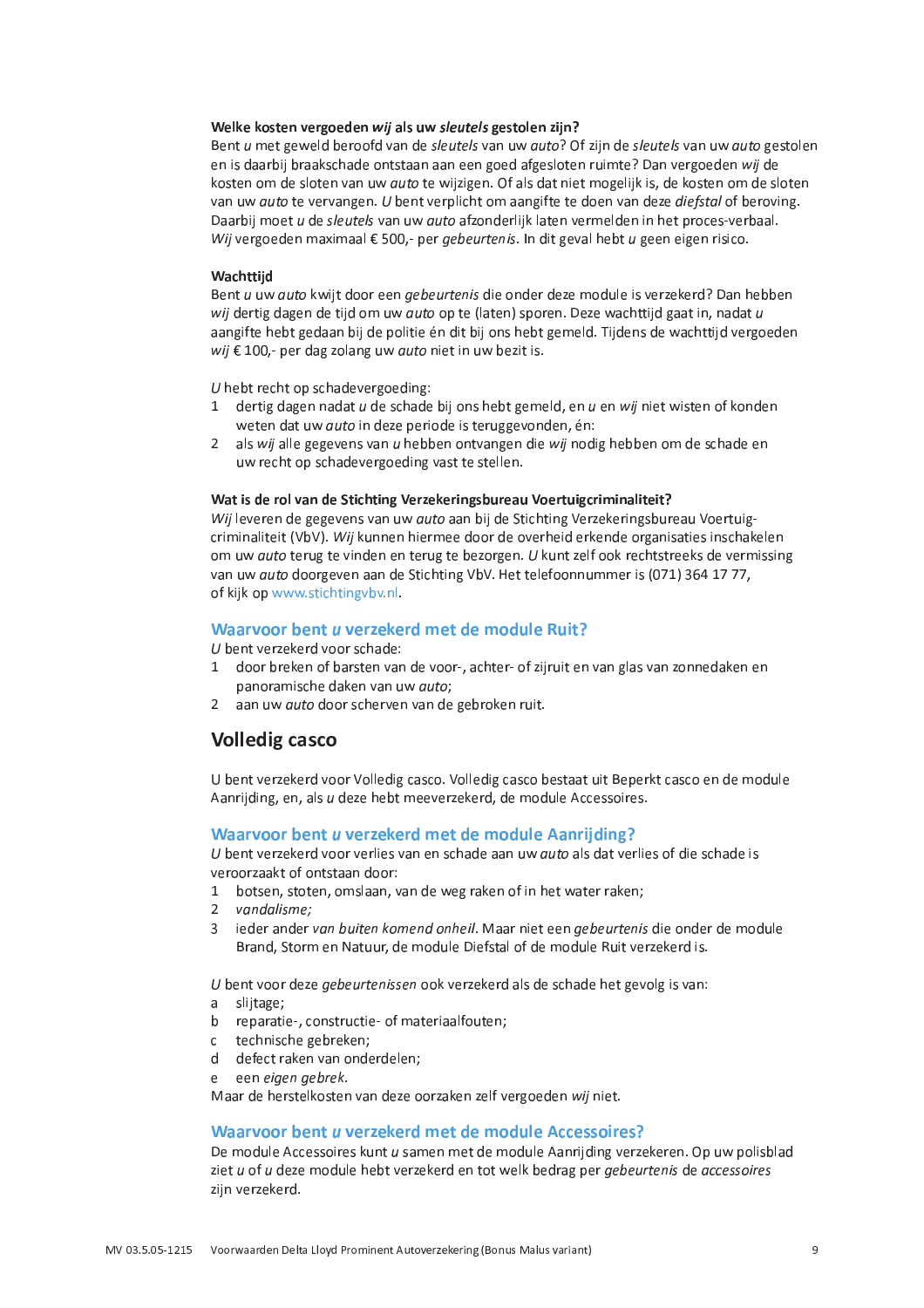De accessoires zijn verzekerd tegen dezelfde gebeurtenissen als waartegen u uw auto hebt verzekerd. Schade aan het beveiligingssysteem van uw auto is volledig verzekerd. Ook als het verzekerde bedrag voor accessoires daarvoor onvoldoende is.

### **Module Ongevallen Inzittenden**

Op uw polisblad ziet u of u deze module hebt verzekerd. Op uw polisblad leest u wat het verzekerde bedrag per gebeurtenis is voor overlijden en voor blijvende invaliditeit. Deze bedragen gelden per verzekerde inzittende.

#### Waarvoor bent u verzekerd met de module Ongevallen Inzittenden?

U bent verzekerd als u letsel oploopt door een (verkeers) ongeval met uw auto en u hierdoor overlijdt of blijvend invalide wordt. Dit letsel moet een medisch vast te stellen lichamelijk letsel zijn. En het letsel moet een rechtstreeks en uitsluitend gevolg zijn van een geweld van buiten dat onverwacht inwerkt op uw lichaam.

U bent verzekerd als  $u$ :

- 1 in uw auto bent;
- 2 in of uit uw *auto* stapt:
- 3 onderweg hulp verleent aan medeweggebruikers;
- 4 onderweg een noodreparatie aan uw auto uitvoert of laat uitvoeren, of daarbij helpt;
- 5 tankt of de ruiten van uw auto schoonmaakt;
- 6 tijdens een tankbeurt handelingen verricht aan uw *quto* die nodig zijn om veilig met uw *quto* te kunnen rijden. Bijvoorbeeld de bandenspanning op peil brengen, een dekzeil vastmaken, of olie of ruitensproeiervloeistof bijvullen.

Onder 'ongeval' verstaan wij ook deze gebeurtenissen:

- 1 U krijgt plotseling en ongewild gassen, dampen of vloeibare of vaste stoffen binnen. Daardoor treedt acute vergiftiging op. Vergiftiging als gevolg van genees-, genots- of narcosemiddelen valt hier niet onder.
- 2 U raakt besmet door ziektekiemen of u krijgt een allergische reactie. Maar alleen als de besmetting of reactie rechtstreeks ontstaat doordat u ongewild in het water of in een andere stof valt. Of als u hier bewust in gaat om een mens, dier of zaken te redden.
- 3 U kriigt ongewild en plotseling stoffen of voorwerpen binnen in uw spijsverteringskanaal. de luchtwegen, de ogen of de oren. Daardoor ontstaat lichamelijk letsel. Dit geldt niet als ziektekiemen uw lichaam binnendringen.
- 4 U scheurt een spier, band of pees, of een gewricht raakt ontwricht. Maar alleen als dit plotseling gebeurt en een arts de aard en plaats van het letsel vaststelt.
- 5 Verstikking, verdrinking, bevriezing, zonnesteek, hitteberoerte.
- 6 Uitputting, verhongering, verdorsting of zonnebrand. Maar alleen als u niet kon verwachten dat dit zou gebeuren.
- 7 Wondinfectie of bloedvergiftiging als complicatie van het letsel. Maar alleen als dat letsel is ontstaan door een ongeval dat u met deze verzekering hebt verzekerd.
- Complicaties of verergering van het letsel. Maar alleen als rechtstreeks gevolg van eerste-8 hulpverlening of van de geneeskundige behandeling die nodig is door het ongeval.
- 9 Blijvende klachten aan de halswervelkolom door een aanrijding.

#### Module Schade Inzittenden

Op uw polisblad ziet u of u deze module hebt verzekerd en leest u hoeveel het verzekerd bedrag per gebeurtenis is. Is de schade ook verzekerd onder de module Wettelijke Aansprakelijkheid? Dan regelen wij de schade alleen volgens de module Wettelijke Aansprakelijkheid.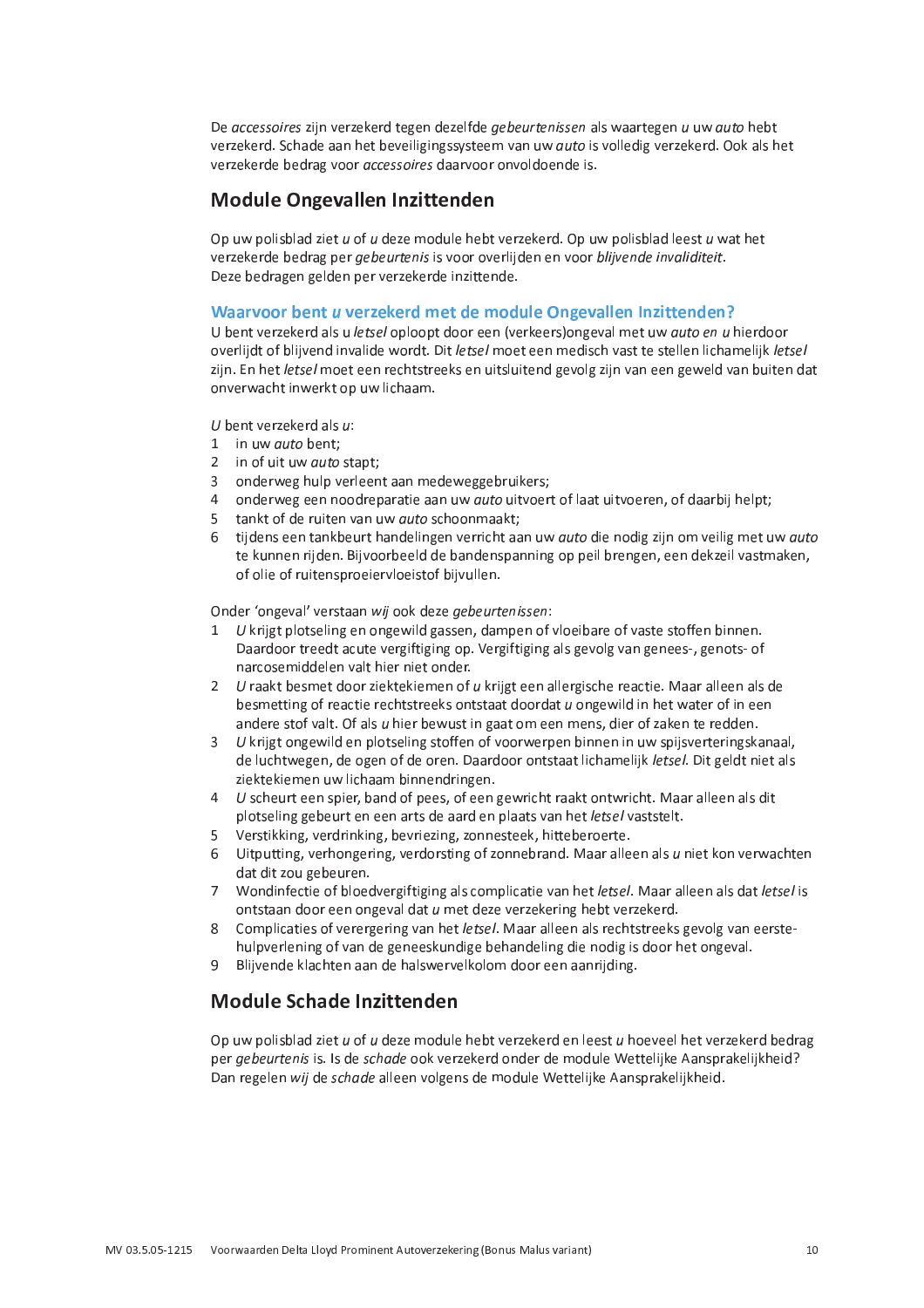#### Waarvoor bent u verzekerd met de module Schade Inzittenden?

U bent verzekerd voor schade die u lijdt door een (verkeers) ongeval met uw auto, als u:

- 1 in uw auto bent:
- 2 in of uit uw auto stapt;
- 3 onderweg hulp verleent aan medeweggebruikers;
- 4 onderweg een noodreparatie aan uw auto uitvoert of laat uitvoeren, of daarbij helpt;
- 5 tankt of de ruiten van uw auto schoonmaakt.
- 6 tijdens een tankbeurt handelingen verricht aan uw auto die nodig zijn om veilig met uw auto te kunnen rijden. Bijvoorbeeld de bandenspanning op peil brengen, een dekzeil vastmaken, of olie of ruitensproeiervloeistof bijvullen.

#### **Module Rechtsbijstand**

Op uw polisblad ziet u of u deze module hebt verzekerd.

#### Bij welke conflicten krijgt u hulp?

In het Verzekeringsoverzicht leest u bij welke conflicten u hulp krijgt en wanneer u geen hulp krijgt.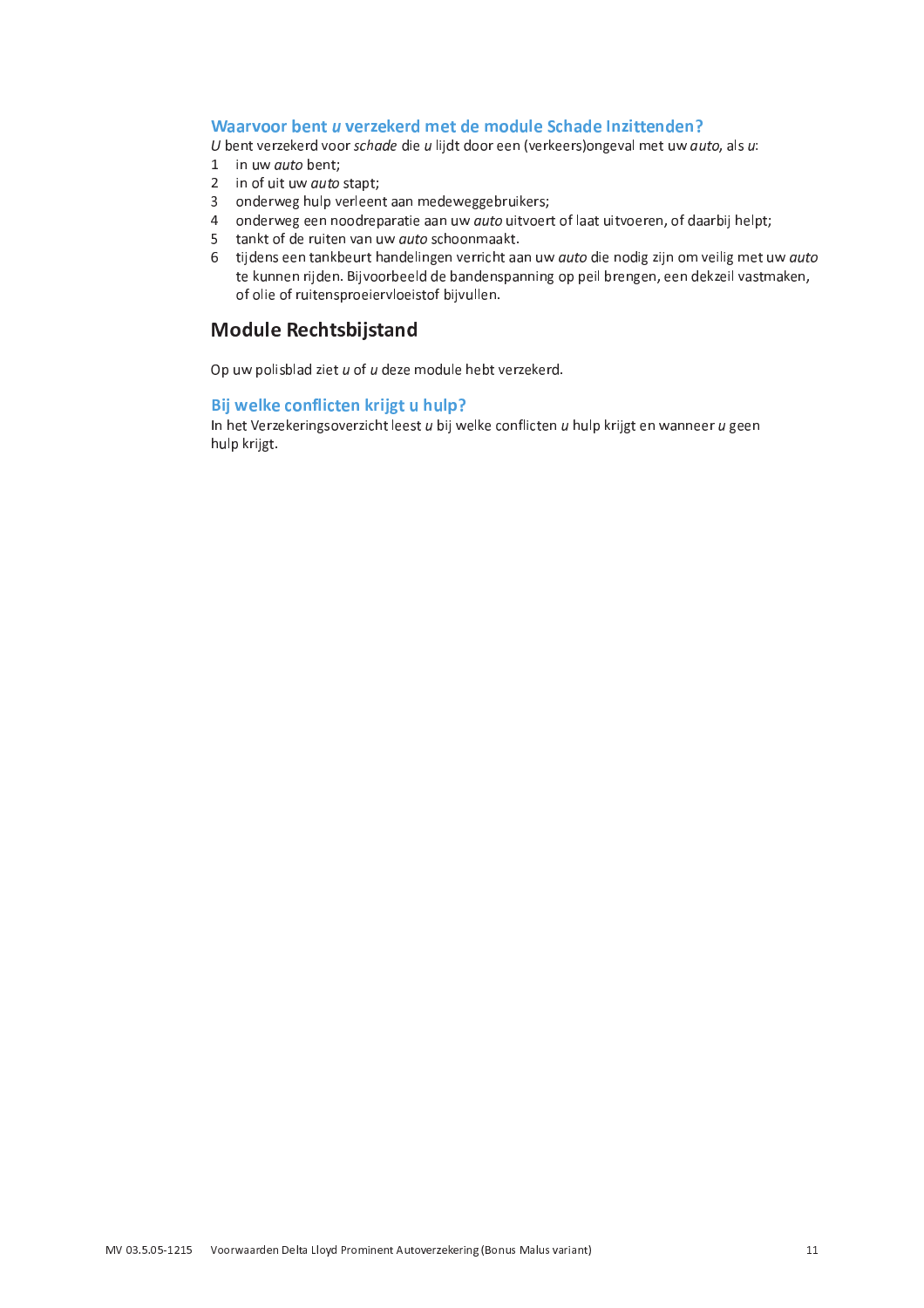| Verzekeringsoverzicht                 |                                                                                                                                                                                                                                                                                                                                                                                                                                                                                   |                                                                                                                                                                                                                                                                                                                                                                                                                                                                                                                                                                                          |                                                                                                                                                                    |                           |
|---------------------------------------|-----------------------------------------------------------------------------------------------------------------------------------------------------------------------------------------------------------------------------------------------------------------------------------------------------------------------------------------------------------------------------------------------------------------------------------------------------------------------------------|------------------------------------------------------------------------------------------------------------------------------------------------------------------------------------------------------------------------------------------------------------------------------------------------------------------------------------------------------------------------------------------------------------------------------------------------------------------------------------------------------------------------------------------------------------------------------------------|--------------------------------------------------------------------------------------------------------------------------------------------------------------------|---------------------------|
| Onderwerp                             | U krijgt hulp bij conflicten                                                                                                                                                                                                                                                                                                                                                                                                                                                      | $U$ krijgt geen hulp                                                                                                                                                                                                                                                                                                                                                                                                                                                                                                                                                                     | Waar bent u verzekerd?                                                                                                                                             | Minimum<br>belang         |
| Schade en<br>letsel in het<br>verkeer | over schade en persoonlijk<br>letsel die zijn ontstaan<br>terwijl u met uw auto aan<br>het verkeer deelnam.                                                                                                                                                                                                                                                                                                                                                                       | als u uw auto hebt<br>bestuurd zonder dat u<br>daarvoor bevoegd was.                                                                                                                                                                                                                                                                                                                                                                                                                                                                                                                     | binnen de landen die<br>volgens de groene kaart<br>verzekerd zijn.                                                                                                 | geen<br>minimum<br>belang |
| Contracten<br>over uw <i>auto</i>     | - over koop, verkoop,<br>reparatie, onderhoud of<br>revisie van uw auto bij<br>een merkdealer, BOVAG-<br>of FOCWA-bedrijf;<br>- over de verzekering van<br>uw auto;<br>- over het terugvorderen<br>van uw auto bij conflicten<br>over eigendom, bezit of<br>beslaglegging;<br>- die rechtstreeks verband<br>houden met een sleep- of<br>vervoersovereenkomst;<br>- over het invorderen<br>van uw rijbewijs, maar<br>niet als dat gebeurt<br>in een strafrechtelijke<br>procedure. | als u een tweedehands<br>auto zonder schriftelijke<br>garantie hebt gekocht.                                                                                                                                                                                                                                                                                                                                                                                                                                                                                                             | Bij sleep-, reparatie- en<br>vervoersovereenkomsten:<br>binnen de landen die<br>volgens de groene kaart<br>verzekerd zijn.<br>Bij andere contracten:<br>Nederland. | € 110                     |
| Strafzaken in<br>het verkeer          | als u met uw auto aan<br>het verkeer deelnam en<br>daarvoor strafrechtelijk<br>wordt vervolgd of een<br>verkeersboete hebt<br>gekregen.                                                                                                                                                                                                                                                                                                                                           | - als u uw auto hebt<br>bestuurd zonder dat u<br>daarvoor bevoegd was;<br>- als u bewust de wet hebt<br>overtreden:<br>- als u wordt verweten dat<br>u opzettelijk een misdrijf<br>hebt gepleegd;<br>- als u de strafzaak of de<br>boete administratief kunt<br>afdoen.<br>Let op: als achteraf komt<br>vast te staan dat u niet<br>bewust de wet hebt<br>overtreden of opzettelijk<br>een misdrijf hebt gepleegd,<br>dan vergoedt DAS de<br>kosten van een strafzaak<br>wel. Het moet dan gaan om<br>kosten van een advocaat<br>die nodig waren voor uw<br>verdediging in de strafzaak. | binnen de landen die<br>volgens de groene kaart<br>verzekerd zijn.                                                                                                 | geen<br>minimum<br>belang |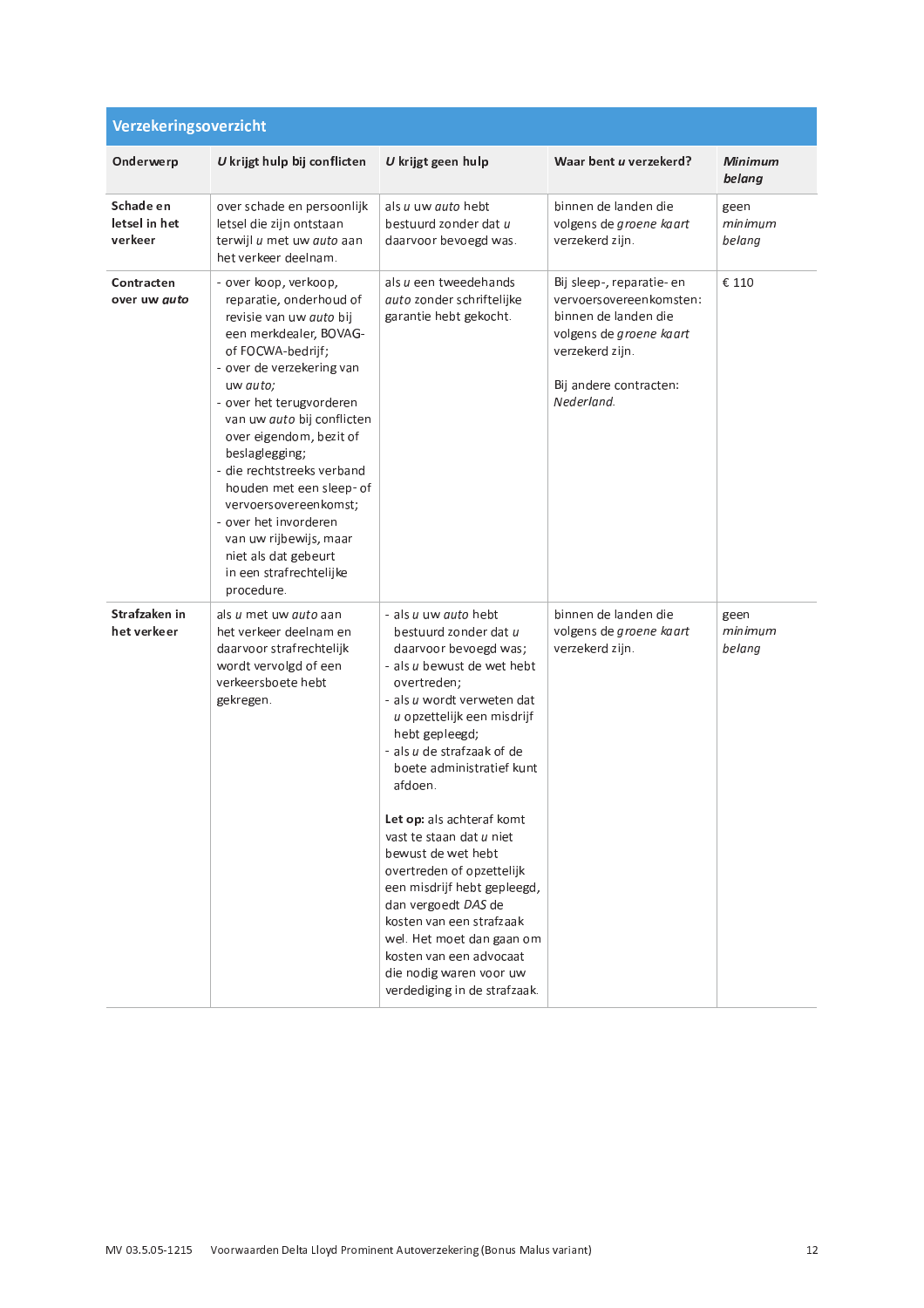#### Waarvoor bent u verzekerd met de module Rechtsbijstand?

- 1 U krijgt juridische hulp van DAS. In de meeste gevallen krijgt u deze hulp van juridisch specialisten van DAS. Uw juridisch specialist:
	- $-$  adviseert u over uw rechten en over de vraag hoe u kunt krijgen wat u wilt:
	- onderhandelt met de tegenpartij in het conflict, over een voor u
		- aanvaardbare oplossing;
	- verdedigt u tegen eisen van de tegenpartij;
	- voert een juridische procedure namens  $u$ :
	- zet zich ervoor in dat uitspraken van een rechter uitgevoerd worden.
- 2 DAS kan besluiten om een deskundige in te schakelen, die niet in dienst van DAS is. Deze deskundige behandelt dan (een deel van) uw conflict. Deskundigen zijn bijvoorbeeld advocaten of andere juristen. Of specialisten die beoordelen wat de oorzaak of de omvang van schade is. Ook schakelt DAS soms artsen of mediators in, DAS betaalt de kosten van deze deskundigen.

Let op: alleen DAS mag een deskundige inschakelen. Dat mag u dus niet zelf doen.

- 3 DAS betaalt ook:
	- griffierechten;
	- kosten van deskundigen die DAS inschakelt om bewijs te leveren, of om de oorzaak of hoogte van de schade vast te stellen;
	- kosten van getuigen en deskundigen die de rechter oproept;
	- gerechtelijke kosten van de tegenpartij, maar alleen als de rechter heeft bepaald dat u deze kosten moet betalen:
	- uw reis- en verblijfkosten, als deze volgens DAS nodig zijn in een conflict waarbij DAS u helpt, en u bij een buitenlandse rechter moet komen:
	- kosten van gerechtsdeurwaarders;
	- kosten die u maakt, als u een uitspraak van de rechter in uw conflict wilt uitvoeren (tot maximaal vijf jaar na de uitspraak).
- 4 In plaats van hulp mag DAS u ook een bedrag betalen. Dat doet DAS alleen in bepaalde gevallen. Namelijk als de kosten van de hulp hoger zouden worden dan het bedrag dat u van de tegenpartij kunt krijgen. DAS betaalt dan het bedrag dat u van de tegenpartij zou hebben gekregen.
- 5 Heeft een ander u schade toegebracht? En is het waarschijnlijk dat diegene minimaal drie jaar niet in staat is om u deze schade te vergoeden? Dan betaalt DAS deze schade aan u. DAS vergoedt u in dat geval maximaal € 1.250,-. Het moet dan wel vaststaan dat u recht hebt op deze vergoeding. Ook moet vaststaan dat u de schade niet op een andere manier vergoed kunt krijgen. U hebt hiervoor een eigen risico van € 125,-.
- 6 Is een waarborgsom nodig voor uw vrijlating in een strafzaak in het buitenland? Dan kan DAS u een waarborgsom van maximaal € 12.500,- voorschieten. De strafzaak moet dan wel verzekerd zijn met deze verzekering. Is een waarborgsom nodig om een buitenlandse overheid uw eigendommen te laten teruggeven? Ook dan kan DAS een waarborgsom van maximaal € 12.500,- voorschieten. En ook dan moet het gaan om een strafzaak die verzekerd is met deze verzekering. Geeft de buitenlandse overheid het geld aan u terug? Dan moet u de waarborgsom onmiddellijk aan DAS terugbetalen. Krijgt u het geld niet van de buitenlandse overheid terug? Ook dan moet u de waarborgsom aan DAS terugbetalen, maar dan binnen één jaar.

#### Wanneer hebt u recht op rechtsbijstand?

- 1 Als u een conflict hebt, kunt u DAS om hulp vragen. U krijgt dan de rechtsbijstand die wij hebben omschreven in uw verzekering en in deze polisvoorwaarden. Het conflict moet over uzelf gaan of over de personen die u hebt meeverzekerd.
- 2 Hebt u nog geen conflict, maar wel juridische vragen over iets wat een conflict kan worden? DAS geeft u dan alleen juridisch advies.
- 3 Vindt DAS dat het niet duidelijk is dat u een conflict hebt of waarover het conflict gaat? Dan moet u het conflict aantonen met een rapport van een deskundige. In dat rapport moeten de feiten staan die het conflict hebben veroorzaakt. Ook moeten de gevolgen van die feiten erin staan. En wie voor deze feiten verantwoordelijk is. DAS betaalt de kosten van dit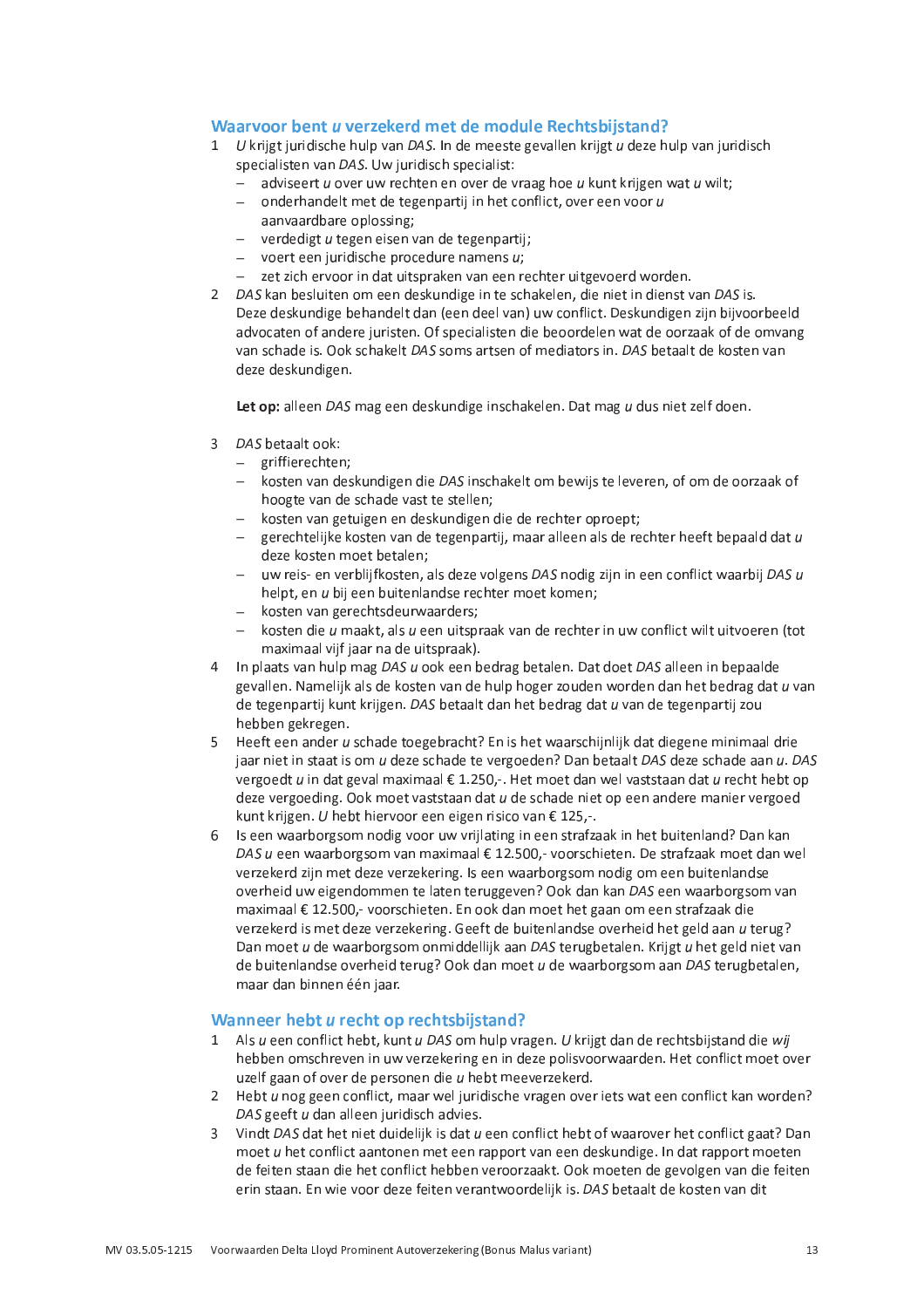rapport, als daaruit inderdaad blijkt dat u een conflict hebt. U moet voor dit conflict dan wel verzekerd zijn voor hulp van DAS.

- 4 Hebt u een conflict omdat er schade is toegebracht? Dan moet dit gebeurd zijn tijdens de looptijd van deze verzekering. Hebt u om een andere reden een conflict? Dan moeten de feiten die hebben geleid tot dit conflict, hebben plaatsgevonden tijdens de looptijd van deze verzekering. U mag deze feiten niet al hebben kunnen verwachten toen u de verzekering afsloot.
- 5 U kriigt alleen hulp van DAS als er een redelijke kans bestaat dat u gelijk kriigt. Of dat zo is. beslist DAS. Beslist DAS dat er geen redelijke kans bestaat dat u gelijk krijgt? En bent u het daar niet mee eens? Dan kunt u gebruikmaken van de geschillenregeling.

#### U bent alleen verzekerd als privépersoon

U krijgt alleen hulp van DAS, als het conflict te maken heeft met wat u als privépersoon is overkomen of wat u als privépersoon hebt gedaan. Dit geldt ook voor de personen die samen met u verzekerd zijn in deze verzekering.

#### In welke landen bent u verzekerd?

In het Verzekeringsoverzicht vindt u een overzicht van de conflicten die verzekerd zijn. Daarin staat ook, in welke landen of gebieden u hulp krijgt van DAS. Het recht van dat land of gebied moet wel van toepassing zijn op uw conflict. Ook moet de rechter van dat land of gebied over uw conflict mogen oordelen.

#### Wachttiid: vanaf wanneer hebt u recht op hulp bij conflicten?

U hebt geen recht op hulp bij conflicten die zijn ontstaan binnen drie maanden nadat de module Rechtsbijstand is ingegaan. Kunt u aantonen dat u het conflict niet kon verwachten toen de module Rechtsbijstand inging? Of blijkt dat uit de aard van het conflict? Dan geldt deze wachttijd van drie maanden niet. DAS doet geen beroep op deze wachttijd als u aantoont dat:

- 1 de module Rechtsbijstand direct aansluit op een andere rechtsbijstandverzekering, en:
- 2 u daaraan dezelfde rechten had kunnen ontlenen als die andere verzekering niet was opgezegd.

#### Wat mag u verwachten van deze module?

- 1 De juridisch specialisten in dienst van DAS geven u deskundige juridische hulp.
- 2 De juridisch specialisten in dienst van DAS houden zich aan de Gedragscode Rechtshulpverlening van DAS. U vindt de gedragscode op www.das.nl.
- 3 DAS is aangesloten bij het Verbond van Verzekeraars en leeft de Gedragscode Verzekeraars na. De tekst van deze code vindt u op www.verzekeraars.nl.
- 4 DAS houdt zich ook aan de Kwaliteitscode Rechtsbijstand van het Verbond van Verzekeraars. U vindt de kwaliteitscode op www.das.nl.
- 5 DAS houdt zich aan bepaalde reactietermijnen. U vindt de reactietermijnen op www.das.nl.

#### Uw tegenpartij krijgt ook rechtsbijstand van DAS

- 1 Krijgt uw tegenpartij ook hulp van DAS? Dan hebt u recht op verdere hulp door een advocaat die niet in dienst is van DAS. U mag deze advocaat zelf kiezen. Ook uw tegenpartij mag dan zijn eigen advocaat kiezen. Alleen DAS mag deze advocaat namens u inschakelen. U mag de advocaat dus niet zelf een opdracht geven.
- 2 Is uw tegenpartij een van de personen die naast uzelf is verzekerd met deze verzekering? Dan geeft DAS alleen aan uzelf hulp. Het uitgangspunt is dat DAS zelf die hulp verleent.
- 3 Is er een conflict tussen de personen die naast uzelf verzekerd zijn met deze verzekering? Dan verleent DAS alleen hulp aan een van deze personen. U mag zelf aangeven aan wie DAS de hulp moet verlenen. Het uitgangspunt is dat DAS zelf die hulp verleent.

Met 'advocaat' bedoelen wij hier ook een andere deskundige die rechtens bevoegd is.

#### Meer personen hebben hetzelfde conflict als u

Zijn er meer personen bij het conflict betrokken? En hebben zij hetzelfde belang als u? Dan wilt u misschien samen met hen actie ondernemen tegen uw tegenpartij. DAS kan u dan toestemming geven om samen met die anderen één deskundige in te schakelen. Het gaat dan om een deskundige die niet in dienst is van DAS. Die deskundige geeft dan hulp aan alle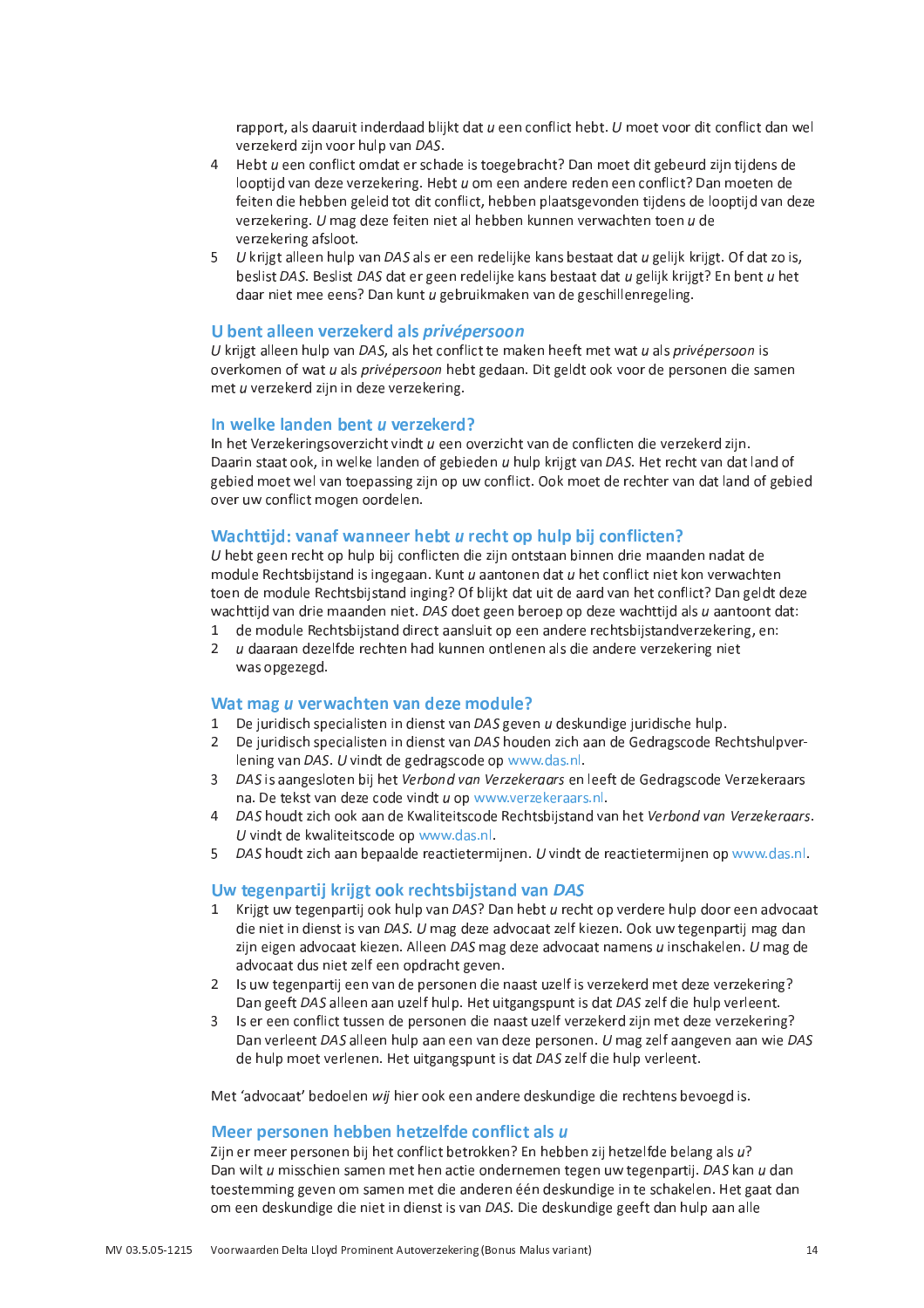betrokken personen. In dat geval vergoedt DAS uw aandeel in de totale kosten van deze deskundige. Dat deel stelt DAS vast door de totale kosten te delen door het aantal personen dat de deskundige helpt.

#### U vraagt hulp in meer conflicten

Het kan zijn dat u in meer conflicten hulp van DAS vraagt. Als deze conflicten dezelfde oorzaak hebben, dan ziet DAS deze conflicten als één conflict.

#### Advocaten of andere deskundigen inschakelen

- 1 DAS beslist of het nodig is om een advocaat in te schakelen bij de behandeling van uw conflict.
- $\overline{2}$ U mag niet zelf een advocaat inschakelen. Als een advocaat nodig is, overlegt DAS eerst met u. DAS geeft de opdracht aan een advocaat steeds namens u.
- 3 Is het noodzakelijk dat een gerechtelijke of administratieve procedure gevoerd wordt? Dan mag u zelf een advocaat kiezen om uw belangen te verdedigen, te vertegenwoordigen of te behartigen. Deze advocaat moet dan wel in Nederland zijn ingeschreven. Komt uw conflict voor een rechtbank in het buitenland? Dan moet de advocaat in dat land en bij die rechtbank zijn ingeschreven.
- 4 Krijgt uw tegenpartij ook hulp van DAS? Dan mag u ook zelf een advocaat kiezen.
- 5 Ook als u zelf uw advocaat mag kiezen, mag alleen DAS de opdracht aan deze advocaat geven. DAS overlegt eerst met u en geeft de opdracht aan de advocaat steeds namens u.
- 6 Wilt u tijdens de behandeling van uw conflict veranderen van advocaat? Dat hoeft DAS niet toe te staan. Ook hoeft DAS in hetzelfde conflict niet aan meer dan één advocaat een opdracht te geven.
- 7 Heeft DAS een opdracht gegeven aan een advocaat? Dan bepaalt die advocaat hoe hij of zij de zaak behandelt. De advocaat doet dat samen met u. DAS bemoeit zich dan niet meer met de inhoud van uw conflict. DAS betaalt alleen de kosten waarop u volgens deze verzekering recht heeft.

Met 'advocaat' bedoelen wij hier ook een andere deskundige die rechtens bevoegd is.

#### Welke kosten vergoedt DAS?

- 1 De kosten van juridisch specialisten in dienst van DAS komen onbeperkt voor rekening van DAS.
- 2 DAS betaalt alle andere kosten die volgens DAS nodig zijn bij de rechtsbijstand in uw conflict. Voor deze kosten geldt het volgende:
	- Zijn er kosten van deskundigen die niet bij DAS in dienst zijn? Dan vergoedt DAS die a. alleen als DAS deze deskundigen zelf een opdracht heeft gegeven. Als u zelf een deskundige hebt ingeschakeld, betaalt DAS dus geen kosten.
	- b Voor sommige procedures gelden maximale vergoedingen per procedure. Namelijk voor gerechtelijke of administratieve procedures waarvoor geen verplichte procesvertegenwoordiging geldt en waarvoor op uw verzoek een externe rechtshulpverlener is ingeschakeld. DAS betaalt, als onderdeel van het kostenmaximum, voor de behandelkosten (honorarium inclusief kantoor- en overige kosten) van deze externe rechtshulpverlener in die procedure maximaal € 7.500.- inclusief btw per procedure. Kunt u de btw verrekenen? Dan vergoedt DAS deze niet. Heeft DAS de btw wel betaald? Dan moet u deze aan DAS terugbetalen.
	- c DAS betaalt alleen de gebruikelijke én redelijke kosten van deskundigen.
	- d DAS betaalt alleen griffierechten als een juridisch specialist van DAS namens u een procedure voert. Of als een door DAS ingeschakelde deskundige dat namens u doet. DAS betaalt dan ook de noodzakelijke kosten van getuigen en deskundigen die de rechter oproept.
	- e DAS vergoedt uw reis- en verblijfkosten, als deze volgens DAS nodig zijn in een conflict waarbij DAS u helpt. DAS vergoedt deze kosten alleen als u voor een buitenlandse rechter moet komen of voor een bezoek aan de ingeschakelde advocaat en DAS. DAS vergoedt uw reis- en verblijfkosten niet als u voor een strafrechter moet komen.
- 3 Soms kunt u bepaalde kosten van rechtsbijstand verhalen op een andere partij. Dat betekent dat die partij de kosten betaalt. Als dat mogelijk is, mag DAS deze kosten namens u verhalen. Als DAS deze kosten heeft verhaald, mag DAS dit geld houden.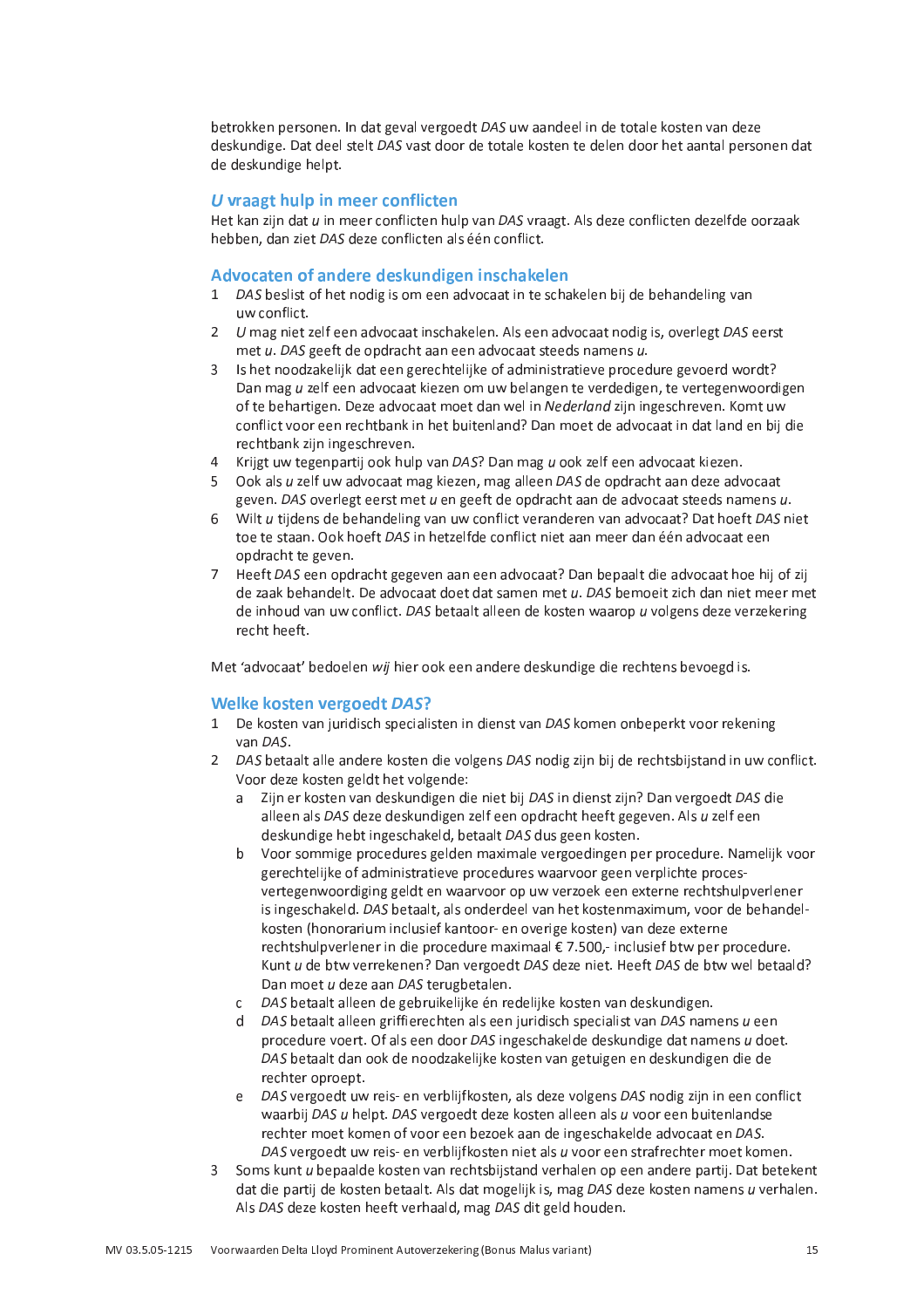#### Wanneer moet u een eigen risico betalen aan DAS?

U moet een eigen risico betalen als u wilt dat DAS een externe rechtshulpverlener inschakelt om namens u een gerechtelijke of administratieve procedure te voeren. Dat hoeft niet, als het volgens de wet- en regelgeving verplicht is om voor die procedure een advocaat in te schakelen (verplichte procesvertegenwoordiging).

Als er voor een procedure geen verplichte procesvertegenwoordiging geldt, mag u kiezen of u zich in die procedure laat bijstaan door:

- een juridisch specialist in dienst van DAS;
- of een externe rechtshulpverlener die u zelf hebt gekozen, bijvoorbeeld een advocaat of een andere rechtens bevoegde deskundige.

Kiest u voor een externe rechtshulpverlener, dan moet u een eigen risico van € 250 betalen aan DAS. DAS geeft pas opdracht aan de externe rechtshulpverlener die u hebt gekozen als DAS van u het eigen risico heeft ontvangen dat u moet betalen.

#### Geschillenregeling: wat kunt u doen als u het niet eens bent met uw juridisch specialist bij DAS?

- 1 Het kan zijn dat u en de juridisch specialist van mening verschillen over de vraag of uw zaak haalbaar is. Of over de juridisch-inhoudelijke behandeling van uw zaak. U moet zo'n meningsverschil bespreken met uw juridisch specialist. Wordt u het samen niet eens? Dan kunt u DAS vragen om de geschillenregeling toe te passen.
- 2 Wat houdt het in als DAS de geschillenregeling toepast? Dit betekent dat DAS de juridische zienswijze van uw specialist voorlegt aan een externe advocaat. Deze advocaat geeft dan een onafhankelijk oordeel over de verdere behandeling van uw conflict. U mag die advocaat zelf kiezen. DAS geeft de opdracht aan de advocaat namens u. U mag dus niet zelf een opdracht aan een advocaat geven voor een onafhankelijk oordeel. DAS betaalt de kosten van de advocaat nadat DAS de opdracht heeft gegeven. Deze kosten tellen niet mee voor het bedrag dat DAS maximaal vergoedt in het conflict (het kostenmaximum).
- 3 De advocaat brengt alleen een oordeel uit en neemt de behandeling van de zaak niet over. DAS volgt het oordeel van de advocaat op. DAS is niet verplicht om de behandeling van de zaak na het oordeel van de advocaat over te dragen aan een deskundige die niet in dienst is van DAS.
- 4 Heeft DAS de geschillenregeling toegepast, maar was u het niet eens met het oordeel van de advocaat? En hebt u de zaak toen op eigen kosten buiten DAS om laten behandelen? Dan vergoedt DAS de kosten van deze behandeling. Maar alleen als blijkt dat u bij uw conflict in het gelijk bent gesteld. En uw conflict moet behandeld zijn door een advocaat. DAS betaalt alleen de gebruikelijke én redelijke kosten.
- 5 DAS kan besluiten de behandeling over te dragen aan een advocaat die niet in dienst is van DAS. Maar dan mag dit niet de advocaat zijn die het onafhankelijke oordeel heeft gegeven. En ook niet een advocaat of andere deskundige die bij hetzelfde kantoor werkt als de advocaat die het onafhankelijke oordeel heeft gegeven.
- 6 Hebt u een meningsverschil met een advocaat of andere deskundige die niet in dienst is van DAS? Dan is deze geschillenregeling niet van toepassing.

#### Is er volgens u een fout gemaakt bij de behandeling van uw conflict door DAS?

- 1 Vindt u dat uw juridisch specialist een fout heeft gemaakt in de behandeling van uw zaak? En dat u daardoor schade liidt? Dan kunt u dit schriftelijk melden aan de directie van DAS. De directie stelt dan een onderzoek in en stuurt u een schriftelijke reactie.
- 2 DAS is verzekerd voor beroepsfouten van juridisch specialisten die in dienst zijn van DAS. Uw juridisch specialist kan u over deze verzekering informeren. Blijkt inderdaad dat een juridisch specialist van DAS een fout heeft gemaakt? Dan vergoedt DAS de schade die u hebt geleden. Het maximale bedrag dat u vergoed krijgt, is het bedrag dat de verzekering aan DAS uitbetaalt, plus het eigen risico van DAS.
- 3 DAS is niet aansprakelijk voor fouten van deskundigen die niet in dienst zijn van DAS.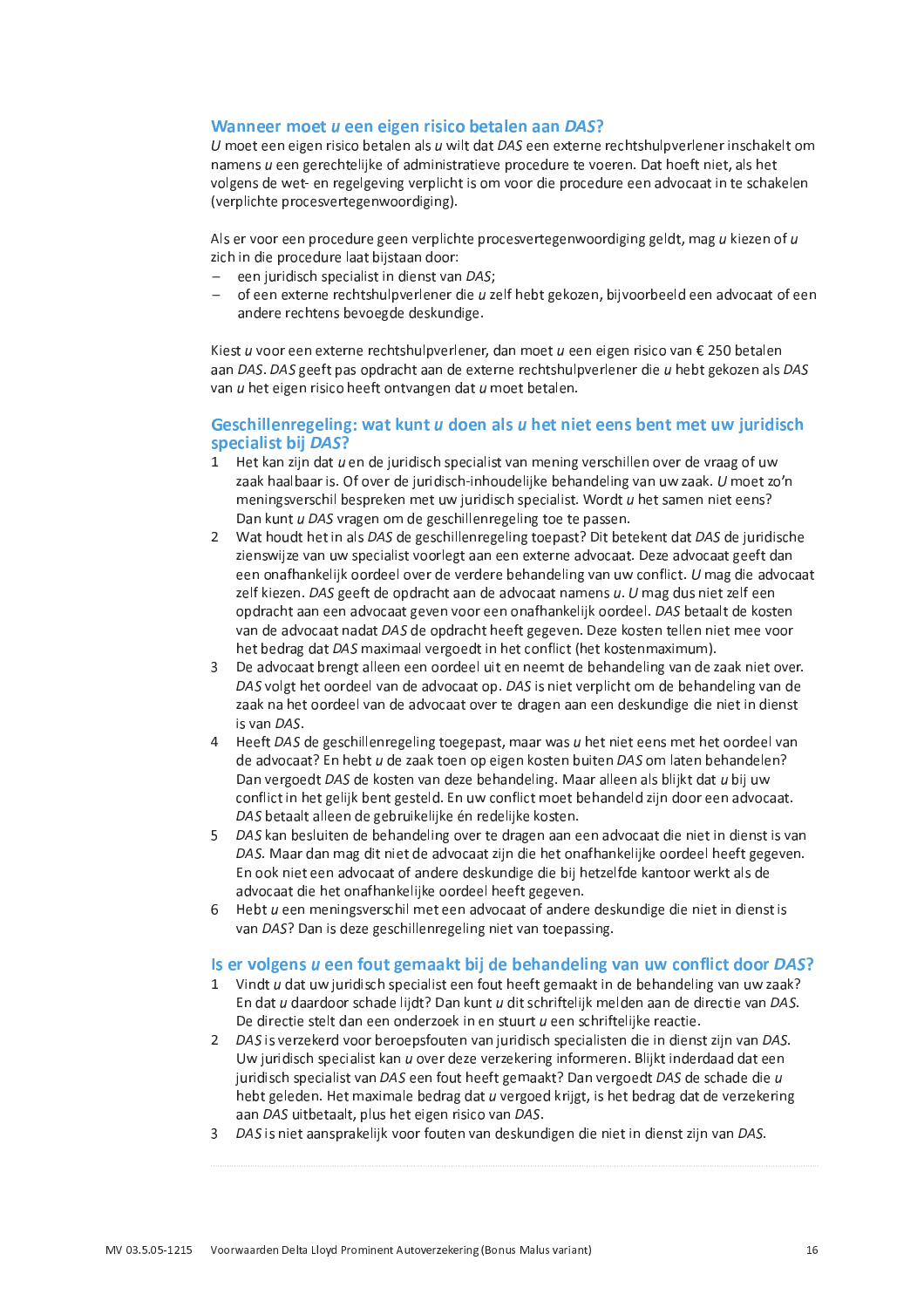

### Wat dekt uw autoverzekering nooit?

Niet alles is verzekerd. In dit hoofdstuk leest u wanneer de schade nooit gedekt is. Er zijn ook gevallen waarbij de schade alleen onder een bepaalde module niet is gedekt. Ook dat leest u in dit hoofdstuk.

#### **Algemeen**

Uw verzekering dekt nooit schade die is veroorzaakt of ontstaan door:

- 1 ander of niet-toegestaan gebruik;
- 2 atoomkernreacties;
- 3 inbeslagname;
- 4 molest;
- 5 opzet of goedvinden;
- 6 ongeldig rijbewijs;
- 7 rijden onder invloed. Deze uitsluiting geldt niet voor de module Wettelijke Aansprakelijkheid:
- 8 verhuur:
- 9 wedstrijden.

#### Wanneer passen wij een uitsluiting niet toe?

Was u niet op de hoogte van de omstandigheden waardoor de schade niet verzekerd is? Of gebeurde dit tegen uw wil? Dan zullen wij de schade wel aan u vergoeden. Deze uitzondering geldt voor de uitsluitingen 'ander of niet-toegestaan gebruik', 'ongeldig rijbewijs' en 'verhuur'. Deze uitzondering geldt ook voor de uitsluiting 'rijden onder invloed', maar dan alleen voor schade die verzekerd is onder de module Aanrijding en de module Accessoires. Met 'u' bedoelen wij hier alleen uzelf, als de persoon die de verzekering heeft afgesloten.

#### Wanneer verhalen wij een schade op een verzekerde?

Wij verhalen geen schade op de gemachtigde bestuurder, de gemachtigde passagiers of de werkgever van deze personen. Behalve als wij de schade toch aan u hebben vergoed, omdat wij de uitsluiting 'ander of niet-toegestaan gebruik', 'ongeldig rijbewijs', 'rijden onder invloed' of 'verhuur' niet hebben toegepast. Met 'u' bedoelen wij hier alleen uzelf, als de persoon die de verzekering heeft afgesloten.

Let op: is er volgens deze polisvoorwaarden een uitsluiting van toepassing, maar moeten wij volgens de wet onder de module Wettelijke Aansprakelijkheid toch een schadevergoeding betalen? Dan kunnen wij de schadevergoeding verhalen op degene op wie de uitsluiting van toepassing is. Ons verhaalsrecht kan niet vervallen door een schaderegelingsovereenkomst die wij met een andere verzekeringsmaatschappij hebben. Wij mogen de schadevergoeding ook verhalen als deze verzekering gestopt is.

Is uw verzekering gestopt? Dan zullen wij de schade niet op u verhalen als iemand anders dan u de schade heeft veroorzaakt. Maar alleen als u zelf aan uw verplichtingen hebt voldaan.

#### Module Wettelijke Aansprakelijkheid

Uw verzekering dekt onder de module Wettelijke Aansprakelijkheid nooit schade:

- 1 aan uw eigen auto en de aanhanger, caravan of vouwwagen.
- aan zaken die u met uw auto vervoert. Dat doen wij wel als het gaat om normale  $\mathcal{L}$ handbagage en kleding van passagiers. Maar alleen als er niet ergens anders recht is op schadevergoeding.
- 3 aan zaken die van de eigenaar of de bestuurder zijn, die hij geleend of gehuurd heeft, of die op een andere wijze in zijn bezit zijn.
- 4 die wordt veroorzaakt door degene die de macht over uw *auto* heeft gekregen door diefstal of geweldpleging. En schade door degene die dit weet en uw auto zonder geldige reden gebruikt.
- 5 aan de bestuurder zelf.
- 6 aan de passagiers van uw auto als zij niet met uw toestemming in uw auto zijn.
- 7 aan het voertuig dat u sleept met uw *auto* of dat aan uw *auto* is gekoppeld.
- 8 die u veroorzaakt bij het laden en lossen van zaken.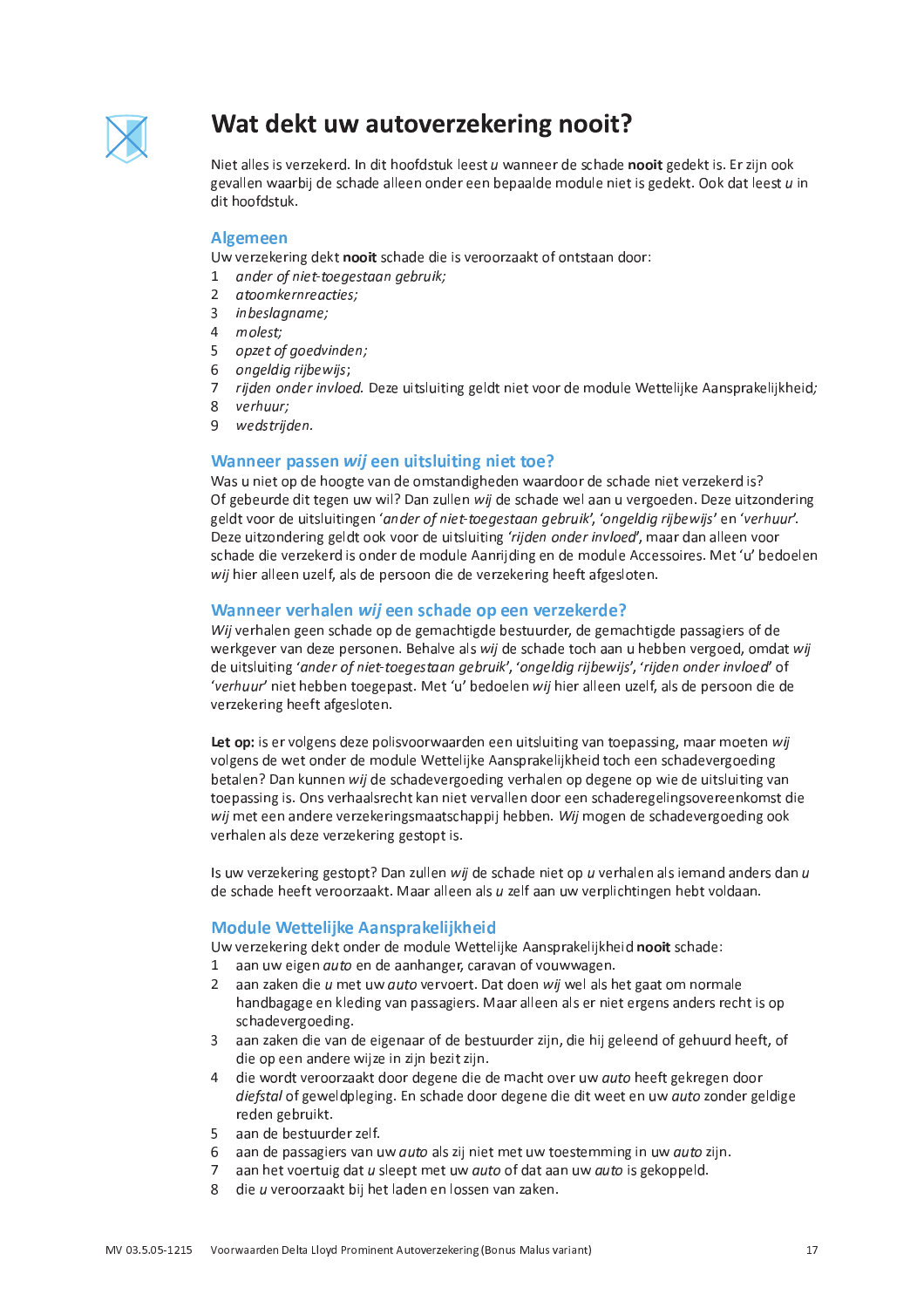Uw verzekering dekt onder de module Wettelijke Aansprakelijkheid ook nooit:

9 een boete of afkoopsom.

#### **Module Ruit**

Uw verzekering dekt onder de module Ruit nooit schade die bestaat uit:

- 1 krassen of vuil;
- 2 breken of barsten van de ruit als er tegelijkertijd ook andere schade aan uw auto is ontstaan.

#### **Module Accessoires**

Uw verzekering dekt onder de module Accessoires nooit schade aan accessoires die wettelijk niet zijn toegestaan, zoals radarverklikkers.

#### **Module Ongevallen Inzittenden**

U krijgt onder de module Ongevallen Inzittenden nooit een uitkering:

- 1 als het ongeval ontstond terwijl u een misdrijf pleegde of dat probeerde. Het maakt daarbij niet uit of u alleen was of samen met anderen. Houdt het ongeval op een andere manier verband met het plegen van een misdrijf? Ook dan vergoeden wij geen schade;
- 2 voor pijn en de gevolgen daarvan;
- 3 voor psychische aandoeningen en de gevolgen daarvan. Behalve als die het gevolg zijn van een medisch aantoonbare hersenweefselbeschadiging die door het ongeval veroorzaakt is. Dan krijgt u wel een uitkering.

#### **Module Rechtsbiistand**

In het Verzekeringsoverzicht van de module Rechtsbijstand leest u bij welke conflicten u hulp krijgt en wanneer u geen hulp krijgt. Dit Verzekeringsoverzicht staat in het hoofdstuk 'Wat dekt uw autoverzekering?'.

U krijgt onder de module Rechtsbijstand ook nooit hulp in de volgende gevallen:

- 1 U krijgt geen hulp van DAS als de schade is ontstaan vóórdat u deze verzekering bij ons afsloot. Of als de feiten waardoor uw conflict is ontstaan, plaatsvonden voordat u deze verzekering afsloot.
- 2 Kon u het conflict voorkomen zonder dat dit voor u nadeel opleverde, maar hebt u dat bewust niet gedaan? Dan krijgt u geen hulp.
- 3 Hebt u het conflict bewust veroorzaakt om er een voordeel mee te behalen? En zou u dat voordeel anders niet hebben gehad? Dan krijgt u geen hulp.
- 4 Bent u betrokken in een strafzaak waarbij u bewust de wet hebt overtreden? Of waarbij u het verwijt krijgt dat u opzettelijk een misdrijf hebt gepleegd? Dan krijgt u geen hulp.
- 5 Gaat het conflict niet over uw activiteiten als privépersoon? Dan krijgt u geen hulp.
- 6 Is het conflict ontstaan doordat u de verplichtingen van iemand anders hebt overgenomen? Of doordat verplichtingen van iemand anders op u zijn overgegaan? Dan krijgt u geen hulp.
- 7 Wilt u wetten bestrijden, of algemene overheidsregels die gelden voor iedere burger? Dan krijgt u geen hulp.
- 8 Hebt u een conflict met DAS, bijvoorbeeld over de uitvoering van de rechtsbijstand? Dan krijgt u geen hulp.
- 9 Houdt u zich niet aan uw verplichtingen uit deze polisvoorwaarden? Dan mag DAS de hulp stopzetten. Bijvoorbeeld als u niet zo goed mogelijk samenwerkt met de juridisch specialist die in dienst is van DAS. Of als u bewust oniuiste informatie aan DAS geeft.
- 10 DAS mag de hulp stopzetten als u DAS benadeelt.
- 11 Vindt DAS dat er geen redelijke kans meer bestaat dat u gelijk krijgt? Dan mag DAS de hulp stopzetten.
- 12 Geldt er voor het conflict een minimumbelang en wordt dit minimumbelang niet gehaald? Dan krijgt u geen hulp. In het Verzekeringsoverzicht van de module Rechtsbijstand in het hoofdstuk 'Wat dekt uw autoverzekering?' leest u wanneer een minimumbelang geldt en hoe hoog dat is.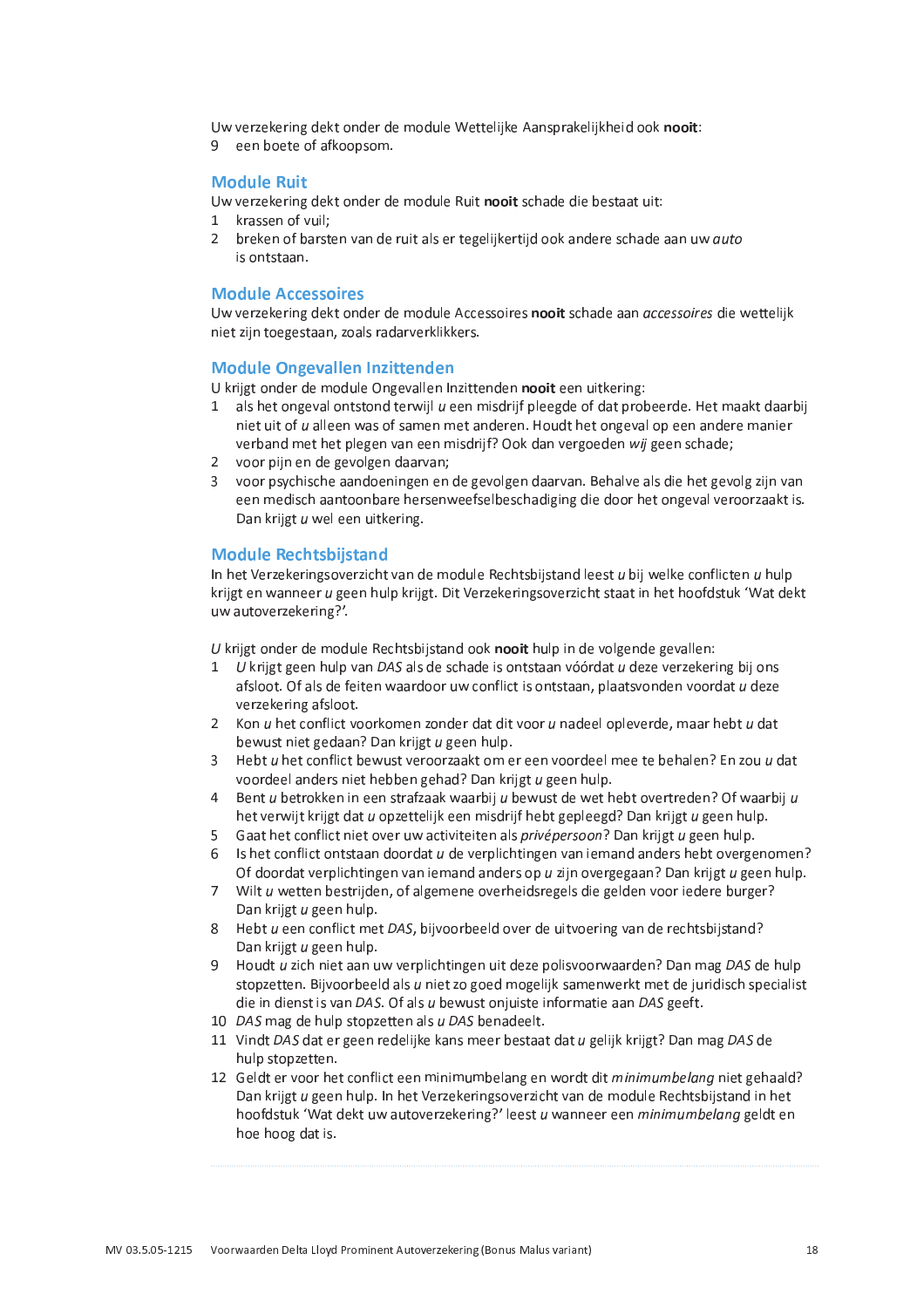### Wat gebeurt er bij schade en wat keren wij uit?



### Stap 1. Wat doen wij als u een schade aan ons doorgeeft?

Als u een schade aan ons doorgeeft, stellen wij vast wat er is gebeurd. En hoe groot de schade is. Dit doen wij onder andere met behulp van de gegevens die op het schadeformulier staan, inlichtingen die u en uw (eventuele) tegenpartij ons geven, en zo nodig verklaringen van getuigen. U geeft ons de informatie die wij nodig hebben.

Is uw tegenpartij aansprakelijk? En bent u verzekerd voor uw schade? Dan zullen wij uw schade op hem proberen te verhalen. Of op zijn verzekeraar. Bent u niet verzekerd voor uw schade? Dan moet u zelf uw schade proberen te verhalen. Als u de module Rechtsbijstand hebt verzekerd, kunt u de schade bij DAS melden. DAS probeert dan de schade voor u te verhalen.

Bent u zelf aansprakelijk? Dan nemen wij contact op met uw tegenpartij of zijn verzekeraar om zijn schade te regelen.

#### Module Wettelijke Aansprakelijkheid

Wij regelen de schade met de benadeelde binnen de verplichtingen die wij hebben. Wij mogen schade direct aan uw tegenpartij vergoeden of met hem een schikking treffen.

Let op: hebt  $u$  uw tegenpartij laten weten dat  $u$  aansprakelijk bent? Of hebt  $u$  toegezegd dat hij recht heeft op schadevergoeding? Dan zijn wij daar niet aan gebonden.

#### Hoe stellen wij uw schade vast?

- 1 Wij stellen het schadebedrag in overleg met u vast. Schakelen wij een expert in? Dan gaan wij uit van het schadebedrag dat de expert vaststelt.
- 2 Bent u het niet eens met het schadebedrag dat de expert die wij inschakelen, vaststelt? Dan mag u ook zelf een expert inschakelen. Dit heet een 'contra-expert'. In dat geval stellen beide experts de schade vast. Vooraf zullen zij een derde expert benoemen. Komt de schadevaststelling tussen beide experts namelijk niet overeen, dan stelt de derde expert het schadebedrag vast. Hij blijft daarbij tussen de schadebedragen die de beide andere experts hebben vastgesteld. De beslissing van de derde expert is bindend. Zowel voor u als voor ons. Alle experts moeten zijn aangesloten bij de Gedragscode Expertiseorganisaties. Wij betalen de kosten van de experts.
- 3 Maakt u geen gebruik van onze expertiseregeling? Dan betaalt u eerst zelf de kosten van degene die u hebt ingeschakeld om de schade vast te stellen. Wij vergoeden deze kosten aan u voor zover deze redelijk zijn. Het moet redelijk zijn om deze kosten te maken en de hoogte van de kosten moet redelijk zijn. Dit staat in artikel 7:959 van het Burgerlijk Wetboek.
- 4 Laten wij het schadebedrag vaststellen? Dan erkennen wij daarmee nog niet dat wij de schade aan u moeten vergoeden.

#### Stap 2. Wanneer vergoeden wij een schade?

#### Module Wettelijke Aansprakelijkheid

Wij beoordelen of u volgens de wet aansprakelijk bent voor de schade. U bent bijvoorbeeld aansprakelijk als u een verkeersregel overtreedt: u hebt geen voorrang verleend met uw auto en daardoor is het verkeersongeval ontstaan. Bent u met uw auto betrokken bij een verkeersongeval met een fietser of voetganger? Deze zwakkere verkeersdeelnemers worden door de wet beschermd. Als automobilist bent u dan meestal aansprakelijk. Dit staat in artikel 185 van de Wegenverkeerswet.

Bent u volgens de wet aansprakelijk voor een schade? En bent u ook verzekerd volgens deze voorwaarden? Dan vergoeden wij de schade van een benadeelde. Let op: staat er in deze polisvoorwaarden een uitsluiting, maar moeten wij volgens de wet onder de module Wettelijke Aansprakelijkheid toch een schadevergoeding betalen? Dan kunnen wij de schadevergoeding verhalen op degene op wie de uitsluiting van toepassing is. Lees hiervoor 'Wanneer verhalen wij een schade op een verzekerde?' in het hoofdstuk 'Wat dekt uw autoverzekering nooit?'.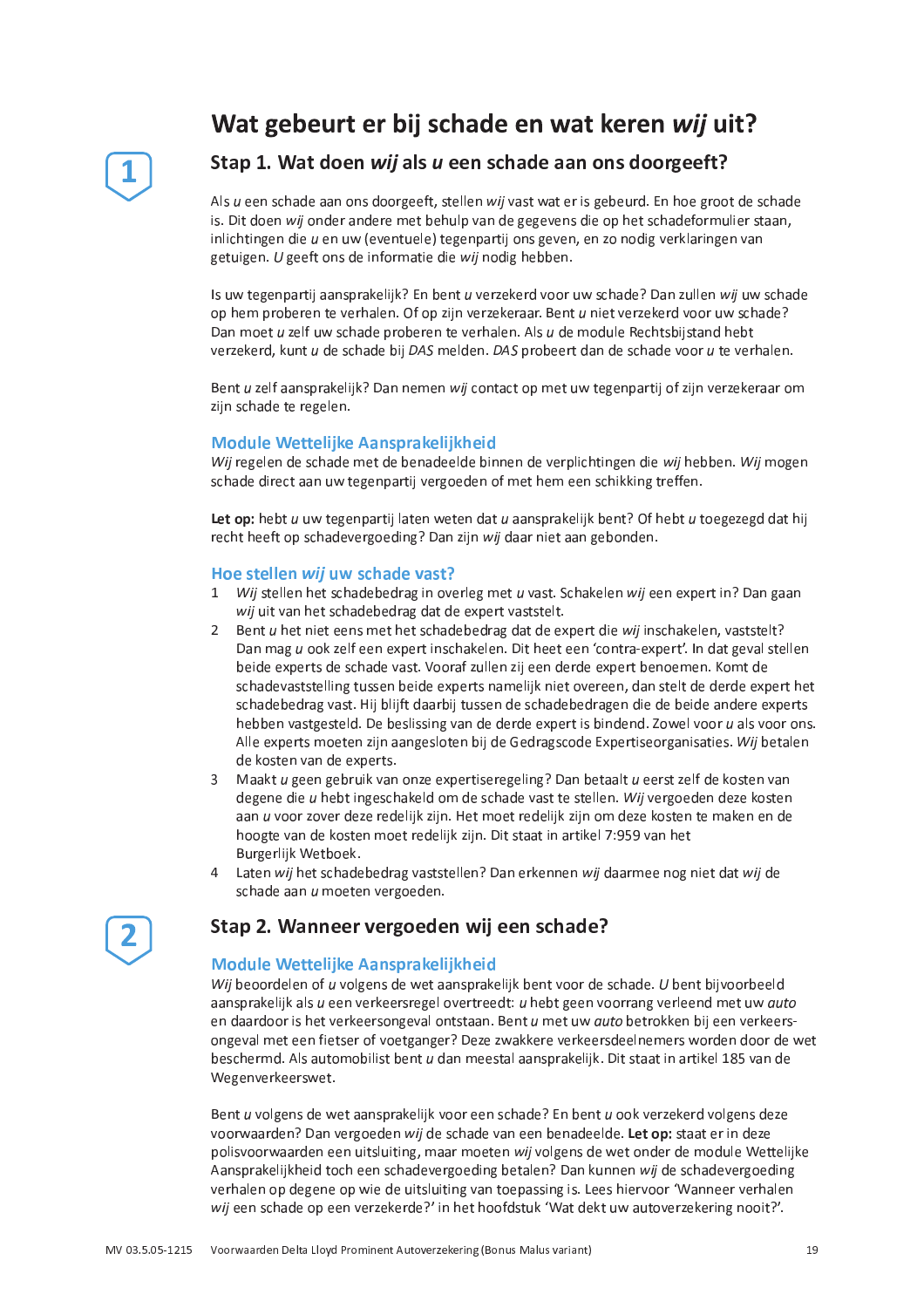#### Hoe bepalen wij of uw schade is verzekerd?

Om te bepalen of uw schade is verzekerd gebruiken wij de informatie die wij hebben ontvangen. En wij kijken in deze polisvoorwaarden of uw schade is verzekerd.

#### Stap 3. Hoe bepalen wij de omvang van een schade?

#### Module Wettelijke Aansprakelijkheid

Als wij vaststellen hoe hoog de schadevergoeding moet zijn, baseren wij ons op wat in de wet staat. Dat betekent onder andere dat wij rekening houden met mogelijke eigen schuld van uw tegenpartij. Uw tegenpartij kan bijvoorbeeld eigen schuld hebben als hij geen gordel droeg, ook een verkeersfout heeft gemaakt of onder invloed van alcohol verkeerde.

#### Beperkt casco en Volledig casco

#### Algemeen

- 1 Kan de schade hersteld worden? Dan is de omvang van de schade gelijk aan de reparatiekosten. Behalve als de reparatiekosten van uw auto hoger zijn dan het verschil tussen de dagwaarde meteen voor en na de gebeurtenis.
- 2 Zijn de reparatiekosten van uw auto hoger dan het verschil tussen de dagwaarde meteen voor en na de *gebeurtenis*? Dan is uw *auto* total loss. Dan is de omvang van de schade gelijk aan het verschil tussen deze beide dagwaarden.
- 3 Bent u uw auto (of onderdelen daarvan) kwijt door een gebeurtenis die onder de module Diefstal is verzekerd? Dan is de omvang van de schade gelijk aan de dagwaarde (van die onderdelen) meteen voor de gebeurtenis.

#### **Total loss**

Is uw auto total loss, of bent u uw auto kwijt door een gebeurtenis die onder de module Diefstal is verzekerd? Dan vergoeden wij de schade pas als u de eigendom van uw auto aan ons hebt overgedragen. Dat geldt ook voor de accessoires en eventuele andere voorzieningen die u verzekerd hebt. Ook bent u verplicht om alle zaken die bij uw auto horen aan ons te overhandigen. In ieder geval moet u aan ons overhandigen:

- alle delen van het kentekenbewijs van uw auto;
- de kentekenplaten (als op uw *auto* nieuwe kentekenplaten volgens de GAIK-regeling aanwezig ziin):
- de sleutels:
- de codekaarten;
- de boekjes.

Wij kunnen ook iemand anders aanwijzen aan wie u de eigendom moet overdragen. Deze verplichting staat in een regeling van het Verbond van Verzekeraars, waarbij de meeste schadeverzekeraars zijn aangesloten.

#### Nieuwwaarde-, aanschafwaarde- en boekwaarderegeling

Onder bepaalde voorwaarden hebt u recht op de nieuwwaarde-, aanschafwaarde- of boekwaarderegeling. Deze regelingen wijken af van de algemene regeling die wij hiervoor omschreven. Hierna leest u welke voorwaarden dat zijn, wanneer u recht hebt op deze regelingen en wat de omvang van de schade dan is.

#### **Nieuwwaarderegeling**

#### Welke voorwaarden gelden voor de nieuwwaarderegeling?

- 1 Uw auto was nieuw op de datum van eerste inschrijving/afgifte in Nederland. Dit betekent dat de datum van eerste toelating gelijk is aan de datum van eerste inschrijving/afgifte in Nederland.
- 2 U hebt uw auto aangeschaft binnen twaalf maanden na de datum van eerste inschrijving/afaifte in Nederland.
- 3 Uw auto heeft een personenautokenteken.
- 4 U hebt uw auto niet "geleased" op basis van financial lease of operational lease.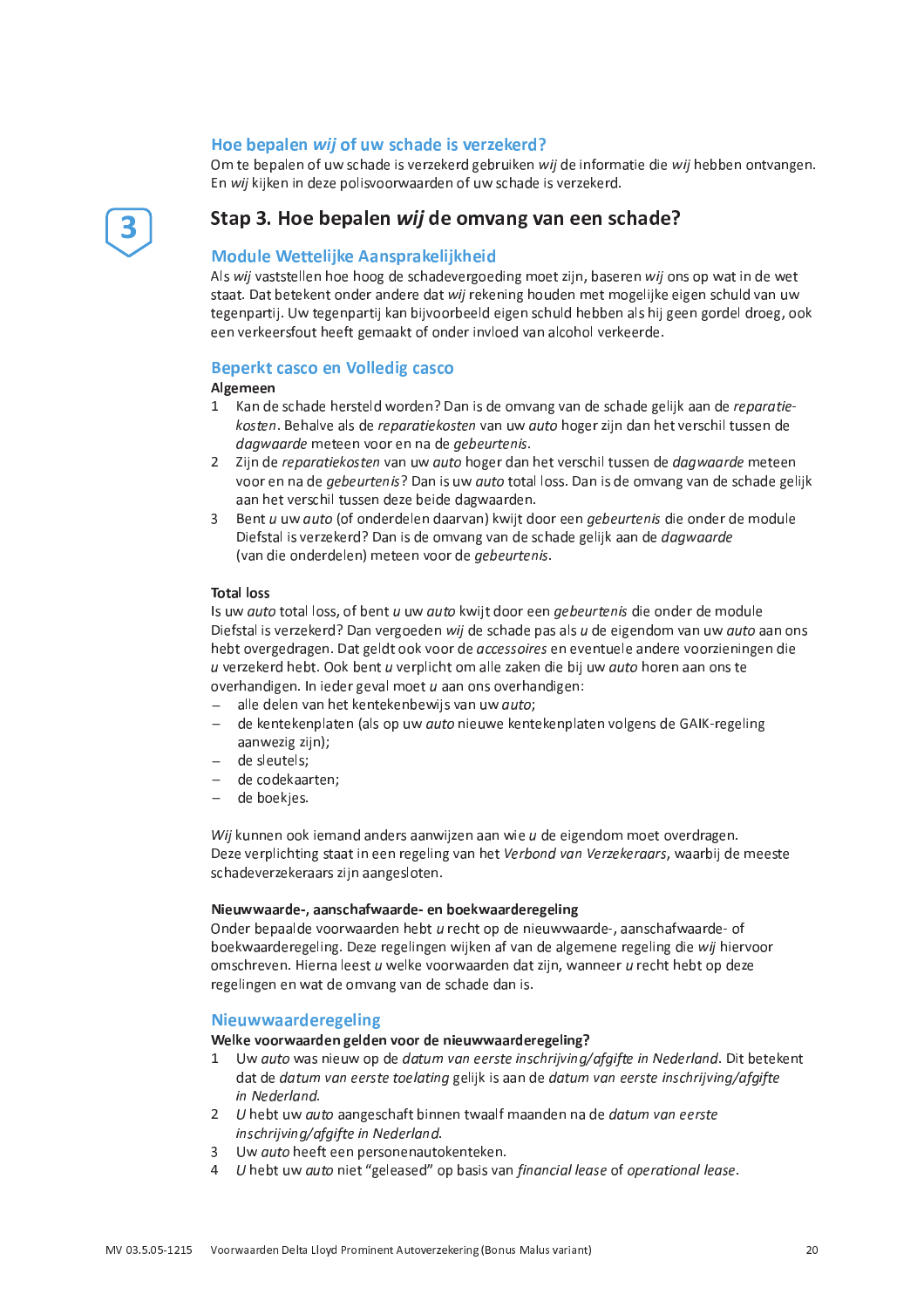#### Wanneer hebt u recht op de nieuwwaarderegeling?

- 1 U bent uw auto kwijt door een gebeurtenis die onder de module Diefstal is verzekerd, of:
- 2 De reparatiekosten zijn hoger dan twee derde van de waarde van uw auto volgens de nieuwwaarderegeling. Uw *quto* is dan total loss volgens de nieuwwaarderegeling.

#### Wat is de omvang van de schade als u recht hebt op de nieuwwaarderegeling?

In de tabel Nieuwwaarderegeling leest u wat de waarde is van uw auto volgens de nieuwwaarderegeling. Dat is de omvang van de schade als u recht hebt op de nieuwwaarderegeling. Is deze waarde lager dan de *dagwaarde* van uw auto plus tien procent meteen voor de gebeurtenis? Dan gaan wij uit van de hoogste waarde.

In de kolom 'maand' leest u de maand waarin de gebeurtenis zich heeft voorgedaan. Wij rekenen hierbij vanaf de datum van eerste inschrijving/afgifte in Nederland. In de kolom 'waarde van uw auto' leest u de waarde van uw auto in procenten van de nieuwwaarde.

| <b>Tabel Nieuwwaarderegeling</b> |                    |       |                    |
|----------------------------------|--------------------|-------|--------------------|
| Maand                            | Waarde van uw auto | Maand | Waarde van uw auto |
| 1 tot en met 35                  | 100,00             | 48    | 70,00              |
| 36                               | 85,00              | 49    | 68,75              |
| 37                               | 83,75              | 50    | 67,50              |
| 38                               | 82,50              | 51    | 66,25              |
| 39                               | 81,25              | 52    | 65,00              |
| 40                               | 80,00              | 53    | 63,75              |
| 41                               | 78,75              | 54    | 62,50              |
| 42                               | 77,50              | 55    | 61,25              |
| 43                               | 76,25              | 56    | 60,00              |
| 44                               | 75,00              | 57    | 58,75              |
| 45                               | 73,75              | 58    | 57,50              |
| 46                               | 72,50              | 59    | 56,25              |
| 47                               | 71,25              | 60    | 55,00              |

Is de schade ontstaan na 60 maanden na de *datum van eerste inschrijving/afgifte in Nederland*? Dan is de omvang van de schade gelijk aan de dagwaarde van uw auto meteen voor de gebeurtenis plus tien procent.

#### Aanschafwaarderegeling

#### Welke voorwaarden gelden voor de aanschafwaarderegeling?

- 1 U hebt uw auto gekocht bij een door de autofabrikant erkend (buitenlands) merkdealerbedrijf of een BOVAG-erkend autobedrijf.
- 2 U kunt de originele aankoopnota overleggen.
- 3 Uw auto heeft een personenautokenteken.
- 4 U hebt uw auto aangeschaft minimaal 12 maanden, maar maximaal 60 maanden na de datum van eerste toelating. Is uw auto geïmporteerd? Dan geldt de minimale termijn van 12 maanden niet.
- 5 U hebt uw auto niet "geleased" op basis van financial lease of operational lease.

#### Wanneer hebt u recht op de aanschafwaarderegeling?

- 1 U bent uw auto kwijt door een gebeurtenis die onder de module Diefstal is verzekerd, of:
- 2 De reparatiekosten zijn hoger dan twee derde van de aanschafwaarde van uw auto. Uw auto is dan total loss volgens de aanschafwaarderegeling.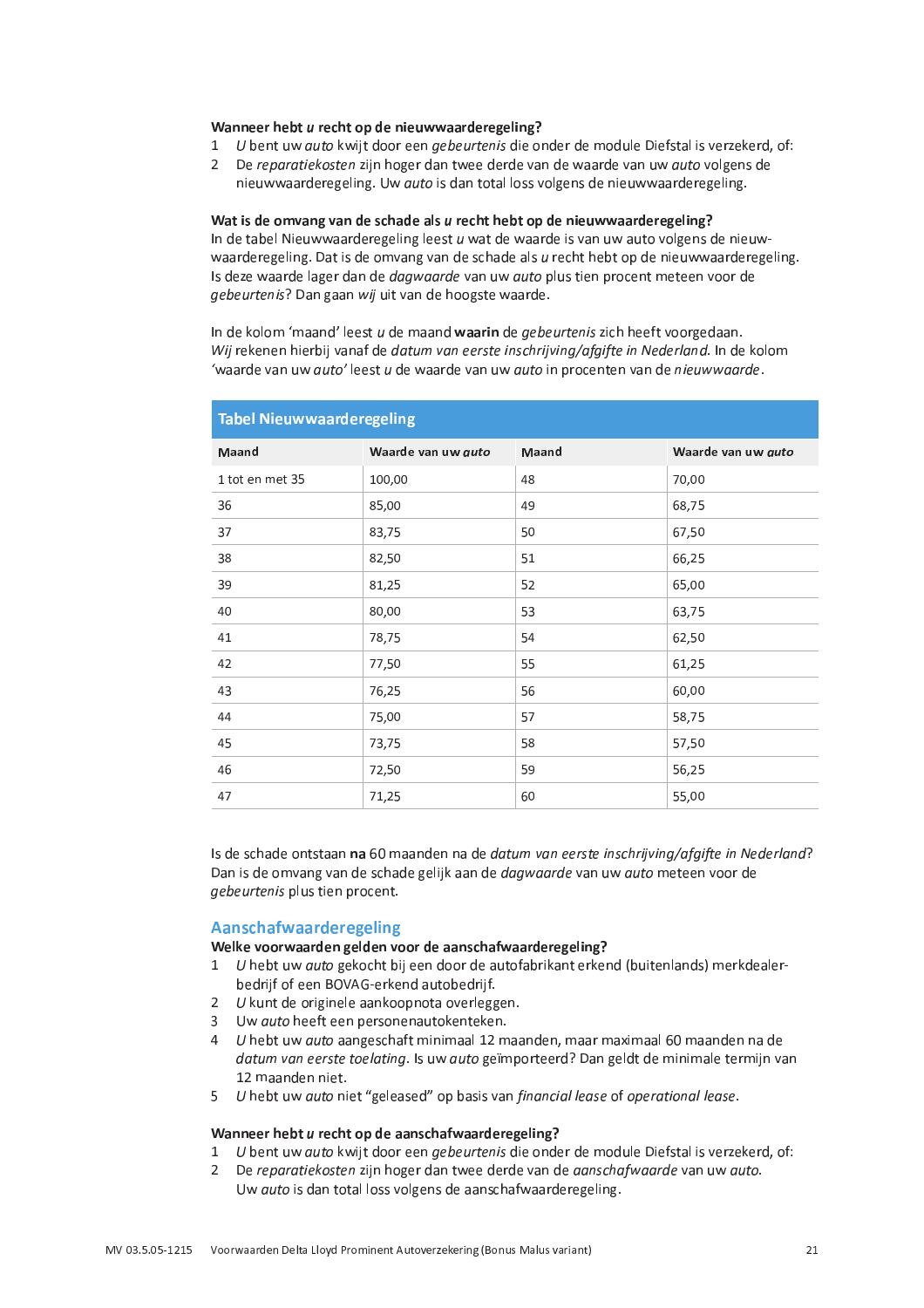#### Wat is de omvang van de schade als u recht hebt op de aanschafwaarderegeling?

- 1 Is de schade ontstaan binnen 36 maanden na aanschaf van uw auto? Dan is de omvang van de schade gelijk aan de ganschafwaarde van uw auto.
- 2 Is de schade ontstaan na 36 maanden na aanschaf van uw auto? Dan is de omvang van de schade gelijk aan de *dagwaarde* plus tien procent van uw *guto* meteen voor de *gebeurtenis*.
- 3 Is de aanschafwaarde van uw auto lager dan de dagwaarde van uw auto meteen voor de gebeurtenis plus tien procent? Dan gaan wij uit van de hoogste waarde.

#### **Boekwaarderegeling**

#### Welke voorwaarden gelden voor de boekwaarderegeling?

- 1 U hebt uw auto "geleased" op basis van financial lease of operational lease.
- 2 Uw auto heeft een personenautokenteken.

#### Wanneer hebt u recht op de boekwaarderegeling?

- 1 U bent uw auto kwijt door een gebeurtenis die onder de module Diefstal is verzekerd, of:
- 2 De reparatiekosten van de auto zijn hoger dan het verschil tussen de dagwaarde meteen voor en na de *gebeurtenis*. Uw *auto* is dan total loss volgens de boekwaarderegeling.

#### Wat is de omvang van de schade als u recht hebt op de boekwaarderegeling?

1 Financial lease

Bij financial lease is de omvang van de schade gelijk aan het bedrag dat de leasemaatschappii bij u in rekening brengt, tot maximaal de boekwaarde van de auto meteen voor de gebeurtenis. In de volgende gevallen stellen wij echter de omvang van de schade op een hoger bedrag vast:

a Nieuwwaarderegeling

Zou u recht hebben op een vergoeding volgens de nieuwwaarderegeling als u de auto had gekocht in plaats van geleased? En is de waarde volgens de nieuwwaarderegeling hoger dan de boekwaarde? Dan is de omvang van de schade gelijk aan deze hogere waarde.

b Aanschafwaarderegeling

Zou u recht hebben op een vergoeding volgens de aanschafwaarderegeling als u de auto had gekocht in plaats van geleased? En is de waarde volgens de aanschafwaarderegeling hoger dan de *boekwagrde*? Dan is de omvang van de schade gelijk aan deze hogere waarde.

c Dagwaarde

Is de *daawaarde* plus tien procent meteen voor de *gebeurtenis* hoger dan de *boekwaarde*. de waarde volgens de nieuwwaarderegeling of de waarde volgens de aanschafwaarderegeling? Dan is de omvang van de schade gelijk aan deze hogere waarde.

2 Operational lease

Bij operational lease is de omvang van de schade gelijk aan het bedrag dat de leasemaatschappij bij u in rekening brengt, tot maximaal de boekwaarde van de auto meteen voor de gebeurtenis.

#### **Module Ongevallen Inzittenden**

#### Hoe stellen wij de mate van blijvende invaliditeit vast?

Wij laten de mate van blijvende invaliditeit vaststellen door een medisch onderzoek in Nederland. Een arts stelt het percentage (functie)verlies bij letsel vast op basis van de maatstaven in de laatste uitgave van de 'Guides to the Evaluation of Permanent Impairment' van de American Medical Association (AMA). Als dat nodig is, gebruikt de arts in aanvulling hierop de richtlijnen van Nederlandse specialistenverenigingen. De arts houdt geen rekening met uw beroep als hij het percentage (functie)verlies vaststelt.

- 1 Wat is de invloed van kunst- en hulpmiddelen die nodig zijn na het ongeval, op de mate van bliivende invaliditeit?
	- a Uitwendig

Kunst- en hulpmiddelen die buiten uw lichaam zijn aangebracht, of die u buiten uw lichaam draagt, tellen niet mee bij het vaststellen van de mate van blijvende invaliditeit.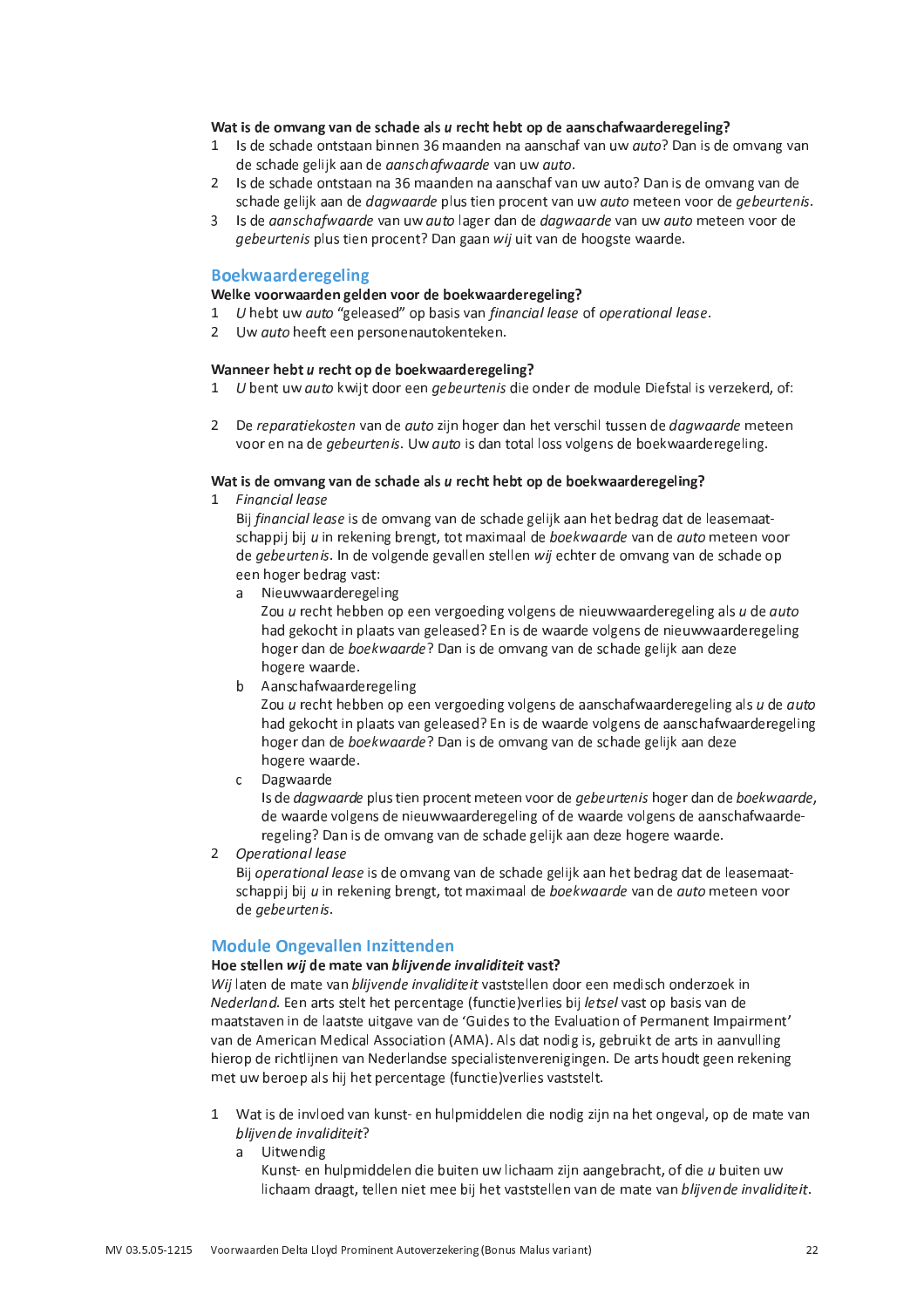b Inwendig

Kunst- en hulpmiddelen die in uw lichaam zijn aangebracht, tellen wel mee bij het vaststellen van de mate van de blijvende invaliditeit.

- 2 Wat is de invloed van bestaande gebreken op de mate van blijvende invaliditeit?
	- a Had u voor het ongeval al een ziekte, gebrek of invaliditeit? En zijn de gevolgen van het ongeval daardoor erger geworden? Dan gaan wij uit van de gevolgen die het ongeval gehad zou hebben als u die ziekte, dat gebrek of die invaliditeit niet had gehad. Deze beperking geldt niet als uw ziekte, gebrek of invaliditeit het gevolg is van een eerder ongeval dat deze verzekering verzekert. Maar alleen als wij daarvoor al een vergoeding hebben gegeven of als wij dat nog gaan doen.
	- b Had u voor het ongeval al een ziekte of aandoening? En is deze ziekte of aandoening erger geworden of klachten gaan geven door het ongeval? Dan ontvangt u geen vergoeding.
	- c Had u voor het ongeval al functieverlies van het betrokken lichaamsdeel of orgaan? Dan verlagen wij de uitkering voor blijvende invaliditeit evenredig.

#### Binnen welke termijn stellen wij de mate van blijvende invaliditeit vast?

- 1 Verwacht een arts dat uw lichamelijke toestand niet meer zal veranderen? Dan laten wij de mate van blijvende invaliditeit vaststellen.
- 2 Verwacht een arts dat uw lichamelijke toestand nog kan veranderen als er drie jaar na het ongeval zijn verstreken? Dan laten wij de mate van blijvende invaliditeit vaststellen op basis van uw lichamelijke toestand op dat moment. Wij kunnen daar ook een andere afspraak met u over maken.

#### Module Schade Inzittenden

#### Hoe stellen wij het schadebedrag vast?

- 1 letsel of aantasting van uw gezondheid, ook als u hierdoor overlijdt Wij stellen de schade vast volgens het Nederlands recht. Wij kijken dan naar de regels die gelden als iemand anders aansprakelijk is voor de schade die u lijdt door het (verkeers) ongeval.
- 2 spullen in uw auto

Wij vergoeden de reparatiekosten. Kan de schade niet gerepareerd worden? Of zijn de reparatiekosten hoger dan het verschil tussen de dagwaarden van de beschadigde spullen meteen voor en na de gebeurtenis? Dan vergoeden wij het verschil tussen deze beide dagwaarden.

#### Hoe gaan wij om met eigen schuld?

Hebt u zelf schuld aan het ontstaan van het ongeval of de schade? Dan houden wij daar geen rekening mee als wij het schadebedrag vaststellen. Behalve als u geen veiligheidsriem droeg, en u daardoor schade lijdt die u niet zou lijden als u wel een veiligheidsriem had gedragen. U loopt bijvoorbeeld hoofdletsel op, doordat u geen veiligheidsriem droeg. In dat geval verminderen wij de schadevergoeding in de mate waarin u eigen schuld hebt.

#### Stap 4. Hoe berekenen wij welk bedrag u krijgt uitgekeerd?

#### Beperkt casco en Volledig casco

Als basis voor de schadevergoeding gebruiken wij de omvang van de schade. Op uw polisblad en in deze voorwaarden staan verzekerde bedragen en maximale vergoedingen. Bijvoorbeeld voor uw auto, voor accessoires en voor gestolen sleutels. Wij vergoeden nooit meer dan deze verzekerde bedragen en maximale vergoedingen. Alleen als de nieuwwaarderegeling van toepassing is, kan de vergoeding voor uw auto hoger zijn dan het verzekerde bedrag. Kunt u de btw en/of de bpm verrekenen? Of kan de leasemaatschappij dat als u de auto hebt geleased? Dan vergoeden wij de schade zonder de btw en/of de bpm. Is de auto total loss? Dan trekken wij de waarde van de restanten van het schadebedrag af. Hebt u een eigen risico? Dan trekken wij dat nog van het schadebedrag af. Het resterende bedrag keren wij uit.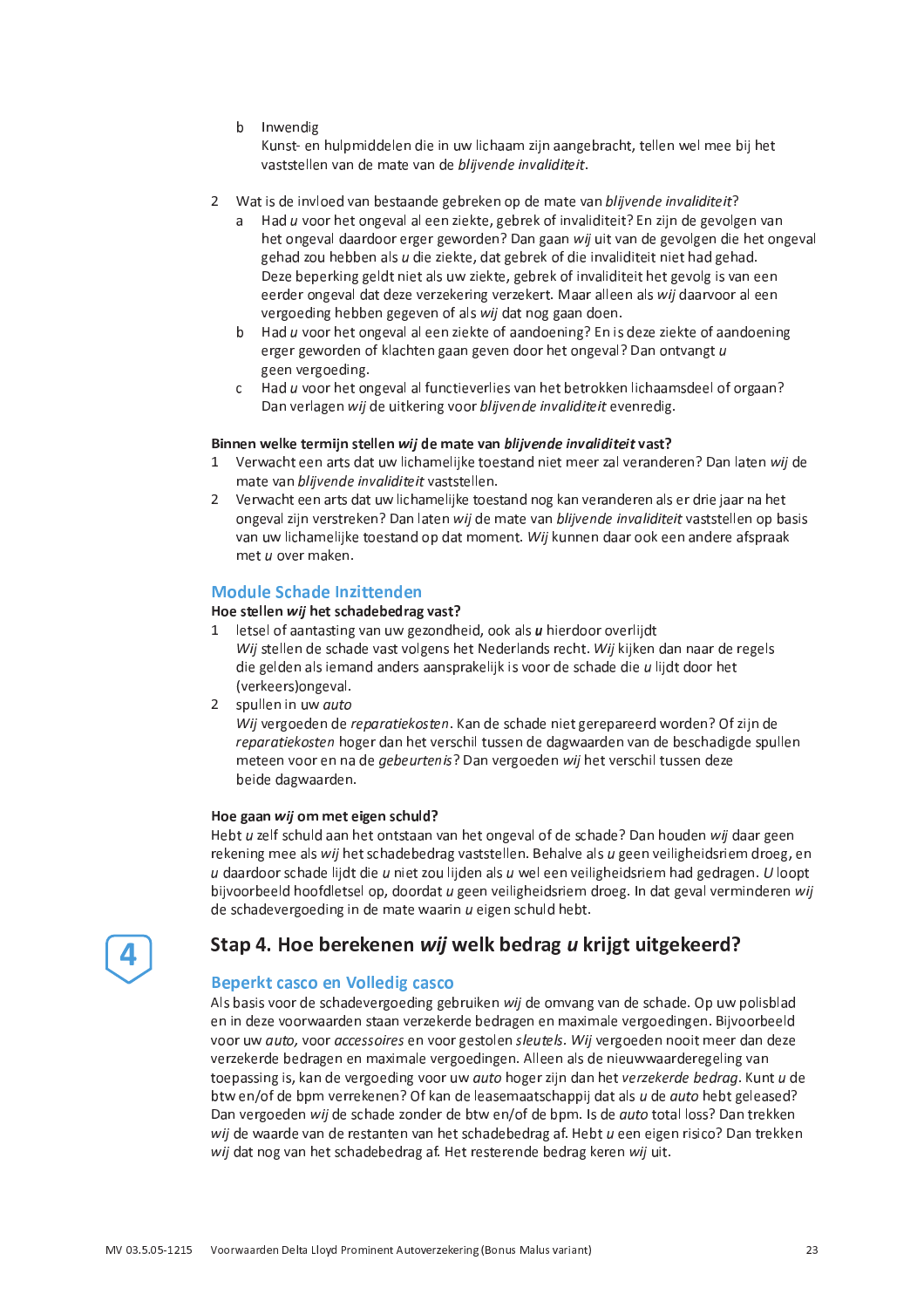#### Wat is uw eigen risico?

Alleen voor Beperkt casco en Volledig casco hebt u een eigen risico. Dit eigen risico staat op uw polisblad. Vergoeden wij de kosten om de sloten van uw *guto* te wijzigen of te vervangen als de sleutels van uw auto gestolen zijn? Dan hebt u geen eigen risico.

#### Glasgarant

#### Ruitreparatie

Laat u de schade aan uw autoruit repareren via een reparateur die is aangesloten bij Glasgarant? Dan hebt u geen eigen risico. Laat u de ruit door een ander bedrijf repareren? Dan geldt het eigen risico op uw polisblad.

#### Ruitvervanging

Laat u uw autoruit vervangen via een reparateur die is aangesloten bij Glasgarant? Dan geldt de helft van het eigen risico op uw polisblad. Laat u de ruit door een ander bedrijf vervangen? Dan geldt het eigen risico op uw polisblad.

#### Schadegarant

Laat u de schade repareren via een reparateur die is aangesloten bij Schadegarant? Dan krijgt u een korting van € 250,- op uw eigen risico. Tenzij op uw polisblad een eigen risico staat dat lager is dan € 250,-. Dan vervalt dit lagere eigen risico. Laat  $u$  de schade door een ander bedrijf repareren? Of laat u de schade niet repareren? Dan geldt het eigen risico op uw polisblad.

#### **Module Ongevallen Inzittenden**

#### Hoe stellen wij de uitkering vast bij blijvende invaliditeit?

Wij bepalen het uitkeringspercentage aan de hand van het (functie)verlies dat de arts heeft vastgesteld. Dat doen wij op basis van de tabel uitkeringspercentage bij blijvende invaliditeit.

1 Volledig (functie) verlies

Is er sprake van volledig (functie)verlies van een of meer lichaamsdelen of organen in de tabel? De uitkering die u dan krijgt, is het percentage van het bedrag dat u hebt verzekerd voor blijvende invaliditeit. U leest dit verzekerde bedrag op uw polisblad.

2 Gedeeltelijk (functie) verlies

Is er sprake van gedeeltelijk (functie)verlies van een of meer lichaamsdelen of organen in de tabel? De uitkering die u dan krijgt, is een evenredig deel van de uitkering die u bij volledig (functie) verlies zou hebben gekregen.

3 Ander letsel

Staat uw letsel niet in de tabel? Dan stelt de arts het percentage (functie)verlies vast dat het letsel voor uw gehele lichaam oplevert. De uitkering die u dan krijgt, is dit percentage van het bedrag dat u hebt verzekerd voor blijvende invaliditeit. U leest dit verzekerde bedrag op uw polisblad.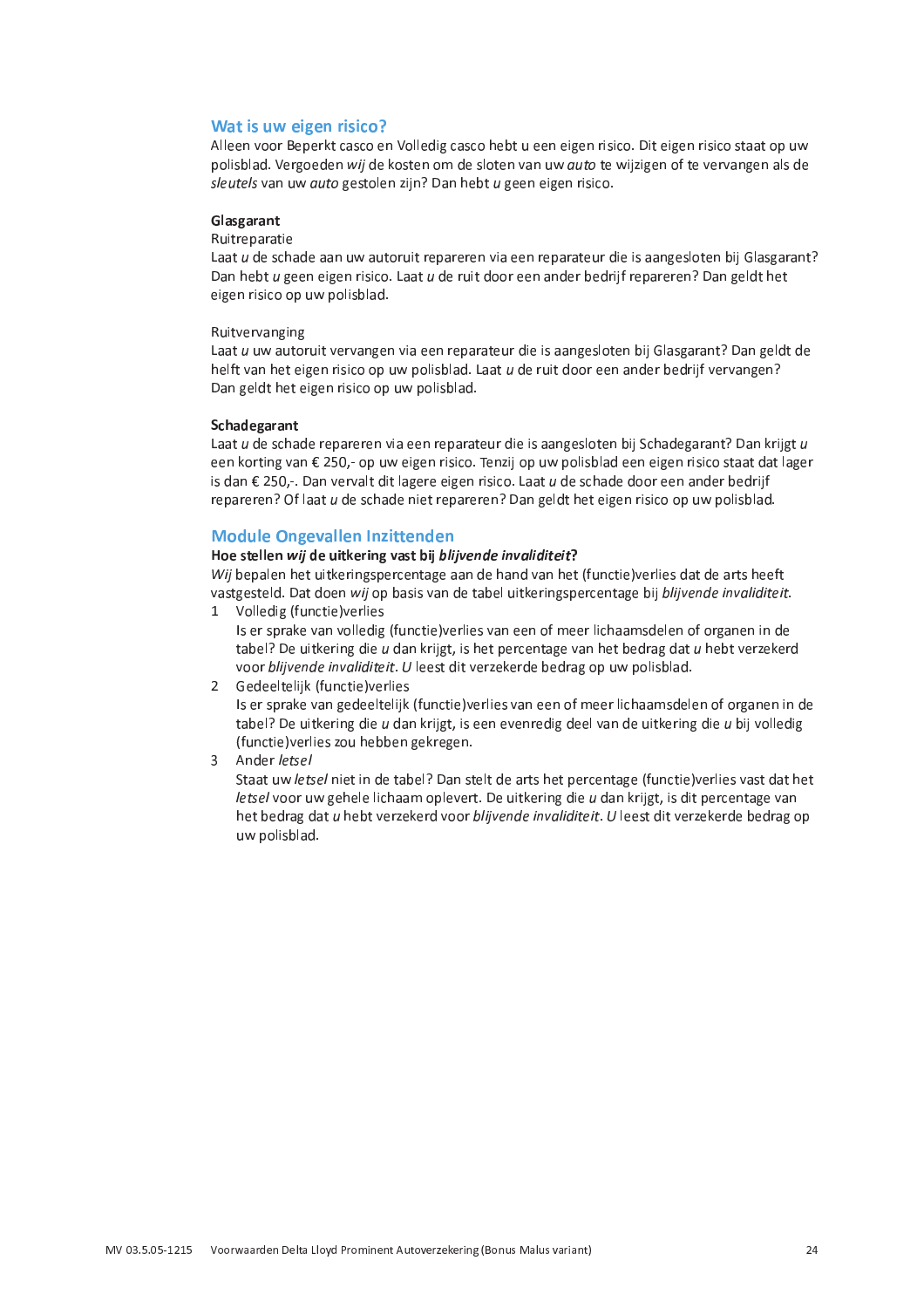| Tabel uitkeringspercentage bij blijvende invaliditeit                                                                                              |                             |
|----------------------------------------------------------------------------------------------------------------------------------------------------|-----------------------------|
| Bij volledig (functie) verlies van                                                                                                                 | is het uitkeringspercentage |
| Gezichtsvermogen van beide ogen                                                                                                                    | 100                         |
| Gezichtsvermogen van één oog                                                                                                                       | 30                          |
| Gezichtsvermogen van één oog, als wij het verlies van het<br>gezichtsvermogen van uw andere oog al hebben vergoed op basis<br>van deze verzekering | 70                          |
| Gehoor van beide oren                                                                                                                              | 60                          |
| Gehoor van één oor                                                                                                                                 | 30                          |
| Arm                                                                                                                                                | 75                          |
| Alle vingers aan dezelfde hand                                                                                                                     | 65                          |
| Duim                                                                                                                                               | 25                          |
| Wijsvinger                                                                                                                                         | 15                          |
| Middelvinger                                                                                                                                       | 12                          |
| Ringvinger                                                                                                                                         | 10                          |
| Pink                                                                                                                                               | 10                          |
| Been                                                                                                                                               | 70                          |
| Grote teen                                                                                                                                         | 10                          |
| Andere teen                                                                                                                                        | 5                           |
| Milt                                                                                                                                               | 5                           |
| Nier                                                                                                                                               | 15                          |
| Long                                                                                                                                               | 25                          |
| Smaak-en/of reukvermogen                                                                                                                           | 5                           |
| Spraakvermogen                                                                                                                                     | 50                          |
| Alle gebitselementen waarbij een prothese niet kan, melkgebit en<br>prothesen uitgesloten                                                          | 20                          |
| Alle gebitselementen waarbij een prothese wel kan, melkgebit en<br>prothesen uitgesloten                                                           | 5                           |
| De halswervelkolom als gevolg van whiplashsyndroom                                                                                                 | 5                           |

#### Hoe stellen wij de uitkering vast bij overlijden?

Bij overlijden stellen wij de uitkering vast op het verzekerde bedrag voor overlijden. Dit bedrag staat op uw polisblad.

#### Hoe betalen wij de uitkering?

- 1 Aan wie betalen wii?
	- a Bliivende invaliditeit

Bij blijvende invaliditeit betalen wij de uitkering aan u, behalve als u iemand anders aanwijst. Die persoon noemen wij de 'begunstigde'. Overlijdt u voordat wij de uitkering voor blijvende invaliditeit aan u hebben kunnen doen? Ook dan betalen wij de uitkering aan de begunstigde, of aan zijn of haar erfgenamen.

b Overlijden Bij overlijden betalen wij de uitkering aan de begunstigde, of aan zijn of haar erfgenamen.

Wij betalen nooit een uitkering aan de Staat der Nederlanden.

2 Wij betalen maximaal het verzekerde bedrag voor blijvende invaliditeit Tijdens de looptijd van deze verzekering betalen wij niet meer aan u dan het verzekerde bedrag voor blijvende invaliditeit.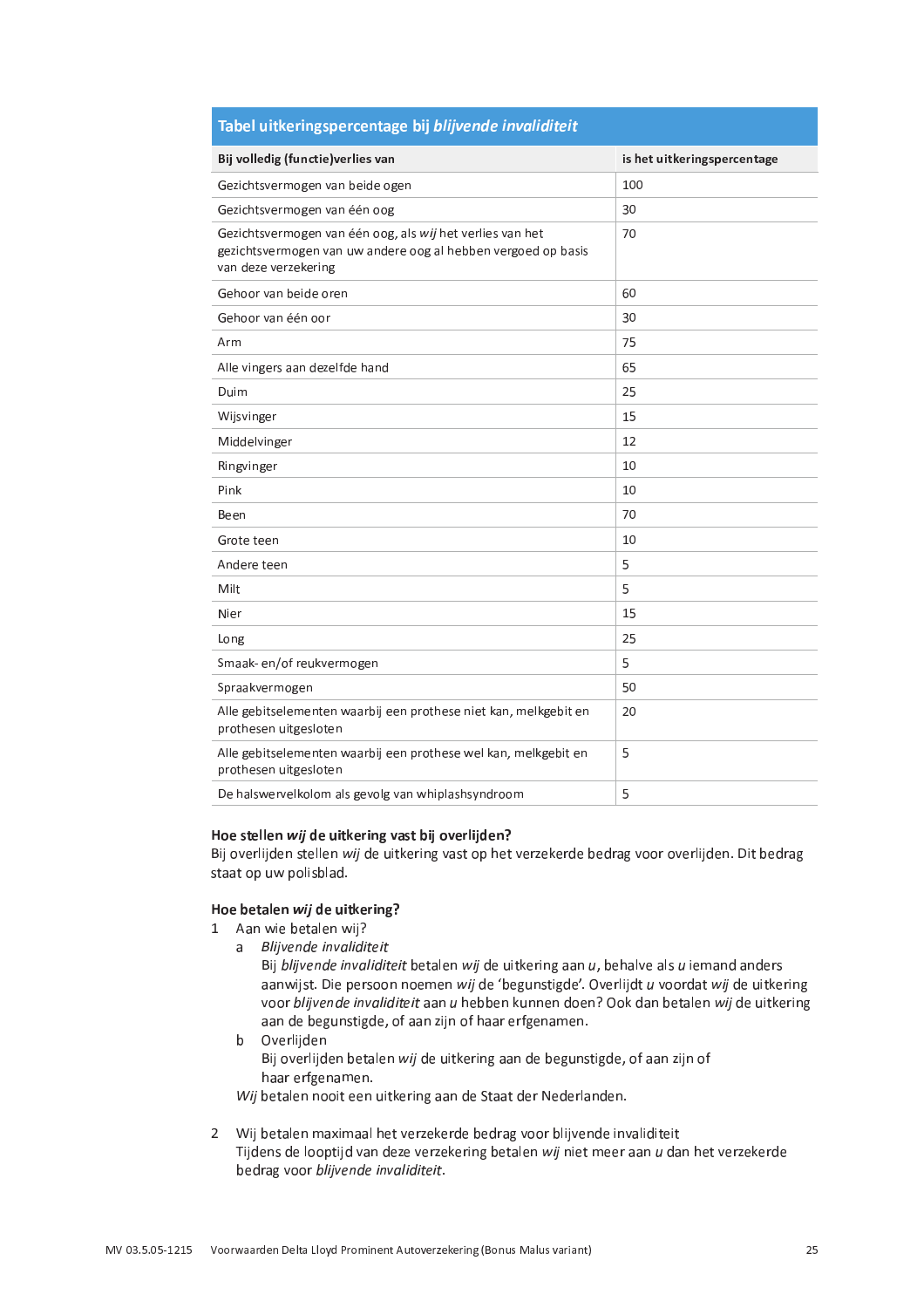- 3 Wij vergoeden rente als blijvende invaliditeit later wordt vastgesteld Is de mate van blijvende invaliditeit zes maanden na het ongeval nog niet vastgesteld? Dan krijgt u vanaf dat moment de wettelijke rente over het bedrag dat wij uiteindelijk uitkeren. Wij betalen de rente tegelijk met de uitkering. De regering stelt de wettelijke rente jeder halfjaar vast. Meer informatie over de wettelijke rente vindt u op de website van de rijksoverheid, www.rijksoverheid.nl.
- 4 Wat als er meer inzittenden waren dan zitplaatsen? Waren er op het moment van het ongeval meer inzittenden in uw auto dan volgens de wet is toegestaan? Dan kijken wij naar de verhouding tussen het aantal toegestane zitplaatsen en het aantal inzittenden. Iedere verzekerde die daar recht op heeft, ontvangt een uitkering in die verhouding.

#### **Module Schade Inzittenden**

Als basis voor de uitkering gebruiken wij de omvang van de schade. Wij vergoeden de schade alleen als u of uw nabestaanden geen bedrijf zijn.

Is het totale schadebedrag dat wij vaststellen hoger dan het verzekerde bedrag dat op uw polisblad staat? Dan gelden deze regels:

- 1 Wij betalen nooit meer dan het verzekerde bedrag dat op het polisblad staat. Dit bedrag geldt per gebeurtenis.
- 2 Zijn er meer verzekerden die recht hebben op een vergoeding? Dan verdelen wij het verzekerde bedrag over alle verzekerden die recht hebben op een vergoeding. Dat doen wij door het verzekerde bedrag te delen door het totale schadebedrag. Elke verzekerde die recht heeft op een vergoeding ontvangt dan dit deel van de schade die hij heeft geleden.

### No-claimkorting en schadevrije jaren

De no-claimkortingsregeling en de op- en afbouw van schadevrije jaren geldt alleen voor de module Wettelijke Aansprakelijkheid en de module Aanrijding.

#### Hoe bepalen wij uw no-claimkorting als u de verzekering afsluit?

Als u de verzekering afsluit, kijken wij naar het aantal jaren dat u op dat moment zonder schade hebt gereden. Dit zijn uw schadevrije jaren. Wij vragen dit op bij Roy-data. Wij gebruiken die schadevrije jaren om uw no-claimtrede te bepalen. Bij die no-claimtrede hoort een kortingspercentage: dit is uw no-claimkorting. Dat ziet u in de tabel Inschaling. Uw no-claimkorting berekenen wij over de premie van de module Wettelijke Aansprakelijkheid en de module Aanrijding.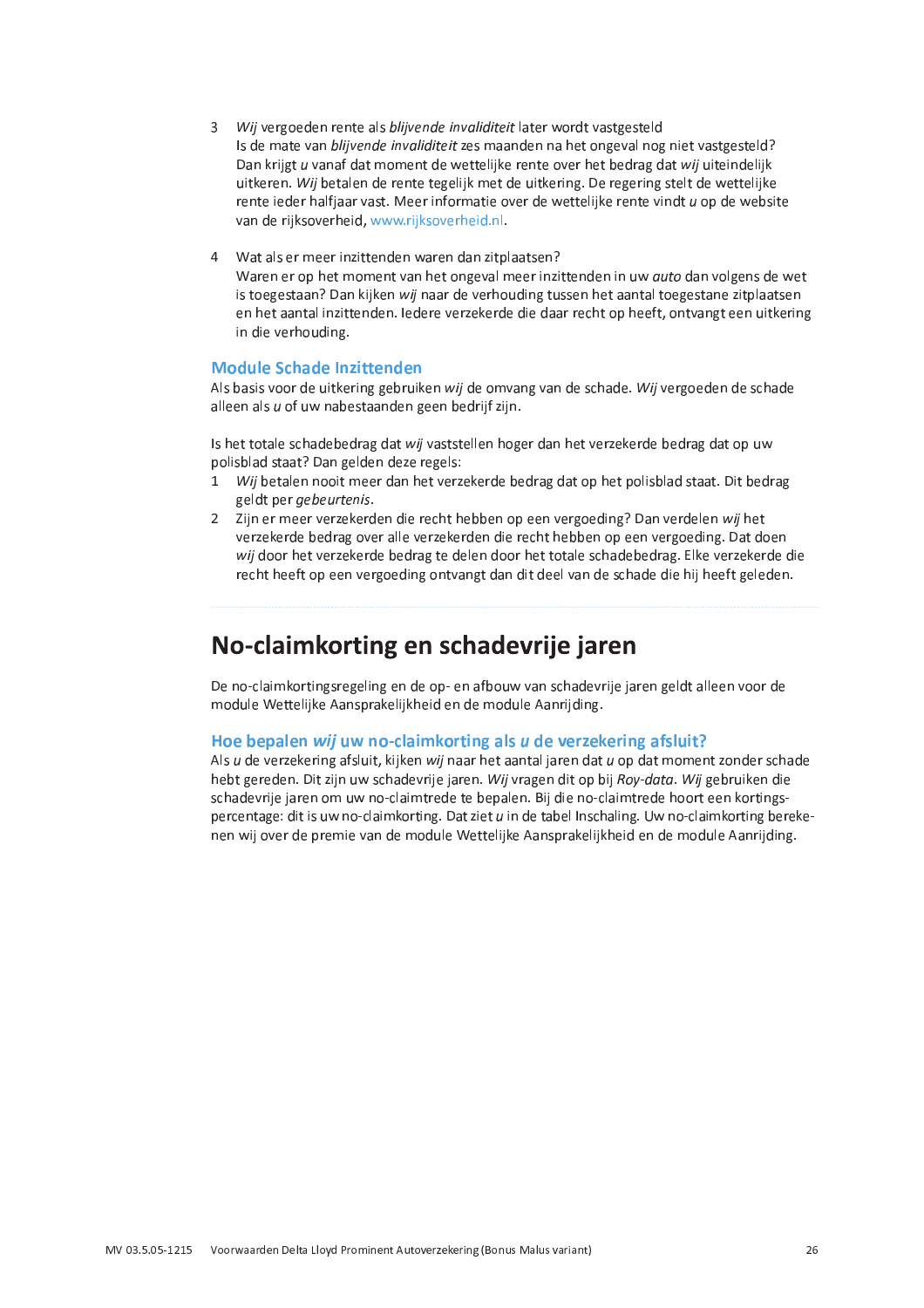| <b>Inschaling</b>         |                |                 |
|---------------------------|----------------|-----------------|
| Schadevrije jaren         | No-claimtrede  | No-claimkorting |
| 15 of meer                | 21             | 80%             |
| 14                        | 20             | 80%             |
| 13                        | 19             | 80%             |
| $12\,$                    | 18             | 80%             |
| 11                        | 17             | 80%             |
| 10                        | 16             | 80%             |
| $\mathsf 9$               | 15             | 80%             |
| 8                         | 14             | 79%             |
| $\boldsymbol{7}$          | 13             | 78%             |
| $\,$ 6 $\,$               | 12             | 77%             |
| 5                         | $11\,$         | 76%             |
| $\overline{4}$            | 10             | 75%             |
| $\ensuremath{\mathsf{3}}$ | $\mathsf 9$    | 72,5%           |
| $\mathbf 2$               | $\,$ 8 $\,$    | 70%             |
| $\mathbf 1$               | $\overline{7}$ | 65%             |
| $\pmb{0}$                 | $\,$ 6 $\,$    | 60%             |
| $^{\rm -1}$               | 5              | 50%             |
| $-2$                      | $\sqrt{4}$     | 30%             |
| $-3$                      | $\mathsf 3$    | 20%             |
| $-4$                      | $\mathbf 2$    | 10%             |
| $-5$                      | $\mathbf 1$    | 0%              |

Wij kunnen u ook meer no-claimtreden geven dan waar u recht op hebt volgens uw schadevrije jaren. Bijvoorbeeld extra treden door de tweedegezinsvoertuigregeling.

#### Hoe bepalen wij uw no-claimkorting voor een volgend verzekeringsjaar?

Na elke contractperiode (verder te noemen: 'verzekeringsjaar') bepalen wij opnieuw welke no-claimkorting u krijgt voor het volgende verzekeringsjaar. Daarvoor is het van belang of u het afgelopen verzekeringsjaar een schade hebt gehad.

#### Hebben wij geen schadevergoeding betaald?

Hebben wij in een verzekeringsjaar geen schadevergoeding betaald? En verwachten wij niet dat wij dat gaan doen? Dan stijgt u vanaf het volgende verzekeringsjaar:

- één no-claimtrede. Dit staat in de no-claimschaal in dit hoofdstuk. In deze tabel ziet u ook wat uw no-claimkorting wordt, en;
- één schadevrij jaar. Dit staat in de tabel 'Schadevrije jaren' in dit hoofdstuk.

#### Hebben wij wel een schadevergoeding betaald?

Hebben wij in een verzekeringsjaar wel een schadevergoeding betaald? Of verwachten wij dat wij dat gaan doen? Dan daalt u vanaf het verzekeringsjaar na het verzekeringsjaar waarin de schade is ontstaan:

- één of meer no-claimtreden.

Hoeveel no-claimtreden dat zijn, hangt af van het aantal schades. Dit staat in de no-claimschaal in dit hoofdstuk. In deze tabel ziet u ook wat uw no-claimkorting wordt. Bij vier schades of meer valt u altijd terug naar no-claimtrede 1. Als u één of meer no-claimtreden daalt, kan dit ook gevolgen hebben voor de extra no-claimtreden die wij u eventueel hebben toegekend, en;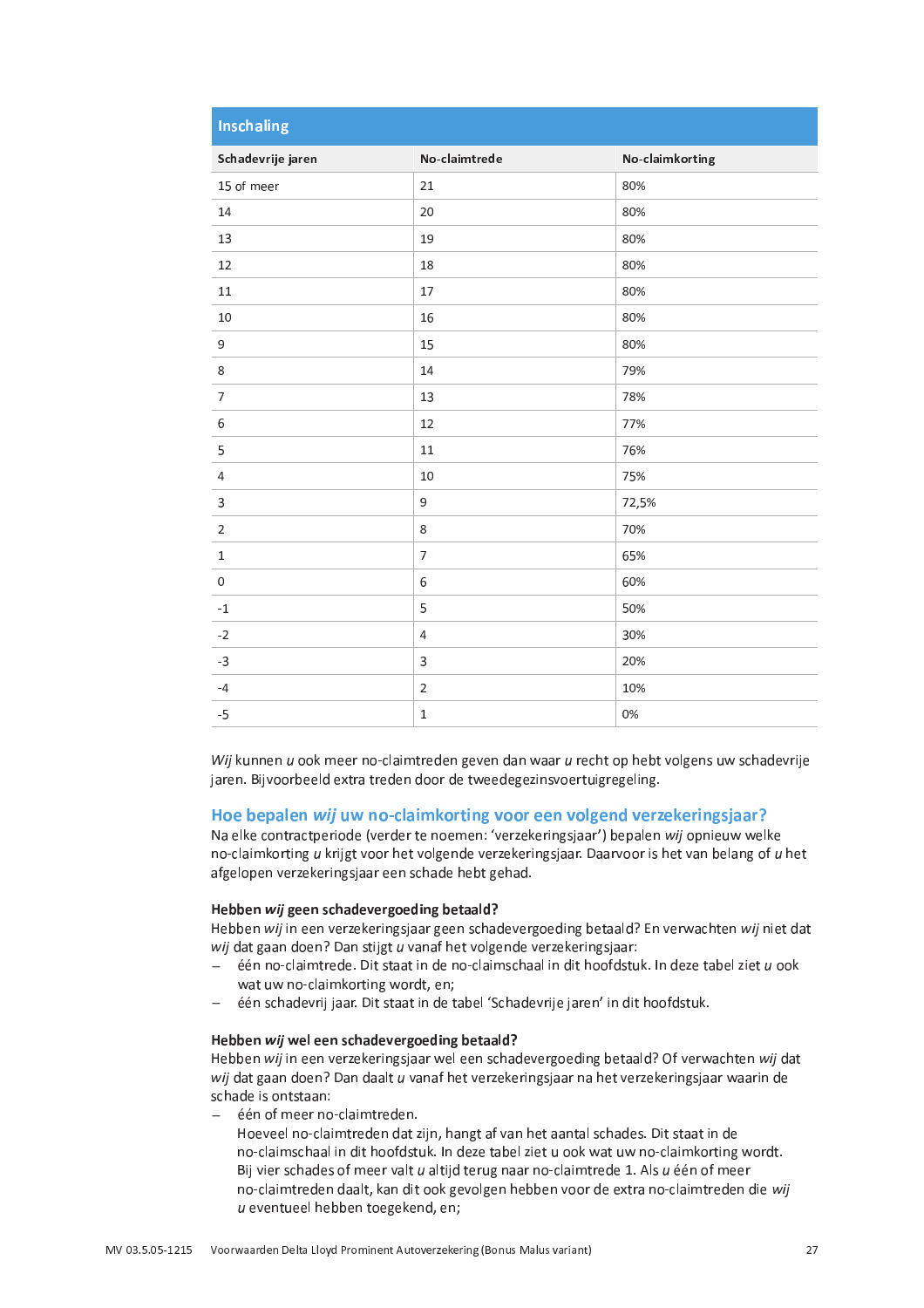- één of meer schadevrije jaren.

Hoeveel schadevrije jaren dat zijn, hangt af van het aantal schades. Dit staat in de tabel 'Schadevrije jaren' in dit hoofdstuk. Bij vier schades of meer valt u altijd terug naar -5 schadevrije jaren.

Wij informeren u elk jaar over het aantal schadevrije jaren dat u hebt, uw no-claimtrede, uw no-claimkorting en welke premie u betaalt. U vindt deze gegevens op uw polisblad.

| No-claimschaal     |                      | No-claimtrede in het eerstvolgende verzekeringsjaar: |                   |                            |                     |
|--------------------|----------------------|------------------------------------------------------|-------------------|----------------------------|---------------------|
| No-claim-<br>trede | No-claim-<br>korting | Zonder<br>schade                                     | Bij één<br>schade | <b>Bij twee</b><br>schades | Bij drie<br>schades |
| 21                 | 80%                  | 21                                                   | 16                | 11                         | 6                   |
| 20                 | 80%                  | 21                                                   | 15                | 10                         | 5                   |
| 19                 | 80%                  | 20                                                   | 14                | 9                          | $\overline{4}$      |
| 18                 | 80%                  | 19                                                   | 13                | 8                          | 3                   |
| 17                 | 80%                  | 18                                                   | 12                | $\overline{7}$             | $\overline{2}$      |
| 16                 | 80%                  | 17                                                   | 11                | 6                          | $1\,$               |
| 15                 | 80%                  | 16                                                   | 10                | 5                          | $\mathbf{1}$        |
| 14                 | 79%                  | 15                                                   | 9                 | $\overline{4}$             | $\mathbf{1}$        |
| 13                 | 78%                  | 14                                                   | 8                 | 3                          | $\mathbf{1}$        |
| 12                 | 77%                  | 13                                                   | $\overline{7}$    | $\overline{2}$             | $\mathbf 1$         |
| 11                 | 76%                  | 12                                                   | 6                 | $1\,$                      | $\mathbf 1$         |
| 10                 | 75%                  | 11                                                   | 6                 | $\mathbf{1}$               | $\mathbf 1$         |
| 9                  | 72,5%                | 10                                                   | 5                 | $\mathbf{1}$               | $\mathbf 1$         |
| 8                  | 70%                  | 9                                                    | 5                 | $\mathbf{1}$               | $\mathbf 1$         |
| $\overline{7}$     | 65%                  | 8                                                    | 5                 | $\mathbf{1}$               | $\mathbf 1$         |
| 6                  | 60%                  | $\overline{7}$                                       | 3                 | $1\,$                      | $\mathbf{1}$        |
| 5                  | 50%                  | 6                                                    | 3                 | $1\,$                      | $\mathbf 1$         |
| 4                  | 30%                  | 5                                                    | $\overline{2}$    | $1\,$                      | $1\,$               |
| 3                  | 20%                  | $\overline{4}$                                       | $\overline{2}$    | $\mathbf{1}$               | $\mathbf{1}$        |
| $\overline{2}$     | 10%                  | 3                                                    | $\mathbf{1}$      | $\mathbf{1}$               | $\mathbf{1}$        |
| $\mathbf{1}$       | 0%                   | $\overline{2}$                                       | $\mathbf 1$       | $\mathbf{1}$               | $\mathbf 1$         |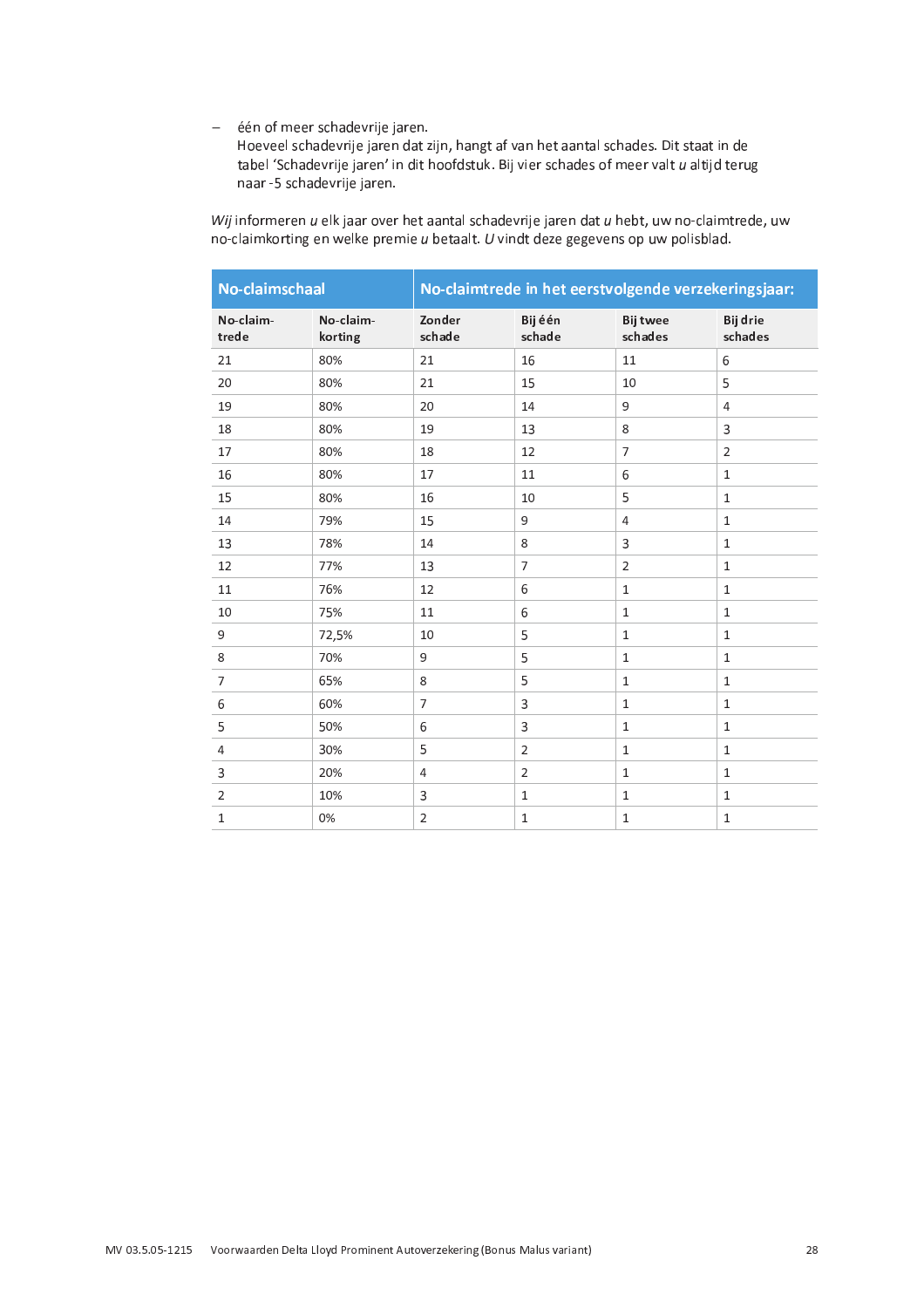| Schadevrije jaren   Aantal schadevrije jaren in het eerstvolgende verzekeringsjaar |                         |                         |                            |                     |
|------------------------------------------------------------------------------------|-------------------------|-------------------------|----------------------------|---------------------|
|                                                                                    | Zonder<br>schade        | Bij één<br>schade       | <b>Bij twee</b><br>schades | Bij drie<br>schades |
| 16 of meer                                                                         | $+1^\ast$               | $10\,$                  | 5                          | $\boldsymbol{0}$    |
| 15                                                                                 | 16                      | 10                      | 5                          | $\mathsf{O}\xspace$ |
| 14                                                                                 | 15                      | 9                       | $\overline{4}$             | $^{\rm -1}$         |
| 13                                                                                 | 14                      | 8                       | 3                          | $-2$                |
| 12                                                                                 | 13                      | $\overline{7}$          | $\overline{2}$             | $-3$                |
| 11                                                                                 | 12                      | $\sqrt{6}$              | $\mathbf{1}$               | $-4$                |
| 10                                                                                 | 11                      | 5                       | $\mathsf 0$                | $-5$                |
| 9                                                                                  | 10                      | $\overline{\mathbf{4}}$ | $^{\text{{\small -1}}}$    | $-5$                |
| $\,8\,$                                                                            | 9                       | $\overline{3}$          | $-2$                       | $-5$                |
| $\overline{7}$                                                                     | 8                       | $\overline{2}$          | $-3$                       | $-5$                |
| $\,6\,$                                                                            | $\overline{7}$          | $\mathbf 1$             | $-4$                       | $-5$                |
| 5                                                                                  | 6                       | $\mathbf 0$             | $-5$                       | $-5$                |
| $\overline{4}$                                                                     | 5                       | $^{\rm -1}$             | $-5$                       | $-5$                |
| $\mathsf{3}$                                                                       | $\overline{\mathbf{4}}$ | $-2$                    | $-5$                       | $-5$                |
| $\overline{2}$                                                                     | $\overline{3}$          | $-3$                    | $-5$                       | $-5$                |
| $\mathbf 1$                                                                        | $\mathbf 2$             | $-4$                    | $-5$                       | $-5$                |
| $\mathbf 0$                                                                        | $\mathbf{1}$            | $-5$                    | $-5$                       | $-5$                |
| $^{\rm -1}$                                                                        | $\mathsf{O}\xspace$     | $-5$                    | $-5$                       | $-5$                |
| $\mathbf{-2}$                                                                      | $^{\rm -1}$             | $-5$                    | $-5$                       | $-5$                |
| $-3$                                                                               | $-2$                    | $-5$                    | $-5$                       | $-5$                |
| $-4$                                                                               | $-3$                    | $-5$                    | $-5$                       | $-5$                |
| $-5$                                                                               | $-4$                    | $-5$                    | $-5$                       | $-5$                |

\* U krijgt er 1 schadevrij jaar bij.

#### Wanneer heeft een schade geen gevolgen voor uw no-claimkorting en schadevrije jaren?

In een aantal gevallen heeft een schade geen gevolgen voor uw no-claimkorting en schadevrije jaren:

- 1 Wij hoeven geen schadevergoeding te betalen. En wij verwachten ook niet dat wij dat gaan doen.
- 2 Wij hebben een schadevergoeding betaald en hebben deze helemaal verhaald op iemand anders.
- 3 U hebt buiten uw schuld een fietser of een voetganger aangereden.
- 4 Wij hebben een schadevergoeding betaald, die u helemaal aan ons hebt terugbetaald. En dat hebt u gedaan binnen twaalf maanden nadat wij u daarover hebben ingelicht. Maar alleen als wij voor dezelfde schade niet nog meer schadevergoeding hoeven te betalen.
- 5 Wij hebben alleen schade aan het interieur van uw auto vergoed. Maar alleen als die schade is ontstaan, doordat u gewonden hebt vervoerd en u daarvoor geen vergoeding hebt gekregen.
- 6 U hebt alleen hulp gekregen van de Delta Lloyd Hulpdienst.
- 7 Wij kunnen een schadevergoeding niet verhalen alleen op grond van artikel 7:962 lid 3 van het Burgerlijk Wetboek. Volgens dit artikel kunnen wij een schadevergoeding niet verhalen op bepaalde personen die tot uw familie- of werkkring horen.
- 8 Wij kunnen een schadevergoeding niet of maar voor een deel verhalen, alleen doordat wij een schaderegelingsovereenkomst met een andere verzekeringsmaatschappij hebben. Of als wij alleen om die reden een schadevergoeding hebben betaald.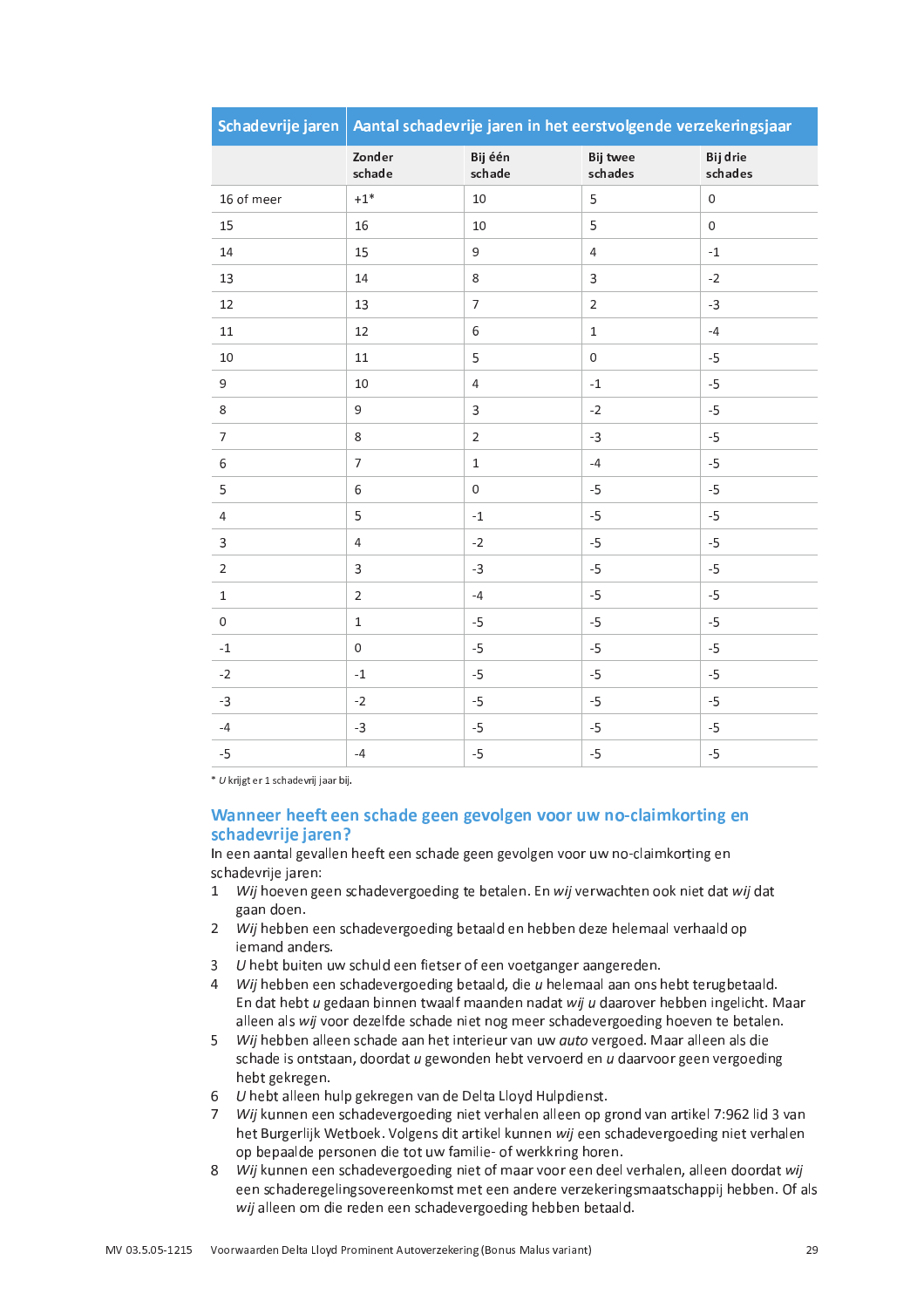- 9 Wij hebben meer betaald dan de werkelijke schade omdat dit in de voorwaarden of op uw polis staat. En wij hebben alleen de werkelijke schade verhaald op iemand anders. Bijvoorbeeld omdat wij u de nieuwwaarde hebben vergoed en wij alleen de daawaarde hebben kunnen verhalen.
- 10 Wij hebben alleen schade vergoed onder een andere module dan Wettelijke Aansprakelijkheid of Aanrijding.

#### Wat doen we als u ten onrechte no-claimkorting hebt gekregen?

Hebt u ten onrechte no-claimkorting gekregen? Dan is het mogelijk dat u daardoor te weinig premie hebt betaald.

In de volgende gevallen berekenen wij dan de juiste premie die u alsnog moet betalen:

- 1 Het blijkt dat u minder schadevrije jaren hebt opgebouwd dan u hebt opgegeven toen u deze verzekering afsloot. Dat kunnen wij zien op de originele royementsverklaring of in Rov-data.
- 2 U stuurt de originele royementsverklaring niet in, of er zijn in Roy-data geen gegevens van u te vinden die wij kunnen accepteren. Wij gaan er dan van uit dat u geen schadevrije jaren hebt opgebouwd.

#### Wat doen we bij beëindiging of schorsing van uw verzekering met de schadevrije jaren?

Stopt uw verzekering? Dan geven wij de schadevrije jaren door aan Roy-data. Schorsen wij uw verzekering, of doet u dat? En hebt u op dat moment -1, -2, -3, -4 of -5 schadevrije jaren? Dan zijn wij verplicht om dit door te geven aan Roy-data.

#### Wat doen we bij beëindiging van uw verzekering met extra no-claimtreden die wij hebben toegekend?

Wij kunnen u meer no-claimtreden geven dan waar u recht op hebt volgens uw schadevrije jaren. Bijvoorbeeld extra treden door de tweedegezinsvoertuigregeling. Stopt uw verzekering? Dan nemen wij deze no-claimtreden niet op in de royementsverklaring en in Roy-data. Ze staan namelijk los van het aantal schadevrije jaren.

### Welke verplichtingen hebt u?

Als u schade hebt, gelden bepaalde verplichtingen. Het is belangrijk dat u deze verplichtingen nakomt. Komt u deze verplichtingen niet na en zijn wij daardoor benadeeld? Dan kan het gevolg zijn dat wij de schade niet aan u vergoeden, of maar voor een deel.

#### Welke verplichtingen hebt u als u schade hebt?

- 1 Probeer de schade zo veel mogelijk te beperken.
- 2 Meld de schade zo snel mogelijk.
- 3 Is er sprake van een strafbaar feit, zoals *diefstal, jovriding, inbraak* of vandalisme? Of is uw *auto* aangereden door een onbekende dader? Doe dan meteen aangifte bij de plaatselijke politie. En stuur ons het bewijs van deze aangifte.
- 4 Laat ons de schade onderzoeken. Daarvoor kunnen wij een of meer deskundigen (experts) inschakelen. Als deze deskundigen informatie van u vragen, bent u verplicht die informatie te geven. Bewaar de bewijsstukken van de schade goed, zoals nota's. Wij kunnen die voor controle achteraf bij u opvragen.
- 5 Wij vragen u in deze gevallen om mee te werken:
	- a Wij worden aansprakelijk gesteld voor schade waarbij uw auto (mogelijk) betrokken is.
	- b Wij willen de vergoeding die wij aan u hebben betaald verhalen op iemand anders. U bent dan verplicht uw rechten die u op die ander hebt aan ons over te dragen. Bijvoorbeeld door een akte te ondertekenen.
	- c U bent uw *auto* kwiit door een *aebeurtenis* die onder de module Diefstal is verzekerd (uw auto is bijvoorbeeld gestolen). U bent dan verplicht de eigendom van uw auto aan ons over te dragen.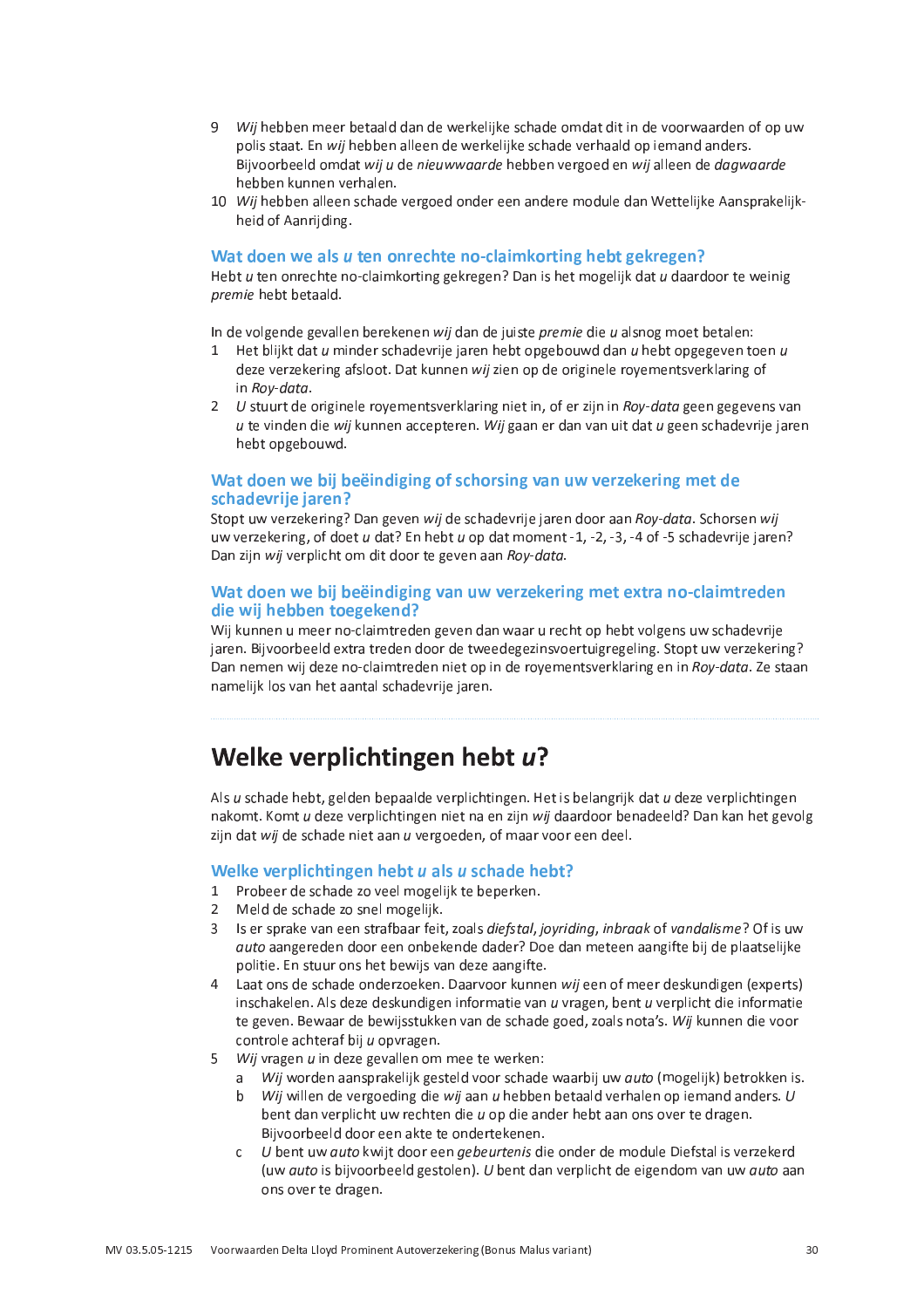- 6 Vragen wij u om een schriftelijke en ondertekende verklaring over de schade? Dan moet u die binnen een redelijke termijn aan ons geven. In deze verklaring omschrijft u hoe de schade is ontstaan en hoe hoog de schade is. Vragen wij u om bepaalde documenten? Dan moet u die meesturen.
- 7 Ontvangt u brieven, aansprakelijkstellingen en dagvaardingen? Stuur die dan meteen naar ons zodat wij daarmee kunnen doen wat nodig is.
- 8 Zijn er andere verzekeringen, wetten of voorzieningen die de schade verzekeren of vergoeden? Dan moet u opgeven welke dat zijn.
- 9 U moet onze aanwijzingen opvolgen, of de aanwijzingen van personen die wij ingeschakeld hebben (bijvoorbeeld deskundigen).

#### Module Wettelijke Aansprakelijkheid

Voor de module Wettelijke Aansprakelijkheid hebt u een paar extra bijzondere verplichtingen.

- 1 Komt het tot een rechtszaak waarbij u aansprakelijk gesteld wordt voor de schade? Dan moet u de leiding van de rechtszaak aan ons overlaten. Ook bent u verplicht om alle nodige volmachten te verlenen aan de advocaat die wij aanwijzen. Dat betekent dat de advocaat namens u mag handelen. Ontvangt u stukken zoals aansprakelijkstellingen, strafdagvaardingen en civiele dagvaardingen? Dan bent u verplicht om deze meteen en onbeantwoord naar ons te sturen.
- 2 Wordt u strafrechtelijk vervolgd? Dan kunnen wij u verplichten om u te laten bijstaan door een advocaat die wij aanwijzen. Het vonnis in uw strafzaak kan namelijk van invloed zijn op het vonnis in de rechtszaak over de schade. Wij kunnen u niet verplichten om in hoger beroep te gaan tegen een strafvonnis.

#### **Module Ongevallen Inzittenden**

Voor de module Ongevallen Inzittenden hebt u een paar extra bijzondere verplichtingen. Deze gelden voor alle verzekerden. U bent verplicht om eraan mee te werken dat de andere verzekerden deze verplichtingen nakomen.

#### Welke verplichtingen hebt u na een ongeval?

- 1 U moet u laten behandelen door een arts zolang dat nodig is.
- 2 U moet de voorschriften van de arts opvolgen en u zo gedragen dat dit goed is voor uw herstel.
- 3 U moet u laten onderzoeken. Wij bepalen welke arts het onderzoek doet en in welk ziekenhuis of welke andere medische inrichting. Wij betalen de kosten hiervan.
- 4 U moet de gegevens verstrekken die wij van u vragen. Dat kan ook betekenen dat u een arts toestemming geeft om gegevens aan ons te verstrekken. Wij kunnen ook vragen om de gegevens te verstrekken aan een deskundige die wij inschakelen. Bijvoorbeeld als het gaat om vertrouwelijke medische gegevens. U mag geen feiten of omstandigheden verzwijgen die van belang zijn om de mate van blijvende invaliditeit vast te stellen.
- 5 U moet ons op tijd informeren als u langer dan drie maanden naar het buitenland gaat.

#### Welke verplichtingen hebt u bij overlijden?

Overlijdt een van de verzekerden? Dan moet u ons dat minimaal 48 uur vóór de begrafenis of crematie laten weten. Deze verplichting geldt ook voor degene die recht heeft op de uitkering. Deze termijn geldt, omdat sectie dan eventueel nog mogelijk is. U en de nabestaanden zijn verplicht om toestemming te geven voor de sectie als wij dat vragen.

#### **Module Rechtsbijstand**

Voor de module Rechtsbijstand hebt u een paar extra bijzondere verplichtingen.

- 1 Hebt u een conflict? Meld dit dan zo spoedig mogelijk bij DAS. Dit is belangrijk, omdat DAS u dan het best kan helpen. Ook kan DAS dan voorkomen dat het conflict groter of ingewikkelder wordt.
- 2 U moet DAS in de gelegenheid stellen om te proberen het conflict met uw tegenpartij zonder een procedure op te lossen en tot een minnelijke regeling te komen. U moet daaraan in redelijkheid meewerken.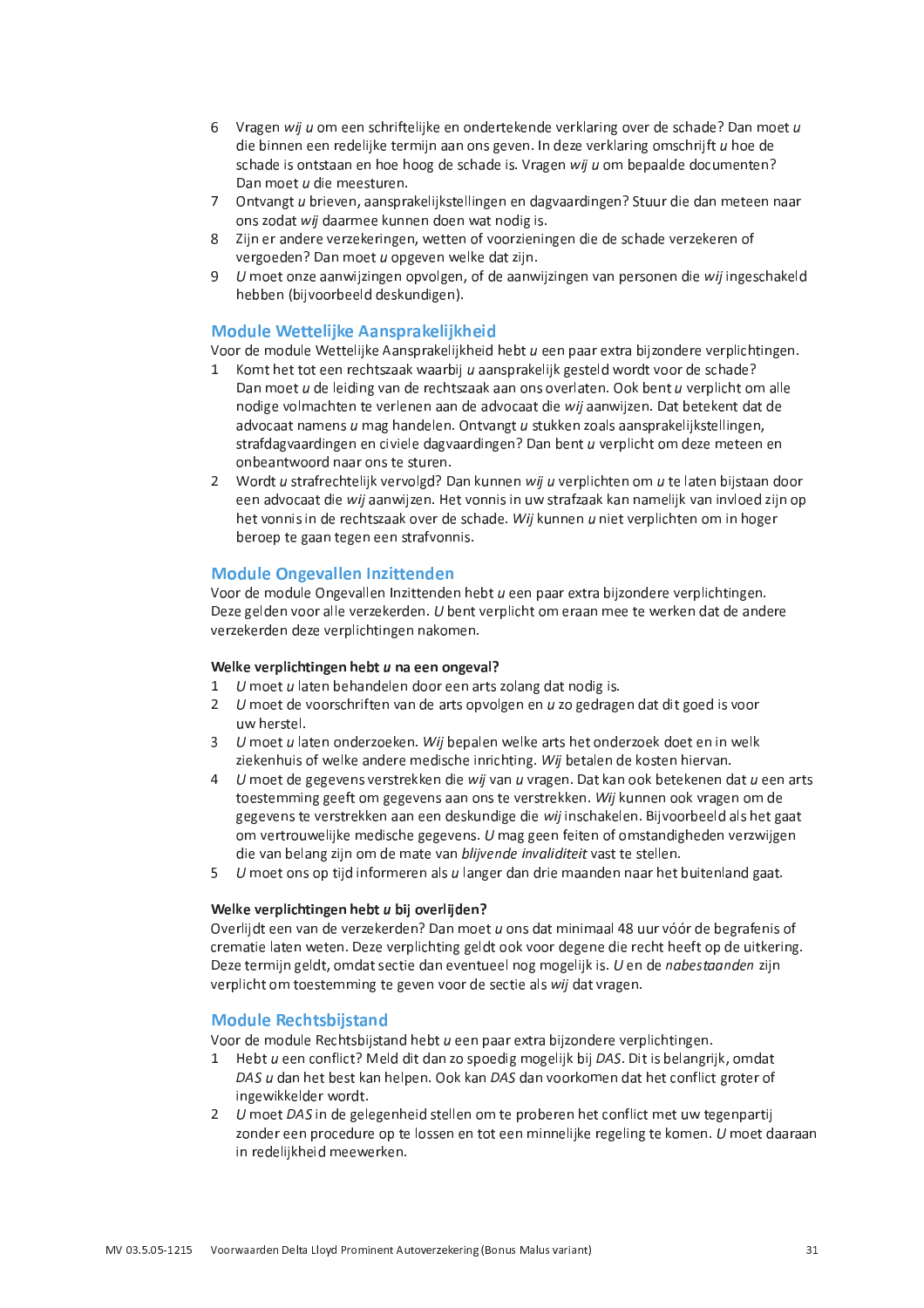- 3 DAS wil uw belangen zo goed mogelijk verdedigen. Dit kan alleen als u daaraan zo goed mogelijk meewerkt. U moet daarom alles doen wat uw juridisch specialist aan u vraagt terwijl hij uw conflict behandelt. Dit geldt ook als DAS een deskundige heeft ingeschakeld die niet in dienst is van DAS. In jeder geval moet u:
	- a het conflict duidelijk omschrijven en daarbij aangeven wat u wilt bereiken:
	- b altijd alle gegevens of stukken over uw conflict aan DAS geven;
	- c altijd informatie geven die juist is;
	- d zich correct opstellen tegenover de tegenpartij, de medewerkers van DAS en anderen die DAS heeft ingeschakeld;
	- e aan DAS toestemming geven om de stukken in te zien, als een deskundige die niet in dienst is van DAS uw conflict (gedeeltelijk) behandelt;
	- $f$ meewerken aan het verhalen van de kosten van de rechtsbijstand op een andere partij.
- 4 U mag DAS niet benadelen. U mag bijvoorbeeld niets doen waardoor de inspanningen of kosten van DAS in uw geschil onnodig groter worden.

### Wanneer begint en stopt uw verzekering?

#### **Contractperiode**

U bent verzekerd tijdens de contractperiode. Deze periode vindt u op het polisblad. U hoort voor het einde van die contractperiode welke opzegmogelijkheden u hebt. Ook informeren wij u dan over de nieuwe contractperiode en de bijbehorende voorwaarden.

#### **Bedenkperiode**

Hebt u het eerste polisblad ontvangen? Dan kunt u nog veertien dagen aangeven dat u de verzekering toch niet wilt afsluiten. Ziet u af van deze verzekering? Dan kunt u de verzekering stoppen. De verzekering is in dat geval nooit van kracht geweest. U hoeft dan ook geen kosten of *premie* te betalen.

#### Wanneer mag u de verzekering stoppen?

U kunt de verzekering om verschillende redenen stoppen. In deze gevallen hebt u het recht om de verzekering te stoppen:

- 1 Op de einddatum van de eerste contractperiode. Wij lichten u hierover in.
- 2 Na afloop van de eerste contractperiode. U kunt de verzekering dan elke dag opzeggen. U hebt dan een opzegtermijn van een maand.
- 3 Wij passen de premie en/of de voorwaarden aan. Behalve als wij dat moeten doen omdat er jets verandert in de wet of rechtspraak.
- 4 U hebt een schade gemeld. U kunt uw verzekering dan opzeggen tot één maand nadat wij de schade hebben afgewikkeld.
- 5 Vanaf de dag dat u niet meer in Nederland woont of gevestigd bent.
- 6 U gaat uw auto langer dan drie maanden aaneengesloten in het buitenland gebruiken.
- 7 U of uw nabestaande heeft geen belang meer bij uw auto. Bijvoorbeeld omdat u uw auto hebt verkocht, omdat uw *quto* total loss is of omdat uw *quto* gestolen is.

In alle gevallen bent u verzekerd tot en met de dag waarop u uw verzekering stopt.

#### Wanneer mag u de verzekering schorsen?

Kunt u uw auto niet meer gebruiken en wilt u niet meteen een andere auto bij ons verzekeren? Dan mag u de verzekering maximaal twaalf maanden schorsen. Dat mag in de volgende gevallen:

- 1 U bent geen eigenaar meer van uw auto (u hebt bijvoorbeeld uw auto verkocht).
- 2 Uw auto is total loss.
- 3 U bent uw auto kwijt door een gebeurtenis die onder de module Diefstal is verzekerd.

Wilt u weer een andere *quto* verzekeren op deze verzekering? Neemt u dan contact op met uw adviseur. Hebt u geen adviseur? Neemt u dan contact op met ons. U bent pas weer verzekerd, als wij uw aanvraag voor die auto hebben geaccepteerd. Hebt u na twaalf maanden nog geen andere auto bij ons verzekerd? Dan stoppen wij de verzekering.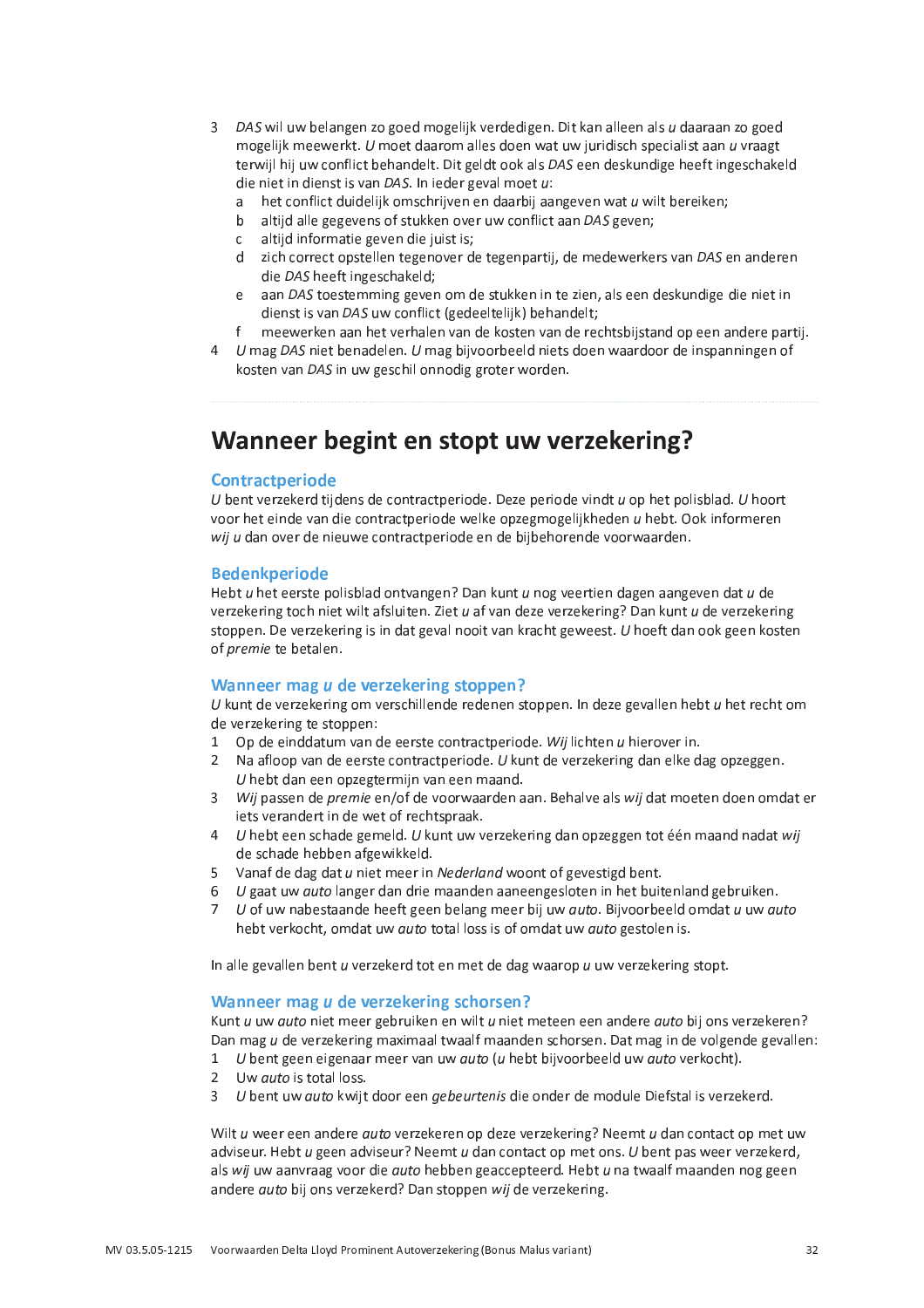#### Wanneer mogen wij de verzekering stoppen?

Wij kunnen de verzekering om verschillende redenen stoppen. In deze gevallen hebben wij het recht om de verzekering te stoppen:

- 1 Op de einddatum van de contractperiode. Er geldt een opzegtermijn van twee maanden.
- 2 U gebruikt uw *auto* langer dan drie maanden aaneengesloten buiten een lidstaat van de Europese Unie. Er geldt een opzegtermijn van twee maanden.
- 3 Vanaf de dag dat u niet langer binnen een lidstaat van de Europese Unie woont of gevestigd bent.
- 4 U of uw nabestaande heeft geen belang meer bij uw auto. Bijvoorbeeld omdat u uw auto hebt verkocht, omdat uw auto total loss is of omdat uw auto gestolen is. Tenzij u de verzekering schorst.
- 5 Wij hebben de premie niet binnen de daarvoor gestelde termijn ontvangen. Of u weigert de *premie* te betalen.
- 6 Er is sprake van fraude.
- 7 Wij vinden dat het risico voor ons in redelijkheid onaanvaardbaar hoog of groot is. Het aantal schades dat u hebt gehad kan hierbij meespelen.
- 8 Na een schademelding. Wij kunnen de verzekering dan opzeggen tot één maand nadat de schade afgewikkeld is. Er geldt een opzegtermijn van twee maanden.
- 9 Wij hebben ontdekt dat u de mededelingsplicht niet bent nagekomen toen u de verzekering afsloot. Dit geldt als u daarbij hebt gehandeld met de opzet om ons te misleiden. Of als wij de verzekering niet zouden hebben gesloten als wij de waarheid kenden. Wij kunnen de verzekering dan opzeggen binnen twee maanden nadat wij dit hebben ontdekt.
- 10 De schade is niet verzekerd omdat de uitsluiting 'rijden onder invloed' van toepassing is.

In de gevallen 1 tot en met 4 bent u verzekerd tot en met de dag waarop wij uw verzekering stoppen. In de gevallen 5 tot en met 10 bent u verzekerd tot de dag waarop wij uw verzekering stoppen.



### Welke andere afspraken zijn er?

Op uw verzekering is Nederlands recht van toepassing. In deze polisvoorwaarden verstaan wij onder 'schade' ook kosten, hulp, rechtsbijstand of een andere uitkering.

#### Wat als ook andere verzekeringen, wetten of voorzieningen dekking bieden?

Is er een andere verzekering, wet of voorziening die de schade vergoedt? En als uw verzekering bij ons niet zou bestaan, vergoedt die andere verzekering, wet of voorziening dan de schade? Dan vergoeden wij alleen de schade die de andere verzekering, wet of voorziening niet vergoedt. Wij vergoeden de schade alleen voor zover die hoger is dan uw eigen risico op deze polis. Deze bepaling geldt niet voor de module Ongevallen Inzittenden.

#### Hoe gaan wij om met terrorismeschade en (inter)nationale wet- en regelgeving? Beperkte vergoeding bij terrorismeschade

Wordt de schade veroorzaakt door een terroristische aanslag? Dan krijgt u misschien minder of geen vergoeding van schade. Wij en DAS vergoeden in dat geval alleen schade voor zover de Nederlandse Herverzekeringsmaatschappij voor Terrorismeschaden (NHT) die verzekert. Meer informatie hierover leest u in het clausuleblad Terrorisme en het Protocol afwikkeling claims van de NHT. U vindt deze stukken op www.terrorismeverzekerd.nl.

#### Verval van rechten bij niet-tijdige melding

Meldt u de schade twee jaar of later nadat de NHT heeft beslist of er sprake is van een terrorismeschade? Dan vervalt elk recht op vergoeding van schade.

#### (Inter)nationale wet- en regelgeving

Verbieden wet- en regelgeving ons om u vanaf een bepaalde datum te verzekeren? Dan is deze verzekering vanaf die datum niet van kracht. Verbieden wet- en regelgeving ons om schade aan u te vergoeden vanaf een bepaalde datum? Dan vergoeden wij geen schade aan u vanaf die datum. Verbieden wet- en regelgeving ons om vanaf een bepaalde datum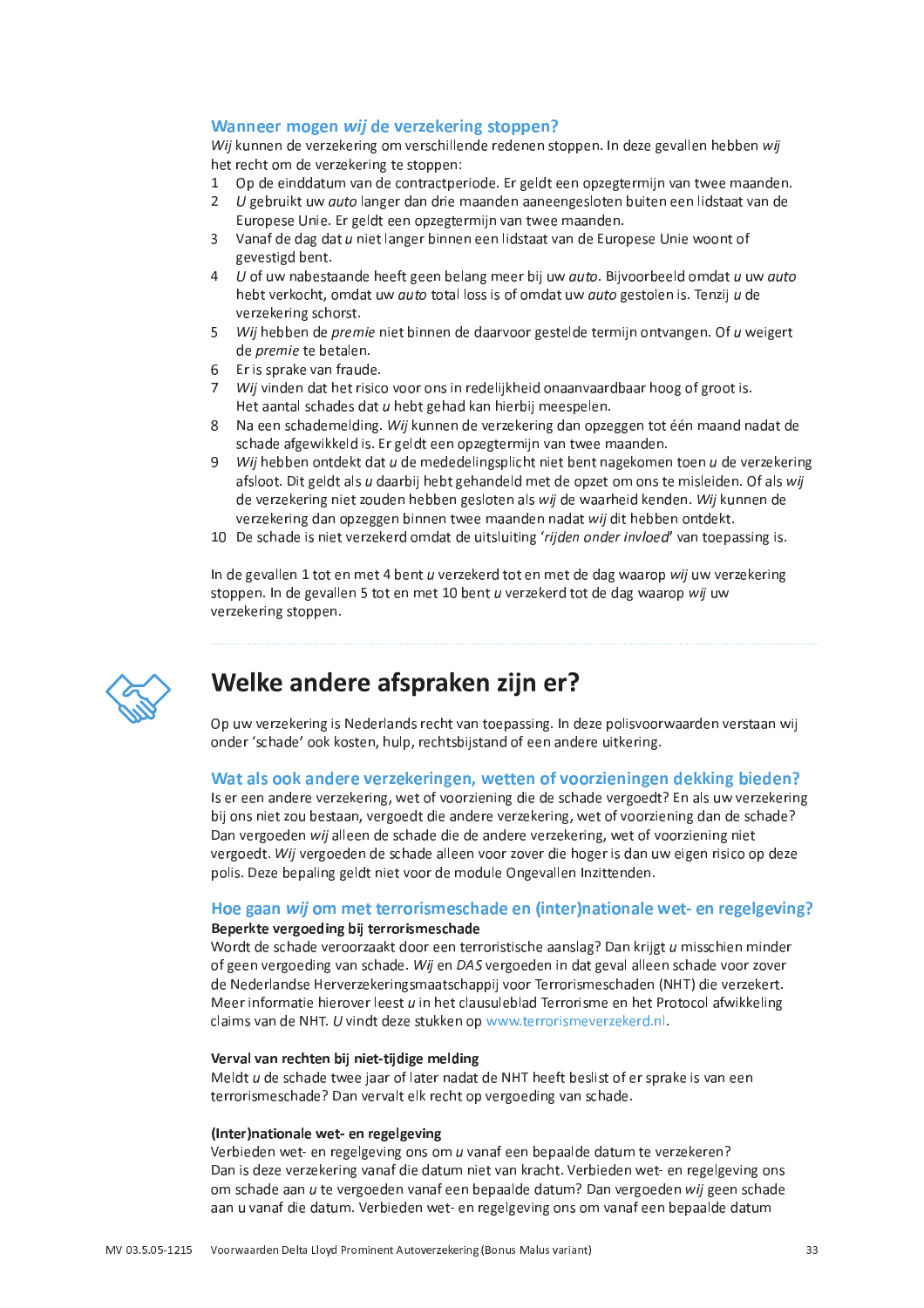schade aan specifieke derden te vergoeden? Dan vergoeden wij vanaf die datum geen schade aan deze derden. Met 'wet- en regelgeving' bedoelen wij hier alle nationale of internationale (sanctie) wet- en regelgeving.

#### Wanneer kunnen wij de premie of de voorwaarden aanpassen?

Het kan voor ons nodig zijn dat wij de premie en/of de voorwaarden van uw verzekering veranderen. Bijvoorbeeld door de *premie* te verhogen of de vergoeding aan te passen of te beperken. Dat doen wij dan bij alle verzekeringen van eenzelfde soort. Wij kunnen de premie en/of voorwaarden veranderen bij verlenging of tussentijds. Wanneer wij dat doen, sturen wij u daarover van tevoren een brief of een e-mail.

#### Aanpassing bij verlenging van uw verzekering

Wanneer uw verzekering verlengd wordt, kunnen wij de premie en/of voorwaarden veranderen. De veranderingen gaan dan in op de eerste dag van de nieuwe contractperiode.

#### Aanpassing tijdens de loop van de verzekering

- 1 Het is in ieders belang dat wij onze verplichtingen uit deze verzekering in de toekomst ook kunnen (blijven) nakomen. In bijzondere gevallen kan het nodig zijn dat wij tussentijds de premie en/of voorwaarden voor al onze verzekerden van deze verzekering veranderen. Soms kan een verandering namelijk niet wachten tot de verzekering verlengd wordt. Bijvoorbeeld omdat dat zeer ernstige financiële gevolgen voor ons zou hebben of omdat wetgeving ons daartoe verplicht. Dat zijn situaties waarvan wij nu nog niet kunnen inschatten of ze zich voordoen. Wij zorgen ervoor dat wij de verandering in de premies en/of de voorwaarden zo beperkt mogelijk houden.
- 2 Wij kunnen ook alleen bij uw verzekering tussentijds de premie en/of voorwaarden veranderen. Dit doen wij als u (te) veel schade meldt of als de risico's die u loopt, veranderen.
- 3 Wanneer wij tussentijds de premies en/of voorwaarden aanpassen, dan laten wij u dat vanzelfsprekend altijd van tevoren weten. Per brief of e-mail leggen wij u dan precies uit waarom wij de tussentijdse verandering nodig vinden, wat wij veranderen en wanneer die verandering ingaat.

#### Bent u het niet eens met de veranderingen?

Bent u het niet eens met de veranderingen? Dan kunt u de verzekering stoppen. Dat doet u door ons een brief of e-mail te sturen waarin u zegt dat u de verzekering wilt stoppen. U moet dit doen binnen dertig dagen na de datum waarop de veranderingen zouden ingaan. Uw verzekering stopt dan op die datum. Stuurt u ons geen brief of e-mail binnen deze termijn van dertig dagen? Dan gelden de veranderingen ook voor u.

#### U kunt uw verzekering niet altijd stoppen als er iets verandert

Moeten wij de premie en/of de voorwaarden veranderen omdat er iets verandert in de wet of rechtspraak? Dan kunt u uw verzekering niet stoppen.

#### Wanneer verjaren of vervallen uw rechten uit de verzekering?

Wilt u aanspraak maken op uw recht op vergoeding van schade? Dan is het belangrijk dat u dat binnen bepaalde termijnen meldt. Uw rechten kunnen namelijk verjaren. Ook kunnen ze vervallen als u de verplichtingen uit de verzekering niet nakomt. Of als er sprake is van fraude.

#### Wanneer verjaren uw rechten?

Uw recht op vergoeding van schade verjaart drie jaar nadat:

- 1 de schade is ontstaan. Wij rekenen daarbij vanaf het moment waarop u wist van de schade, of dit had kunnen weten. Binnen de genoemde termijn moet u de schade bij ons melden.
- 2 wij uw verzoek daarvoor in een brief of per e-mail hebben afgewezen.

#### Wanneer vervallen uw rechten?

Uw recht op vergoeding van schade vervalt meteen als:

- 1 er sprake is van fraude. Behalve als de fraude niet rechtvaardigt dat uw rechten vervallen.
- 2 u (al dan niet bij schade) de verplichtingen uit de verzekering niet nakomt. Maar alleen als wij daardoor zijn benadeeld.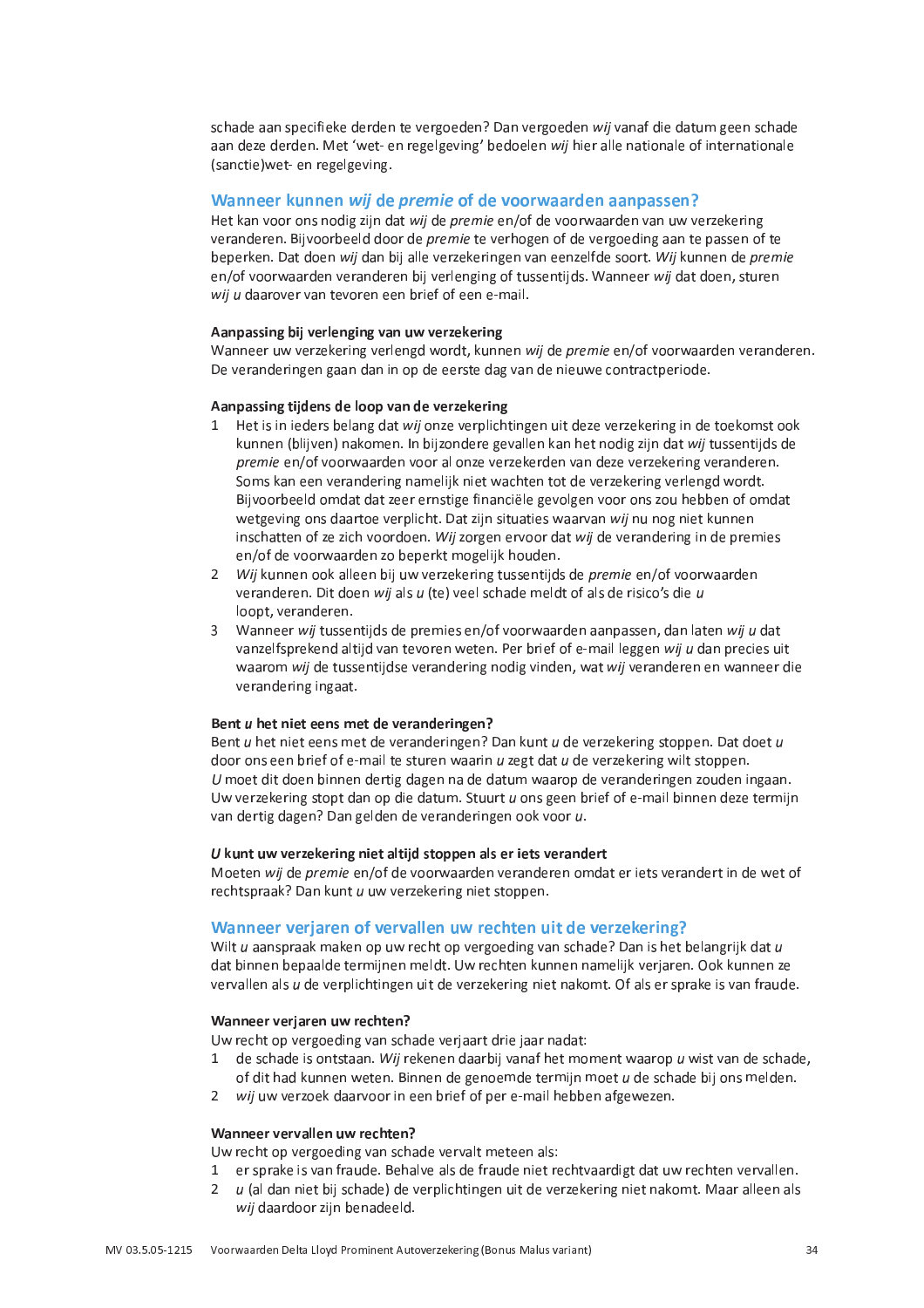#### **Module Rechtsbiistand**

Als de module Rechtsbijstand is gestopt, kunt u hieraan geen rechten meer ontlenen. Dit geldt niet als het conflict:

- 1 is ontstaan vóór de einddatum van de module Rechtsbijstand, én:
- 2 is aangemeld bij DAS binnen één jaar nadat het conflict is ontstaan.

Stopt u deze verzekering of de module Rechtsbijstand terwijl u hulp van DAS krijgt bij een conflict? Dan blijft DAS u hulp geven voor dat conflict.

#### Wat gebeurt er als u de premie niet betaalt?

#### Premie vooruitbetalen

U betaalt de premie vooruit, uiterlijk op de premievervaldatum. Deze datum vindt u op de acceptgiro of op de factuur.

#### Als u de eerste *premie* niet betaalt

Als u de verzekering afsluit, moet u ervoor zorgen dat wij de eerste premie op tijd ontvangen. Dat moet binnen dertig dagen na de datum op het polisblad. Ontvangen wij de premie niet binnen die termijn? Dan hebt u geen verzekering. U kunt dan vanaf de ingangsdatum geen rechten ontlenen aan de verzekering. Wij zijn niet verplicht om u in dit geval een aanmaning te sturen.

#### Als u de volgende premietermijnen niet betaalt

In de volgende gevallen zijn onze verplichtingen geschorst. Dit geldt ook als wij de verzekering verlengen.

#### Betaalt u niet op tiid?

Betaalt u de tweede en/of volgende premietermijnen (de vervolgpremie) niet op tijd? Dan krijgt u een aanmaning. Betaalt u vervolgens nog niet? Dan bent u vanaf de vijftiende dag na de aanmaning niet meer verzekerd voor gebeurtenissen die plaatsvinden vanaf die dag.

#### Weigert u te betalen?

Weigert u de tweede en/of volgende premietermijnen te betalen? Dan bent u niet verzekerd voor gebeurtenissen die plaatsvinden vanaf de premievervaldatum.

#### Wij kunnen uw verzekering beëindigen

Als u de premie niet hebt betaald en u daarom niet langer verzekerd bent, zijn onze verplichtingen geschorst. Wij hebben dan het recht om de verzekering te beëindigen. U ontvangt hierover dan een brief. Ook kunnen wij beslissen om uw gegevens te registreren in (waarschuwings) registers. U blijft wel verplicht om de premie te betalen die u nog niet hebt betaald. Het kan zijn dat uw verzekering onderdeel is van een pakket van verzekeringen. Voor dit pakket betaalt u één totaalpremie. Betaalt u maar een deel van de totale premie? Dan gaan wij ervan uit dat u de premies van al uw verzekeringen gedeeltelijk hebt betaald. In dat geval schorten wij dus ook al uw verzekeringen op. Behalve als u bij de betaling aangeeft voor welke verzekering(en) u de *premie* betaalt, en de betaling voor die verzekering(en) voldoende is. Dan blijft de dekking voor die verzekering(en) in stand. En schorten wij de andere verzekering(en) op.

#### U bent weer verzekerd als wij alle premie hebben ontvangen

Schorten wij uw verzekering op omdat u de premie niet betaalt? Dan blijft u verplicht om de premie te betalen. U bent pas weer verzekerd als wij alle premie hebben ontvangen die u tot dan toe moest betalen. De verzekering wordt weer van kracht op de dag na de dag dat wij alle premie hebben ontvangen. De verzekering geldt alleen voor gebeurtenissen die zijn veroorzaakt of ontstaan na die dag. Blijkt achteraf dat de verzekering voor die gebeurtenis was geschorst of gestopt? Dan hebben wij het recht om alle vergoedingen voor schade terug te vorderen.

#### Premie terugbetalen en verrekenen

Stopt u of stoppen wij de verzekering tussentijds? Dan betalen wij u de premie terug over de termijn dat de verzekering niet meer van kracht is. Blijkt achteraf dat wij geen risico hebben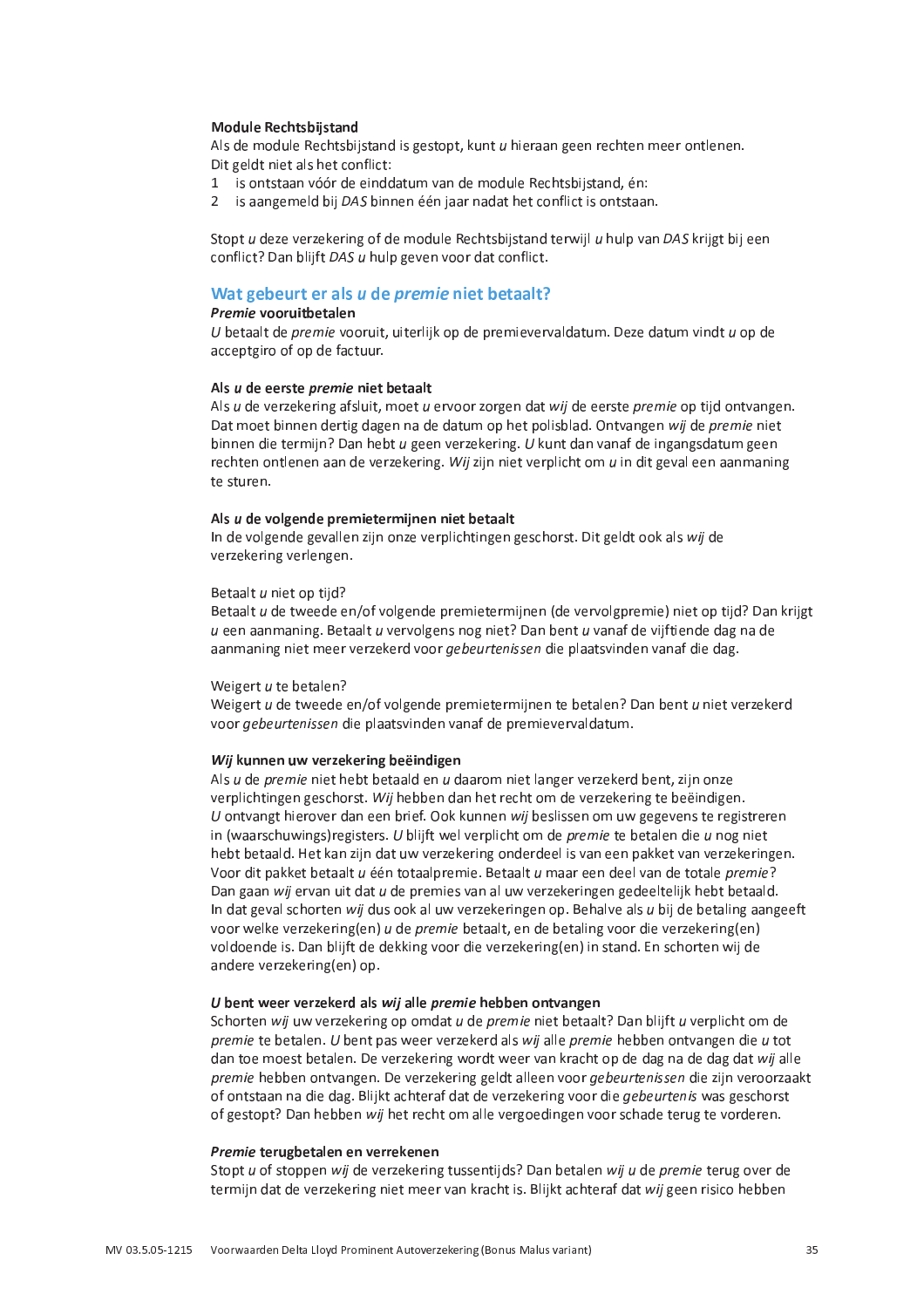gelopen? Dan betalen wij de premie terug over een periode van maximaal vijf jaar, onder aftrek van redelijke kosten. Deze zijn bepaald op twintig procent van de betreffende premie.

#### Automatische incasso en andere betaalvormen

Bij automatische incasso stellen wij u op de hoogte van het bedrag dat wij jedere periode van uw rekening afschrijven. Wij doen dat eenmalig als u de verzekering afsluit of wijzigt, en als wij de verzekering verlengen. U bent verplicht om ervoor te zorgen dat er voldoende geld op uw rekening staat. Uw bank voert de premiebetaling uit. U hebt uw bank hiertoe opdracht gegeven en een betaalvorm gekozen. De regels die voor deze betaalvorm gelden, kunt u opvragen bij uw bank.

#### **Klachten**

#### Hebt u klachten over ons?

- 1 Als u een klacht hebt, kunt u in eerste instantie terecht bij de betrokken afdeling. Komt u er samen niet uit? Dan kunt u een klacht indienen bij de directie van Delta Lloyd Schadeverzekering N.V., Postbus 1000, 1000 BA Amsterdam. In de klachtenregeling van Delta Lloyd leest u, hoe u dit doet. De klachtenregeling vindt u op www.deltalloyd.nl onder 'Klacht indienen' bij 'Klantenservice'.
- 2 Levert uw klacht bij onze directie niet het gewenste resultaat op? Dan kunt u een klacht over ons indienen bij het Klachteninstituut Financiële Dienstverlening (KIFID). Wij zijn namelijk aangesloten bij het KIFID: Postbus 93257, 2509 AG Den Haag. Telefoon (0900) 355 22 48. Meer informatie vindt u op www.kifid.nl.

#### Hebt u klachten over DAS?

- 1 Bent u ontevreden over de behandeling van uw conflict? Dan is het belangrijk dat u dit zo snel mogelijk bespreekt met uw juridisch specialist bij DAS. Hij of zij zal samen met u bekijken welke mogelijkheden er zijn om uw bezwaren weg te nemen. Als u ontevreden blijft, kunt u contact opnemen met een leidinggevende bij DAS. De medewerkers van het Servicecenter van DAS kunnen u met een leidinggevende in contact brengen. Het Servicecenter is bereikbaar via telefoonnummer (020) 651 88 88.
- 2 Leidt het overleg met uw juridisch specialist of de leidinggevende niet tot een oplossing? Of hebt u een klacht over een door DAS ingeschakelde deskundige die niet in dienst is van DAS? Dan kunt u een klacht indienen bij de directie van DAS. In de klachtenregeling van DAS leest u hoe u dit doet. De klachtenregeling vindt u op www.das.nl.
- 3 Levert uw klacht bij de directie van DAS niet het gewenste resultaat op? Dan kunt u een klacht over DAS indienen bij het Klachteninstituut Financiële Dienstverlening (KIFID). DAS is namelijk aangesloten bij het KIFID: Postbus 93257, 2509 AG Den Haag. Telefoon (0900) 355 22 48. Meer informatie vindt u op www.kifid.nl.

#### Wat doen wij met uw gegevens?

Wij (of een gevolmachtigd agent als u via deze agent de verzekering hebt gesloten) en DAS verwerken persoons- en bedrijfsgegevens. Wij en DAS doen dit voor zover dat nodig is om de bedrijfsdoelstellingen verantwoord uit te voeren.

#### Hoe gaan wij en DAS om met uw persoonsgegevens?

Wij en DAS verwerken uw persoonsgegevens zoals staat in de gedragscode Verwerking Persoonsgegevens Financiële Instellingen. De volledige tekst van de gedragscode kunt u raadplegen via de website van het Verbond van Verzekeraars, www.verzekeraars.nl. U kunt de gedragscode ook opvragen bij het Verbond van Verzekeraars, Postbus 93450, 2509 AL Den Haag. Het telefoonnummer is (070) 333 87 77.

DAS ontvangt uw persoonsgegevens alleen om vast te stellen of u recht hebt op hulp. Dit gebeurt op het moment dat u DAS om hulp vraagt. DAS mag over de afhandeling van uw conflict alleen contact hebben met u. Wilt u dat een andere persoon contact heeft met DAS over uw conflict? Of dat DAS over uw conflict informatie verstrekt? Onderteken dan een machtiging. Pas daarna mag DAS die andere persoon informatie geven over de hulp die u van DAS krijgt. Die toestemming moet u voor ieder conflict opnieuw geven.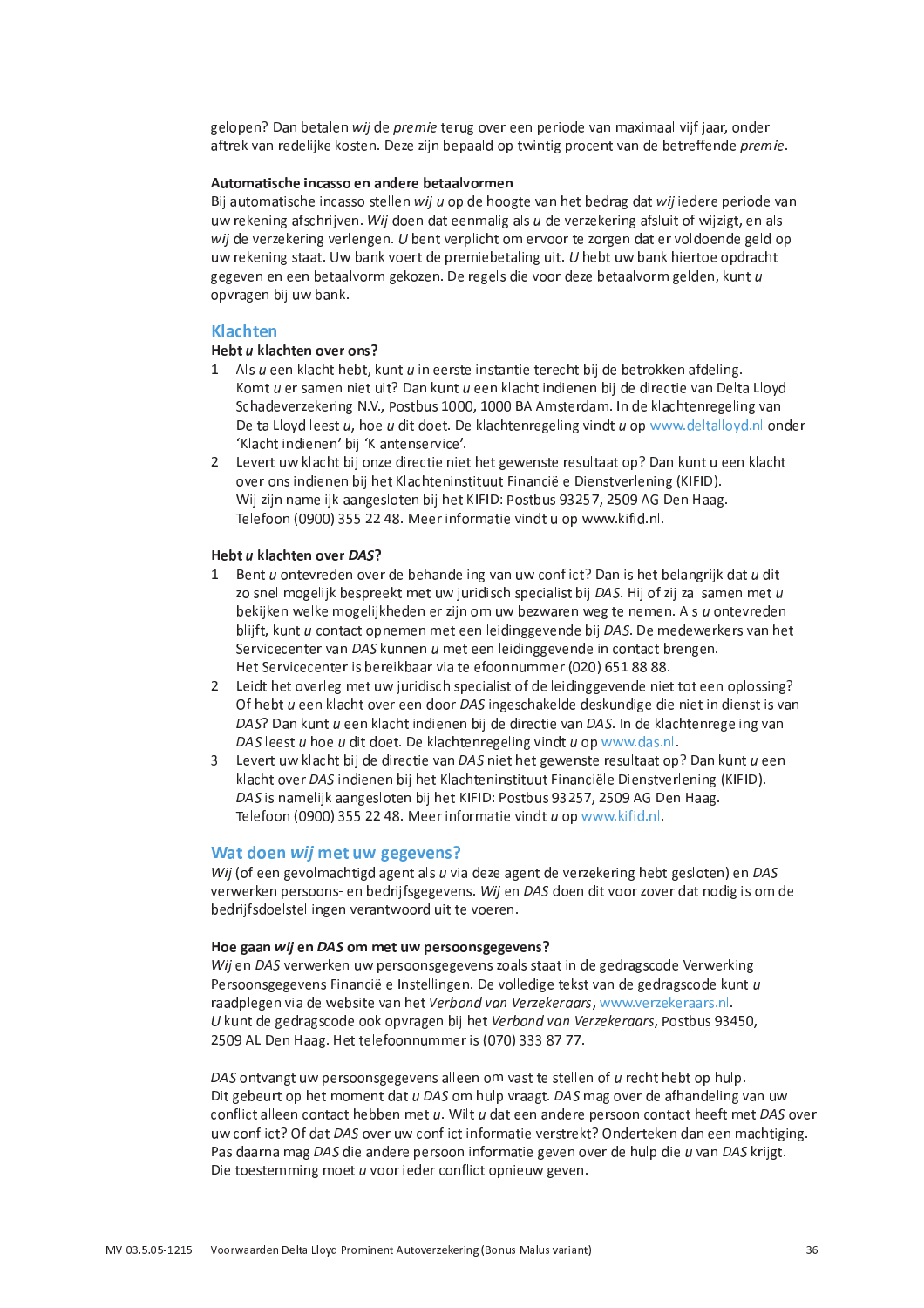#### Externe verwerking van persoonsgegevens bij de Stichting CIS

Als u een verzekering afsluit of wijzigt, verstrekt u informatie aan ons. Ook als u een schade meldt verstrekt u informatie. De Stichting Centraal Informatie Systeem van in Nederland werkzame schadeverzekeringsmaatschappijen (Stichting CIS) legt deze informatie in haar database vast en verwerkt deze. De Stichting CIS is gevestigd aan de Bordewijklaan 2, 2591 XR Den Haag. Voor een verantwoord acceptatiebeleid raadplegen wij uw gegevens bij de Stichting CIS. Het doel hiervan is risico's te beheersen en fraude tegen te gaan. Op deze registratie is het privacyreglement van de Stichting CIS van toepassing. Kijkt u voor meer informatie op www.stichtingcis.nl. Hier vindt u ook het privacyreglement dat van toepassing is.

#### Wat doen wij bij fraude?

Wij gaan ervan uit dat u ons juist en volledig informeert. Doet u dat opzettelijk en doelbewust niet? Dan fraudeert u. Bijvoorbeeld als u ons onjuiste gegevens stuurt als u een verzekering aanvraagt of ons of DAS om vergoeding van schade vraagt. Wij of DAS doen onderzoek als er aanwijzingen zijn dat u fraudeert. Bij dit onderzoek volgen wij en DAS de Gedragscode Persoonlijk Onderzoek van het Verbond van Verzekeraars (zie www.verzekeraars.nl) en de richtlijnen van Delta Lloyd Groep.

#### Hebt u gefraudeerd? Dan kunnen wij en DAS de volgende maatregelen nemen:

- 1 de verzekering stoppen. Ook kunnen wij andere verzekeringen, leningen en rekeningen stoppen die u bij Delta Lloyd Groep heeft;
- 2 geen schade (meer) vergoeden, of de schade niet volledig vergoeden. Behalve als de fraude niet rechtvaardigt dat uw recht op vergoeding van schade (volledig) vervalt;
- 3 besluiten dat u een al ontvangen vergoeding voor schade, de kosten die daarmee samenhangen en de onderzoekskosten moet terugbetalen:
- 4 aangifte doen bij de politie:
- 5 uw gegevens registreren in interne en externe (waarschuwings) systemen, zoals de database van de Stichting CIS. Hierbij houden wij ons aan het Protocol Incidentenwaarschuwingssysteem Financiële Instellingen (PIFI). Dit protocol is goedgekeurd door het College Bescherming Persoonsgegevens (CBP).

Al deze maatregelen zorgen ervoor dat u niet teveel betaalt, omdat anderen verkeerd omgaan met hun verzekering, lening of rekening. Wilt u meer weten over ons fraudebeleid? Kijk dan op www.deltallovd.nl/over-ons/integriteit.

#### Waarom is het belangrijk dat u juiste informatie aan ons verstrekt?

Als u de verzekering afsluit, stellen wij u een aantal vragen. Hiermee schatten wij in welk risico u wilt verzekeren. Op basis van de antwoorden die u geeft, sluiten wij de verzekeringsovereenkomst met u af. Belangrijk is dat u juist en volledig antwoordt op de vragen die wij u stellen. U bent ook verplicht om relevante feiten en omstandigheden door te geven over personen die ook verzekerd zijn met deze verzekering. Dit staat in titel 17 van boek 7 van het Burgerlijk Wetboek. Hebt u ons onjuiste of onvolledige antwoorden gegeven? Geeft u ons dan meteen de juiste en volledige antwoorden door. Wij beoordelen vervolgens de nieuwe situatie. U bent pas verzekerd in de nieuwe situatie, als wij dit schriftelijk hebben bevestigd. Uit deze bevestiging moet blijken of wij de verzekering willen voortzetten. En zo ja, onder welke voorwaarden.

Hebt u ons niet direct geïnformeerd bij onjuistheden of onvolledigheden? Dan kan het gebeuren dat:

- 1 wij de verzekering stoppen, en/of:
- 2 u geen of minder recht op vergoeding van schade hebt.

Dit geldt ook als wij de onjuistheden of onvolledigheden pas ontdekken nadat wij de verzekeringsovereenkomst verlengd hebben.

Let op: u kunt alleen rechten ontlenen aan informatie die wij per brief of per e-mail aan u hebben bevestigd. Bijvoorbeeld mededelingen en toezeggingen over wat u hebt verzekerd.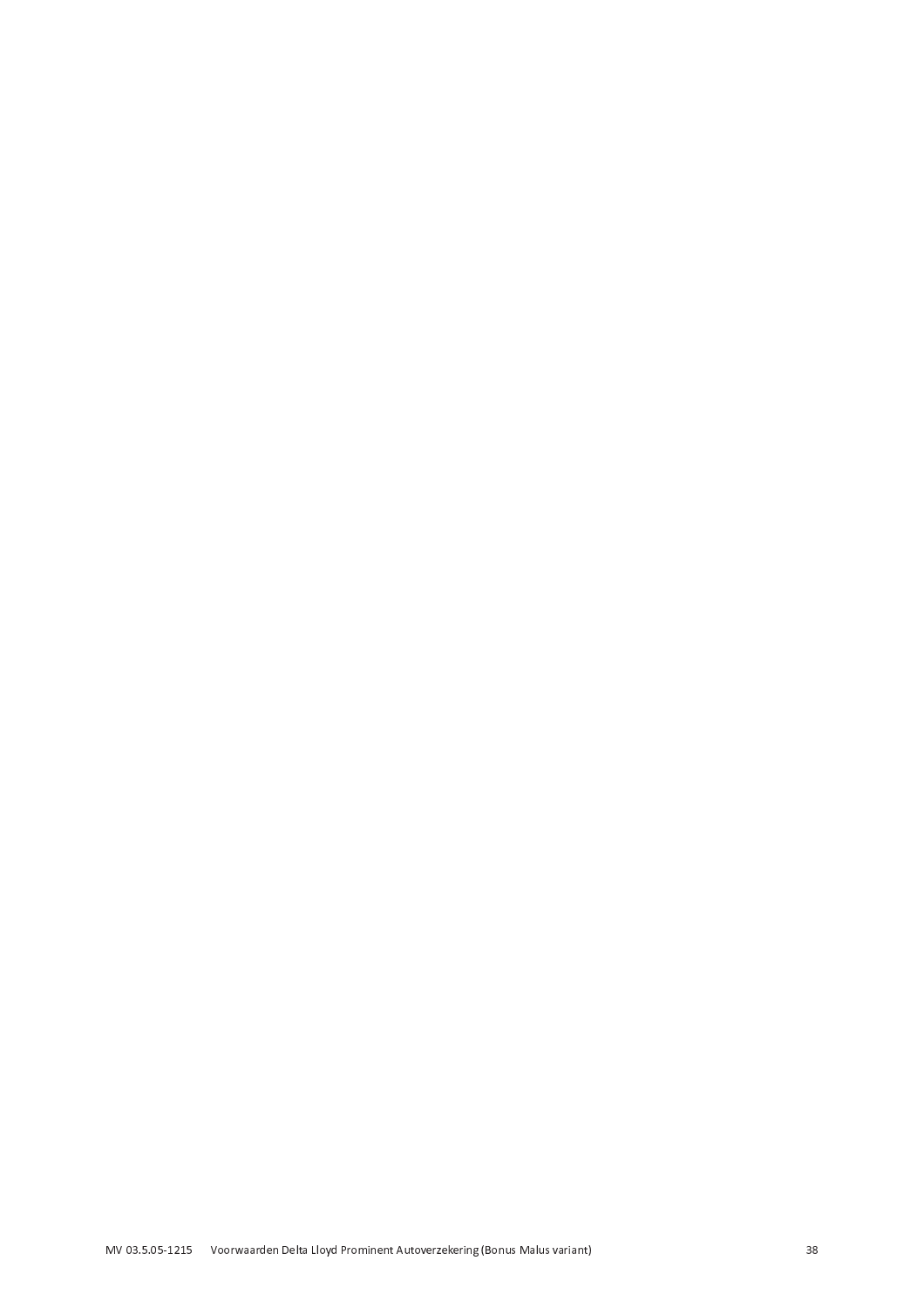

## **Begrippenlijst**

Deze begrippenlijst is van toepassing op alle voorwaarden en teksten in dit boekje.

| <b>Begrip</b>                                                                      | <b>Uitleg</b>                                                                                                                                                                                                                                                                                                                                                               |
|------------------------------------------------------------------------------------|-----------------------------------------------------------------------------------------------------------------------------------------------------------------------------------------------------------------------------------------------------------------------------------------------------------------------------------------------------------------------------|
| Aanschafwaarde                                                                     | Het bedrag dat u hebt betaald toen u uw auto kocht, inclusief bpm en/of btw als u<br>deze niet kunt verrekenen met de fiscus. De accessoires zijn inbegrepen in dit bedrag<br>of apart meeverzekerd met de module Accessoires.                                                                                                                                              |
| <b>Accessoires</b>                                                                 | Onderdelen en voorwerpen van uw <i>auto</i> die niet door de fabriek zijn ingebouwd of<br>aangebracht maar later. Accessoires zijn niet in de cataloguswaarde opgenomen.<br>Het gaat hier dus niet om 'af fabriek' bijgeleverde opties, onderdelen en voorwerpen.                                                                                                           |
| Ander of niet-toegestaan<br>gebruik                                                | U hebt de auto op een andere manier gebruikt dan u aan ons hebt opgegeven toen u<br>deze verzekering afsloot. Of u gebruikt de auto voor iets wat volgens de wet niet mag.                                                                                                                                                                                                  |
| Atoomkernreactie(s)                                                                | ledere kernreactie waarbij energie vrijkomt. Het maakt daarbij niet uit hoe en waar<br>deze atoomkernreacties zijn ontstaan.                                                                                                                                                                                                                                                |
| Auto                                                                               | Uw auto zoals die op het polisblad is omschreven, inclusief:<br>- de onderdelen en gereedschappen die tot de standaarduitrusting behoren;<br>- de opties die in de fabriek zijn ingebouwd (opties af fabriek). Maar alleen als de<br>waarde van die opties bij de cataloguswaarde is opgeteld.                                                                              |
| <b>Blijvende invaliditeit</b><br>(alleen voor de module<br>Ongevallen Inzittenden) | Blijvend functieverlies (geheel of gedeeltelijk) van een deel van uw lichaam of van<br>een orgaan als gevolg van een letsel. De medisch adviseur stelt de mate van blijvende<br>invaliditeit vast.                                                                                                                                                                          |
| <b>Boekwaarde</b>                                                                  | De waarde van de auto die de leasemaatschappij vaststelt.                                                                                                                                                                                                                                                                                                                   |
| <b>Brand</b>                                                                       | Een vuur met vlammen buiten een haard, dat zich op eigen kracht kan uitbreiden.<br>Het vuur moet ontstaan zijn door verbranding met vlammen. Onder brand verstaan<br>wij niet schroeien, smelten, verkolen, broeien en zengen.                                                                                                                                              |
| Cataloguswaarde                                                                    | De Nederlandse verkoopprijs van uw <i>auto</i> zoals die staat in de prijslijst van de<br>fabrikant/importeur, inclusief bpm en verwijderingsbijdrage. Wij houden daarbij<br>rekening met het merk, het model, het type, de uitvoering en de opties die in de<br>fabriek zijn aangebracht (opties af fabriek).                                                              |
| Dagwaarde                                                                          | De nieuwwaarde van uw auto verminderd met een bedrag omdat uw auto minder<br>waard wordt. Bijvoorbeeld door ouderdom, slijtage, eerdere schades en het aantal<br>kilometers dat de <i>auto</i> gereden heeft.                                                                                                                                                               |
| <b>DAS</b>                                                                         | De rechtsbijstand wordt uitgevoerd door DAS Nederlandse Rechtsbijstand Verzekering-<br>maatschappij N.V. Overal waar in deze polisvoorwaarden 'DAS' staat, leest u 'DAS<br>Nederlandse Rechtsbijstand Verzekeringmaatschappij N.V.' Wij garanderen dat DAS de<br>verplichtingen in deze voorwaarden nakomt.<br>Het bezoekadres van DAS is:<br>Entree 222, 1101 EE Amsterdam |
|                                                                                    | Het postadres van DAS is:<br>Postbus 23000, 1100 DM Amsterdam                                                                                                                                                                                                                                                                                                               |
| Datum van eerste<br>inschrijving/afgifte in Nederland                              | De dag waarop het kentekenbewijs van uw auto in Nederland werd afgegeven.<br>Deze datum staat op het kentekenbewijs.                                                                                                                                                                                                                                                        |
| Datum van eerste toelating                                                         | De dag waarop uw auto voor het eerst is toegelaten op de openbare weg.<br>Deze datum staat op het kentekenbewijs.                                                                                                                                                                                                                                                           |
| Diefstal                                                                           | lemand neemt uw auto weg, of onderdelen daarvan, met het doel om deze zich<br>permanent en in strijd met het recht toe te eigenen.                                                                                                                                                                                                                                          |
| Eigen gebrek                                                                       | Een oorzaak die in uw auto zelf ligt.                                                                                                                                                                                                                                                                                                                                       |
| <b>Explosie</b>                                                                    | Een korte, plotselinge krachtsuitspatting van gassen of dampen.                                                                                                                                                                                                                                                                                                             |
| <b>Financial lease</b>                                                             | Een huurkoopovereenkomst waarbij u tijdens de looptijd huurtermijnen betaalt aan<br>de leasemaatschappij. U wordt eigenaar van de auto als u de laatste huurtermijn<br>hebt betaald.                                                                                                                                                                                        |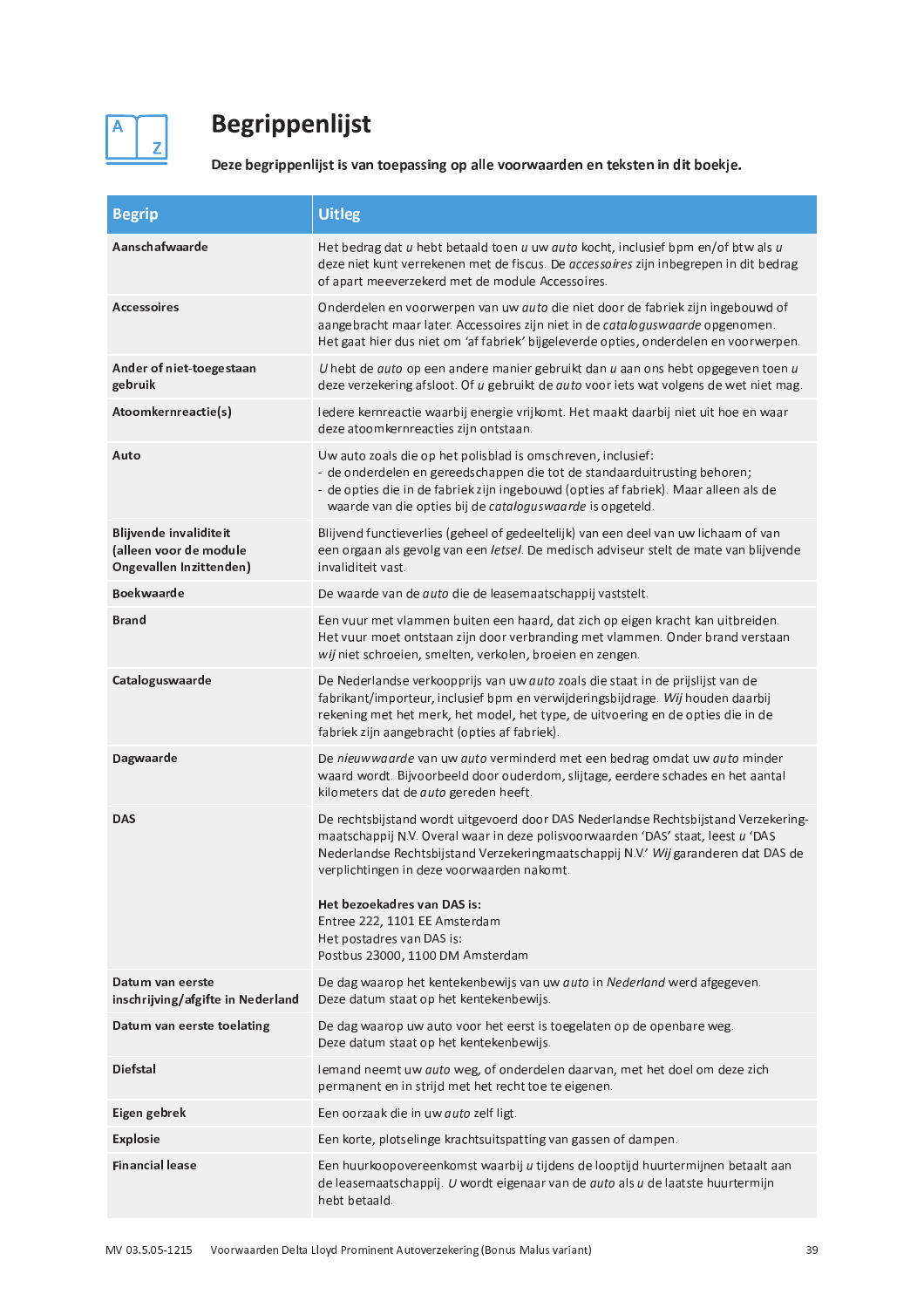| <b>Begrip</b>                                                     | <b>Uitleg</b>                                                                                                                                                                                                                                                                                                                                                                                                                                                                                                                                                                                                                                                    |
|-------------------------------------------------------------------|------------------------------------------------------------------------------------------------------------------------------------------------------------------------------------------------------------------------------------------------------------------------------------------------------------------------------------------------------------------------------------------------------------------------------------------------------------------------------------------------------------------------------------------------------------------------------------------------------------------------------------------------------------------|
| Gebeurtenis(sen)                                                  | Een voorval of een reeks van voorvallen die met elkaar verband houden en die één<br>oorzaak heeft.                                                                                                                                                                                                                                                                                                                                                                                                                                                                                                                                                               |
| Groene Kaart                                                      | Het internationaal geldige bewijs dat u een autoverzekering hebt.                                                                                                                                                                                                                                                                                                                                                                                                                                                                                                                                                                                                |
| Inbeslagname                                                      | Is uw auto in beslag genomen of gevorderd door een overheid? Dan geldt de<br>verzekering niet voor de periode waarin u daardoor niet over uw auto beschikt.                                                                                                                                                                                                                                                                                                                                                                                                                                                                                                      |
| <b>Inbraak</b>                                                    | lemand verschaft zich in strijd met het recht toegang tot uw auto, doordat hij degelijke<br>sloten verbreekt. Door de inbraak moeten deze sloten zonder reparatie of vervanging<br>niet meer geschikt zijn om te gebruiken.                                                                                                                                                                                                                                                                                                                                                                                                                                      |
| Inductie                                                          | Een overspanning in elektrische apparatuur die door bliksem veroorzaakt wordt.                                                                                                                                                                                                                                                                                                                                                                                                                                                                                                                                                                                   |
| Joyriding                                                         | lemand gebruikt uw auto tijdelijk in strijd met het recht. De joyrider heeft niet de<br>bedoeling om zich uw auto toe te eigenen.                                                                                                                                                                                                                                                                                                                                                                                                                                                                                                                                |
| Kortsluiting                                                      | Een elektriciteitsstoring die tot gevolg heeft dat de elektriciteitsdraden ontoelaatbaar<br>warm worden en daardoor schade veroorzaken.                                                                                                                                                                                                                                                                                                                                                                                                                                                                                                                          |
| Letsel<br>(alleen voor de module<br>Ongevallen Inzittenden)       | Een aantoonbare beschadiging van (een anatomische structuur in) uw lichaam, als dat<br>direct door het ongeval is veroorzaakt.                                                                                                                                                                                                                                                                                                                                                                                                                                                                                                                                   |
| Mechanische of elektronische<br>storing                           | Een storing die van binnen uw auto komt waardoor u niet meer met uw auto kunt<br>rijden. De storing moet plotseling en onvoorzien zijn.                                                                                                                                                                                                                                                                                                                                                                                                                                                                                                                          |
| Minimumbelang<br>(alleen voor de module<br>Rechtsbijstand)        | Het 'belang' is het bedrag waarover het conflict gaat. Onder een bepaald bedrag<br>(het minimum) krijgt u geen hulp.                                                                                                                                                                                                                                                                                                                                                                                                                                                                                                                                             |
| Molest                                                            | Georganiseerd geweld zoals omschreven in de Wet op het Financieel Toezicht.<br>Wij houden ons aan deze omschrijving. Samengevat is er sprake van molest bij<br>georganiseerd geweld:<br>- van een land, staat of militante organisatie die oorlog voert met militaire wapens;<br>- van een gewapende vredesmacht van de Verenigde Naties;<br>- van een bevolkingsgroep of grote groep inwoners die een burgeroorlog voert;<br>- van een groep of beweging die in opstand of oproer komt tegen de overheid;<br>- van groepsleden die muiten tegen een geldend gezag;<br>- van actievoerders waardoor op verschillende plaatsen binnenlandse onlusten<br>ontstaan. |
| Nabestaanden<br>(alleen voor de module<br>Ongevallen Inzittenden) | Degenen die na uw overlijden toestemming mogen geven voor sectie op uw stoffelijk<br>overschot.                                                                                                                                                                                                                                                                                                                                                                                                                                                                                                                                                                  |
| Nederland                                                         | Het grondgebied van het Koninkrijk der Nederlanden dat in West-Europa ligt.                                                                                                                                                                                                                                                                                                                                                                                                                                                                                                                                                                                      |
| Nieuwwaarde                                                       | De cataloguswaarde van uw auto volgens de prijslijst van de fabrikant/importeur die<br>geldt op het moment van de gebeurtenis.                                                                                                                                                                                                                                                                                                                                                                                                                                                                                                                                   |
| Onbeheerd                                                         | Zonder direct toezicht van u.                                                                                                                                                                                                                                                                                                                                                                                                                                                                                                                                                                                                                                    |
| Ongeldig rijbewijs                                                | De bestuurder van uw auto had geen rijbewijs dat in Nederland geldig is. Of hem was<br>de rijbevoegdheid ontzegd. Of er staan op zijn rijbewijs bijzondere bepalingen waar<br>hij niet aan voldeed. Was het rijbewijs alleen ongeldig omdat de geldigheid van het<br>rijbewijs was verstreken en was hij nog geen 76 jaar oud? Dan geldt deze uitsluiting<br>niet.                                                                                                                                                                                                                                                                                               |
| <b>Operational lease</b>                                          | Een huurovereenkomst waarbij u tijdens de looptijd huurtermijnen betaalt aan de<br>leasemaatschappij. De leasemaatschappij blijft eigenaar van de auto als u de laatste<br>huurtermijn hebt betaald.                                                                                                                                                                                                                                                                                                                                                                                                                                                             |
| Oplichting                                                        | lemand haalt u door bedrog over om uw auto af te geven.                                                                                                                                                                                                                                                                                                                                                                                                                                                                                                                                                                                                          |
| Opzet of goedvinden                                               | U hebt opzettelijk tegen een persoon of zaak (in strijd met het recht) iets gedaan of<br>nagelaten. Ook als u het goedvond dat de schade werd veroorzaakt, is die schade niet<br>verzekerd.                                                                                                                                                                                                                                                                                                                                                                                                                                                                      |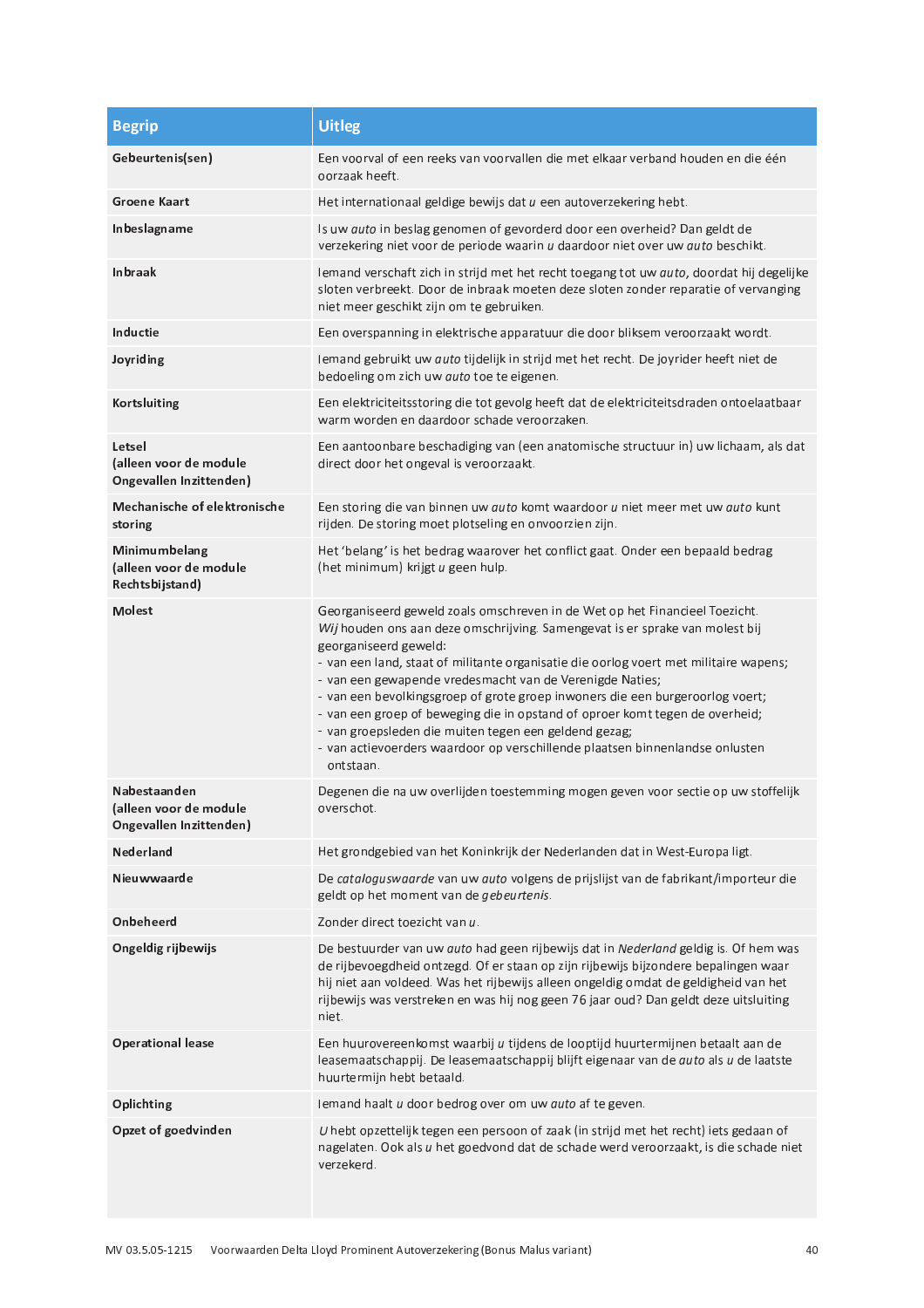| <b>Begrip</b>                                                  | <b>Uitleg</b>                                                                                                                                                                                                                                                                                                                                                                                                                                                                                                                                                                                                                                                                                                                               |
|----------------------------------------------------------------|---------------------------------------------------------------------------------------------------------------------------------------------------------------------------------------------------------------------------------------------------------------------------------------------------------------------------------------------------------------------------------------------------------------------------------------------------------------------------------------------------------------------------------------------------------------------------------------------------------------------------------------------------------------------------------------------------------------------------------------------|
| Premie                                                         | Bij de premie kunnen ook kosten, buitengerechtelijke kosten, wettelijke rente en<br>assurantiebelasting zijn inbegrepen.                                                                                                                                                                                                                                                                                                                                                                                                                                                                                                                                                                                                                    |
| Privépersoon                                                   | Uw werk in loondienst is bijvoorbeeld iets wat u doet als privépersoon. Of uw werk<br>als vrijwilliger. Een voorbeeld van iets wat u niet als privépersoon onderneemt: als u<br>geld verdient zonder dat $u$ in loondienst bent of ambtenaar bent. Of als $u$ een functie<br>hebt als bestuurder van een stichting of besloten vennootschap met een commerciële<br>doelstelling (een rechtspersoon).                                                                                                                                                                                                                                                                                                                                        |
| Proceskosten                                                   | 1 De kosten van de rechtsbijstand in een strafproces tegen u. Maar alleen als deze<br>kosten op ons verzoek of met onze toestemming zijn gemaakt.<br>2 De kosten van het verweer in een rechtszaak die een benadeelde tegen u of ons is<br>begonnen. Maar alleen als wij het goedvinden dat deze rechtszaak wordt gevoerd.                                                                                                                                                                                                                                                                                                                                                                                                                  |
| Reparatiekosten                                                | De kosten van een reparatie die nodig is om uw auto in de oorspronkelijke staat te<br>herstellen.                                                                                                                                                                                                                                                                                                                                                                                                                                                                                                                                                                                                                                           |
| Restwaarde                                                     | De dagwaarde van uw auto meteen na de gebeurtenis.                                                                                                                                                                                                                                                                                                                                                                                                                                                                                                                                                                                                                                                                                          |
| Rijden onder invloed                                           | De bestuurder van uw auto was zo onder invloed van alcohol, drugs of medicijnen, dat<br>hij een rijverbod heeft gekregen. Of hij zou een rijverbod hebben gekregen als dit was<br>vastgesteld. Ook als de bestuurder om een andere reden niet in staat was om uw auto<br>verantwoord te besturen, is de schade niet verzekerd.                                                                                                                                                                                                                                                                                                                                                                                                              |
| Roy-data                                                       | Roy-data is een centrale database met royementsverklaringen die schadeverzekeraars<br>kunnen raadplegen om de schadevrije jaren van hun klanten op te zoeken.                                                                                                                                                                                                                                                                                                                                                                                                                                                                                                                                                                               |
| <b>Schade</b><br>(alleen voor de module<br>Schade Inzittenden) | 1 letsel of aantasting van uw gezondheid, ook als u hierdoor overlijdt;<br>2 beschadiging van spullen in uw auto, of spullen in uw auto die verloren gaan.<br>Dit geldt alleen als die spullen uw privé-eigendom zijn.                                                                                                                                                                                                                                                                                                                                                                                                                                                                                                                      |
| Schade aan personen                                            | Schade door letsel of aantasting van de gezondheid van personen, inclusief de<br>gevolgschade. Ook als iemand als gevolg hiervan overlijdt.                                                                                                                                                                                                                                                                                                                                                                                                                                                                                                                                                                                                 |
| Schade aan zaken                                               | Schade door beschadiging, vernietiging of verloren gaan van zaken van iemand anders<br>dan u, inclusief de schade die daaruit voortvloeit.                                                                                                                                                                                                                                                                                                                                                                                                                                                                                                                                                                                                  |
| <b>Sleutels</b>                                                | Alle middelen die de fabrikant van uw auto heeft geleverd en die bedoeld zijn om de<br>portieren van uw auto te openen en/of de motor mee te starten.                                                                                                                                                                                                                                                                                                                                                                                                                                                                                                                                                                                       |
| Storm                                                          | Een windsnelheid van tenminste 14 meter per seconde (windkracht 7).                                                                                                                                                                                                                                                                                                                                                                                                                                                                                                                                                                                                                                                                         |
| U                                                              | Uzelf, als de persoon die de verzekering heeft afgesloten. Ook verzekerd zijn:<br>1 De eigenaar en de houder van de auto.<br>2 De bestuurder en de passagiers als zij met uw toestemming in de auto zijn.<br>3 Uw werkgever als hij aansprakelijk is voor de schade die u hebt veroorzaakt. Dit<br>staat in artikel 6:170 van het Burgerlijk Wetboek.<br>Voor de module Rechtsbijstand zijn ook verzekerd:<br>4 De nabestaanden van deze verzekerden. Maar alleen als zij de kosten van hun<br>levensonderhoud kunnen verhalen op degene die aansprakelijk is. Dit staat in<br>artikel 6:108 van het Burgerlijk Wetboek. Hiervoor krijgen zij hulp van DAS.<br>De personen die zijn meeverzekerd, hebben voor deze autoverzekering dezelfde |
|                                                                | rechten en verplichtingen als uzelf. Waar 'u' of 'uw' staat in deze polisvoorwaarden,<br>geldt die bepaling ook voor de personen die zijn meeverzekerd.                                                                                                                                                                                                                                                                                                                                                                                                                                                                                                                                                                                     |
| Van buiten komend onheil                                       | Een van buiten komend onheil is een rechtstreeks en plotseling van buiten inwerkend<br>geweld op uw auto, zoals een slag, stoot of val. Onder een van buiten komend onheil<br>verstaan wij geen gebeurtenis waartegen uw auto normaal gesproken bestand<br>moet zijn.                                                                                                                                                                                                                                                                                                                                                                                                                                                                       |
| Vandalisme                                                     | lemand beschadigt uw auto moedwillig uit vernielzucht.                                                                                                                                                                                                                                                                                                                                                                                                                                                                                                                                                                                                                                                                                      |
| Verbond van Verzekeraars                                       | Een belangenvereniging van verzekeraars. Zie ook www.verzekeraars.nl.                                                                                                                                                                                                                                                                                                                                                                                                                                                                                                                                                                                                                                                                       |
| Verduistering                                                  | lemand eigent zich uw auto toe in strijd met het recht. Het gaat hierbij om een<br>persoon die uw auto eerst gebruikte met uw toestemming. Dat was op grond van een<br>rechtsverhouding (bijvoorbeeld leen).                                                                                                                                                                                                                                                                                                                                                                                                                                                                                                                                |